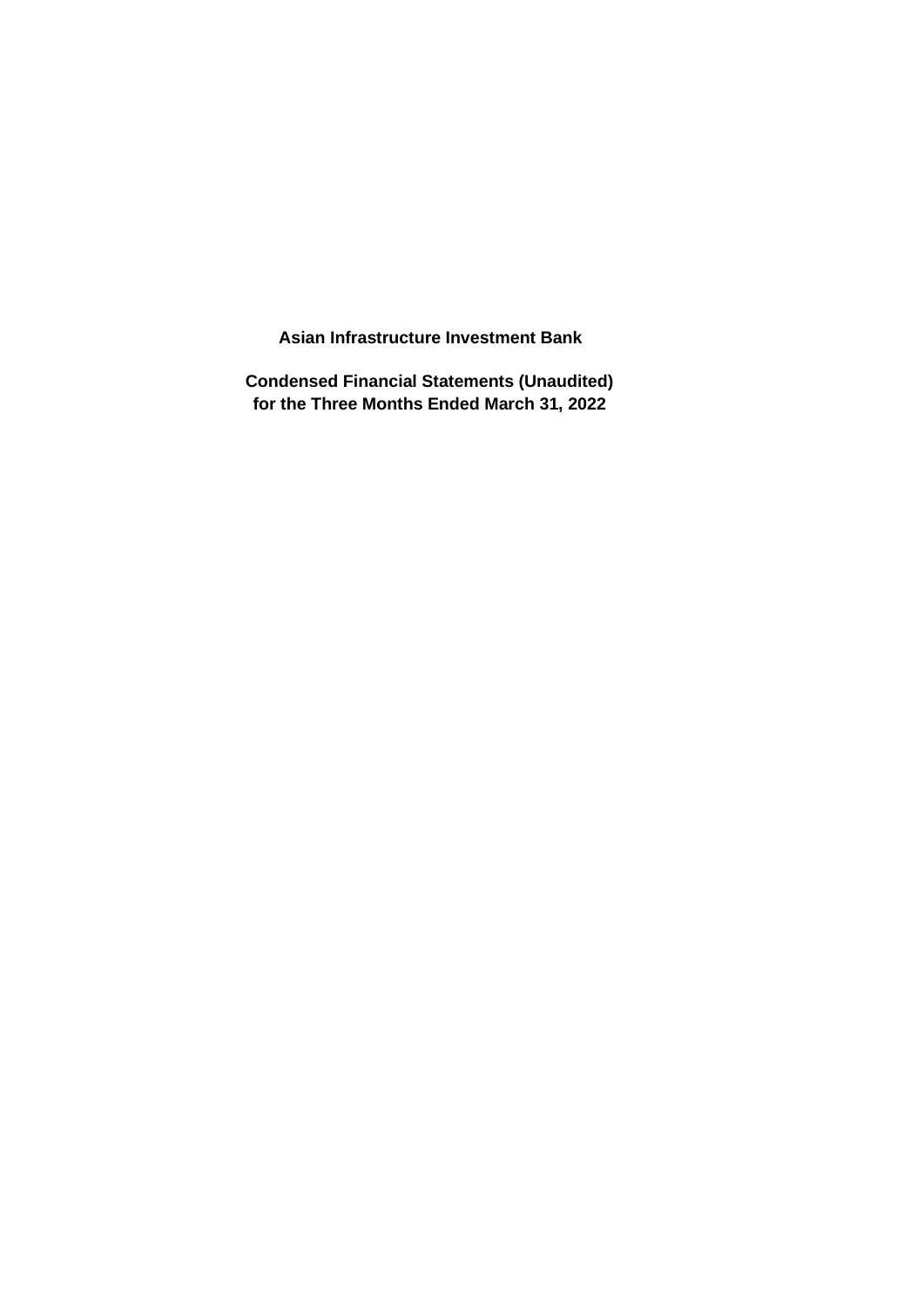# **Contents**

**Financial Statements**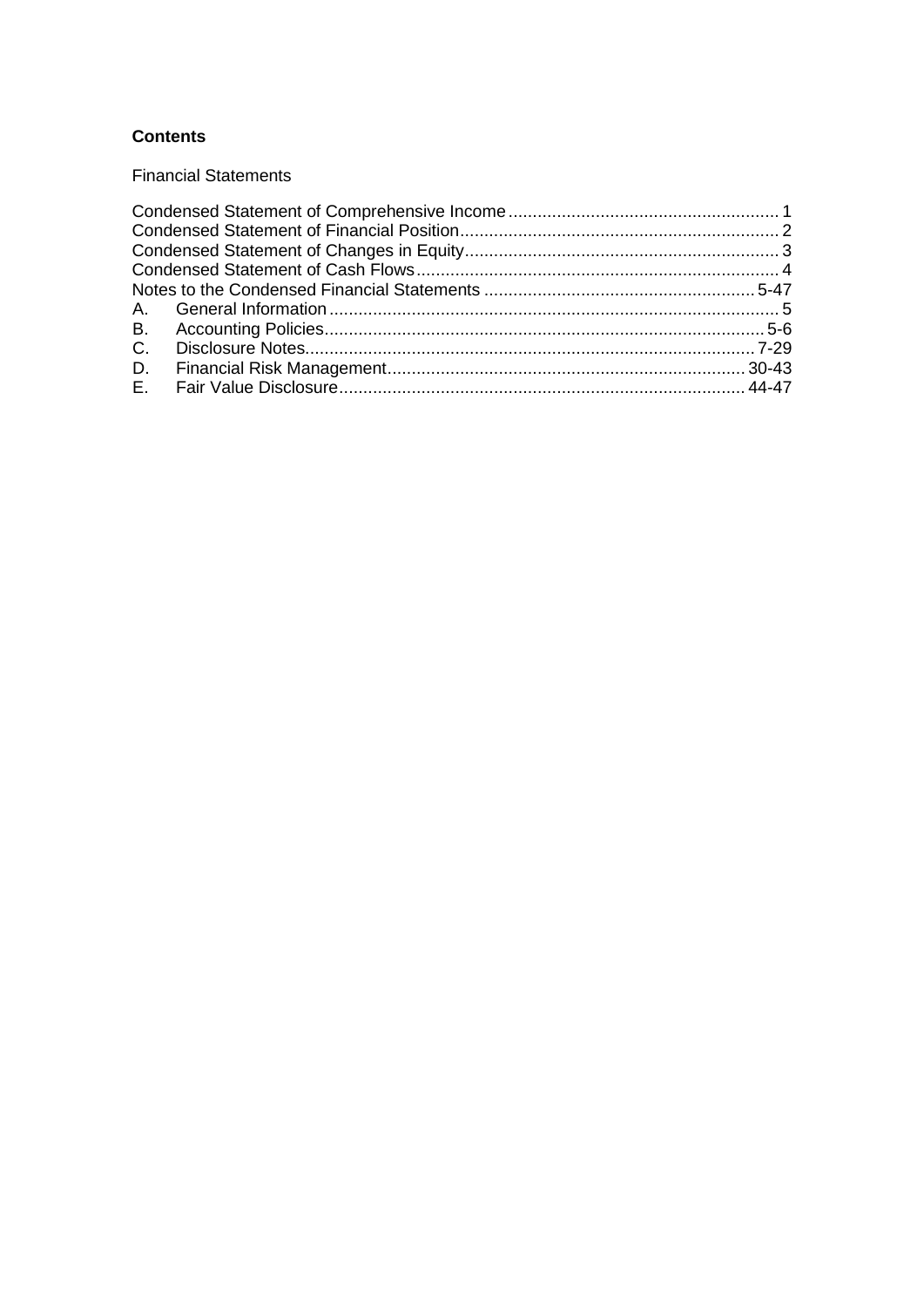#### **Asian Infrastructure Investment Bank Condensed Statement of Comprehensive Income For the three months ended March 31, 2022**

|                                                                                                       |                                                     | For the three<br>months ended<br>March 31, 2022 | For the three<br>months ended<br>March 31, 2021 |
|-------------------------------------------------------------------------------------------------------|-----------------------------------------------------|-------------------------------------------------|-------------------------------------------------|
| In thousands of US Dollars                                                                            | <b>Note</b>                                         | (unaudited)                                     | (unaudited)                                     |
| Interest income<br>Interest expense                                                                   | C <sub>1</sub><br>C <sub>1</sub>                    | 72,108<br>(56, 612)                             | 62,722<br>(41, 139)                             |
| Net interest income                                                                                   |                                                     | 15,496                                          | 21,583                                          |
| Net fee and commission income<br>Net gain on financial instruments                                    | C <sub>2</sub>                                      | 7,917                                           | 4,565                                           |
| measured at fair value through profit<br>or loss<br>Net loss on financial instruments                 | C <sub>3</sub>                                      | 123,429                                         | 65,649                                          |
| measured at amortized cost<br>Share of gain/(loss) on investment in                                   | C <sub>9</sub>                                      | (8,313)                                         | (510)                                           |
| associate<br>Impairment provision<br>General and administrative expenses<br>Net foreign exchange loss | C <sub>10</sub><br>C <sub>4</sub><br>C <sub>5</sub> | 466<br>(104, 779)<br>(39,064)<br>(42, 144)      | (45)<br>(4,674)<br>(33, 173)<br>(46, 693)       |
| Operating (loss)/profit for the<br>period                                                             |                                                     | (46, 992)                                       | 6,702                                           |
| Accretion of paid-in capital<br>receivables                                                           | C <sub>11</sub>                                     | 680                                             | 1,630                                           |
| Net (loss)/profit for the period                                                                      |                                                     | (46, 312)                                       | 8,332                                           |
| Other comprehensive income<br>Items will not be reclassified to profit<br>or loss                     |                                                     |                                                 |                                                 |
| Unrealized gain/(loss) on fair-<br>valued borrowings arising from<br>changes in own credit risk       | C <sub>13</sub>                                     | 63,477                                          | (16, 856)                                       |
| <b>Total comprehensive</b><br>income/(loss)                                                           |                                                     | 17,165                                          | (8, 524)                                        |
| <b>Attributable to:</b><br>Equity holders of the Bank                                                 |                                                     | 17,165                                          | (8, 524)                                        |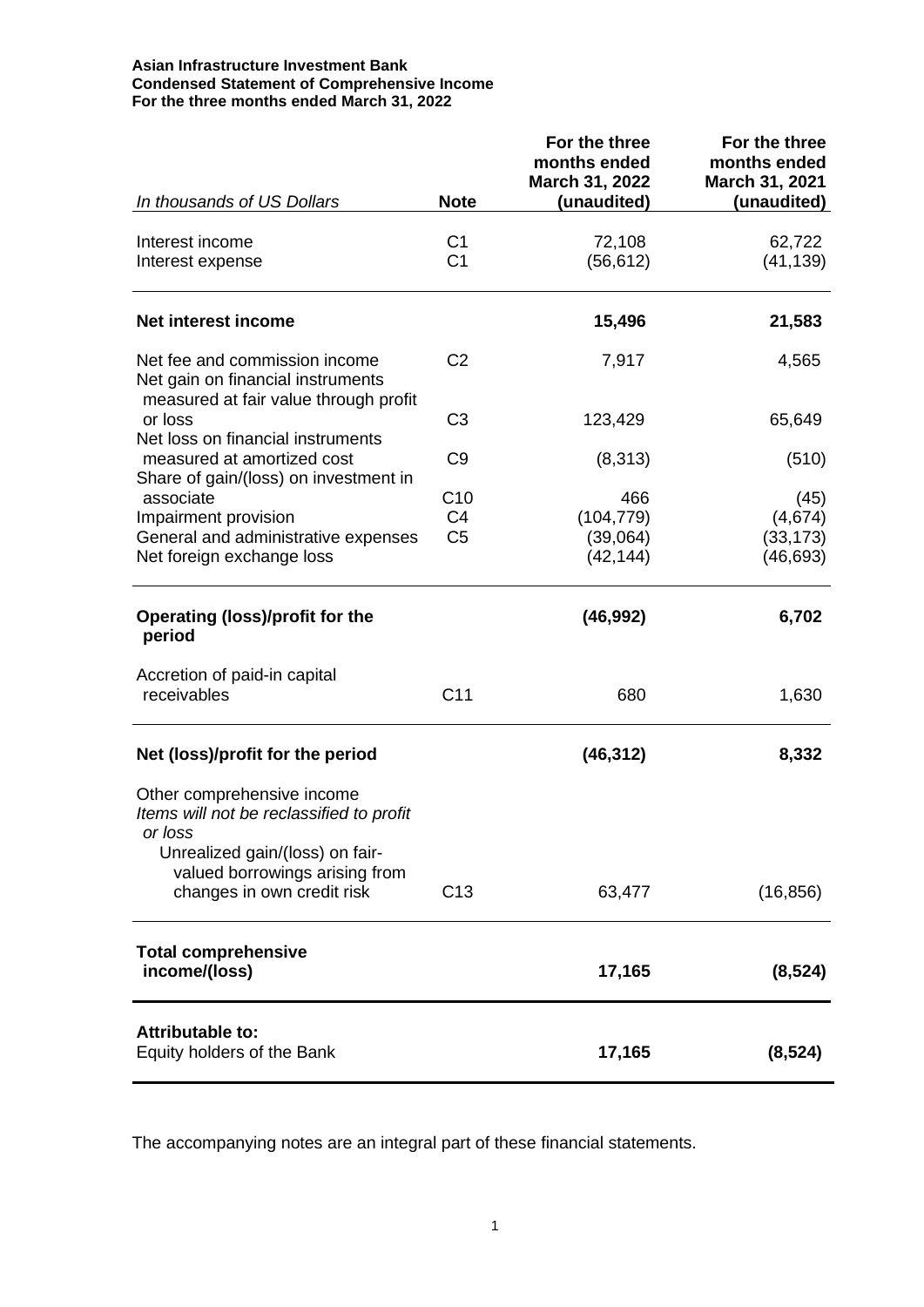#### **Asian Infrastructure Investment Bank Condensed Statement of Financial Position As at March 31, 2022**

|                                                  |                       | March 31, 2022 | Dec. 31, 2021 |
|--------------------------------------------------|-----------------------|----------------|---------------|
| In thousands of US Dollars                       | <b>Note</b>           | (unaudited)    | (audited)     |
|                                                  |                       |                |               |
| <b>Assets</b>                                    |                       |                |               |
| Cash and cash equivalents                        | C <sub>6</sub>        | 1,087,536      | 2,109,608     |
| Term deposits                                    | C <sub>6</sub><br>C7  | 11,252,155     | 11,748,908    |
| Investments at fair value through profit or loss |                       | 11,743,318     | 10,565,949    |
| Loan investments, at amortized cost              | C <sub>8</sub>        | 13,479,798     | 12,245,887    |
| Bond investments, at amortized cost              | C <sub>9</sub><br>C11 | 2,483,575      | 2,495,119     |
| Paid-in capital receivables<br>Derivative assets | C14                   | 328,280        | 303,695       |
|                                                  |                       | 442,413        | 248,371       |
| Investment in associate                          | C10                   | 41,808         | 33,842        |
| Property and equipment                           |                       | 4,025          | 4,330         |
| Intangible assets                                |                       | 5,818          | 5,107         |
| Other assets                                     | C <sub>12</sub>       | 1,090,127      | 477,323       |
| <b>Total assets</b>                              |                       | 41,958,853     | 40,238,139    |
|                                                  |                       |                |               |
| <b>Liabilities</b>                               |                       |                |               |
| <b>Borrowings</b>                                | C <sub>13</sub>       | 20,065,527     | 19,267,851    |
| Derivative liabilities                           | C <sub>14</sub>       | 1,180,527      | 563,604       |
| Prepaid paid-in capital                          |                       | 1,200          | 1,200         |
| <b>Other liabilities</b>                         | C <sub>15</sub>       | 498,431        | 239,566       |
| <b>Total liabilities</b>                         |                       | 21,745,685     | 20,072,221    |
|                                                  |                       |                |               |
| Members' equity                                  | C <sub>16</sub>       |                |               |
| Paid-in capital<br><b>Reserves</b>               |                       | 19,385,900     | 19,355,000    |
| Accretion of paid-in capital receivables         |                       | (3,598)        | (3, 463)      |
| Unrealized gain/(loss) on fair-valued            |                       |                |               |
| borrowings arising from changes in own           |                       |                |               |
| credit risk                                      | C <sub>13</sub>       | 1,855          | (61, 622)     |
| Retained earnings                                |                       | 829,011        | 876,003       |
|                                                  |                       |                |               |
| <b>Total members' equity</b>                     |                       | 20,213,168     | 20,165,918    |
| Total liabilities and members' equity            |                       | 41,958,853     | 40,238,139    |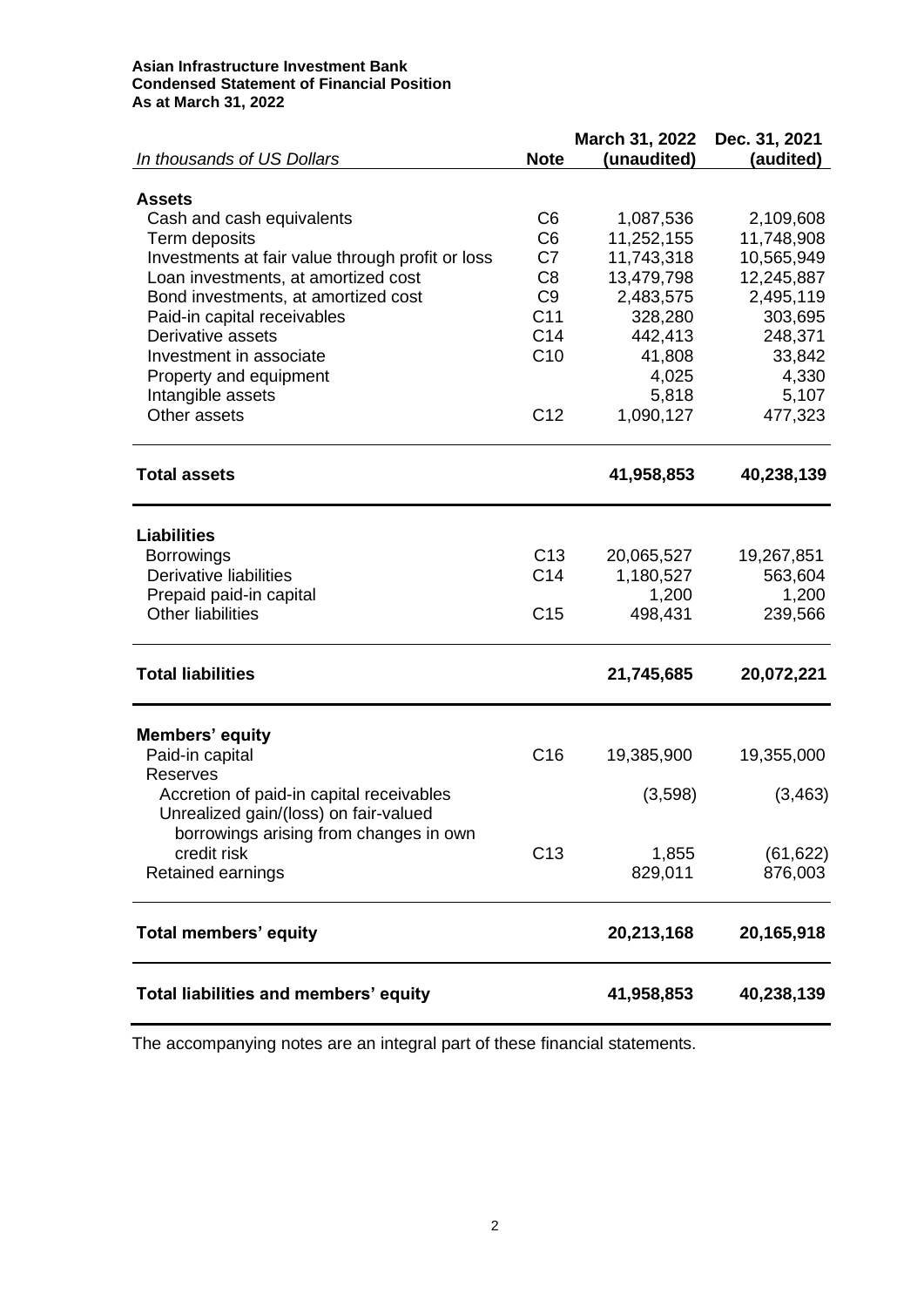#### **Asian Infrastructure Investment Bank Condensed Statement of Changes in Equity For the three months ended March 31, 2022**

|                                                   |                 |                              |                              |                    | <b>Reserves</b>                                          |                                                                                                   |                             |                                    |
|---------------------------------------------------|-----------------|------------------------------|------------------------------|--------------------|----------------------------------------------------------|---------------------------------------------------------------------------------------------------|-----------------------------|------------------------------------|
| In thousands of US Dollars                        | <b>Note</b>     | <b>Subscribed</b><br>capital | Less:<br>callable<br>capital | Paid-in<br>capital | <b>Accretion of</b><br>paid-in<br>capital<br>receivables | Unrealized (loss)/gain on<br>fair-valued borrowings<br>arising from changes in<br>own credit risk | <b>Retained</b><br>earnings | <b>Total</b><br>members'<br>equity |
| Jan. 1, 2021                                      |                 | 96,748,900                   | (77, 399, 100)               | 19,349,800         | (8, 198)                                                 | (23, 703)                                                                                         | 825,858                     | 20,143,757                         |
| Capital subscription and<br>contribution          |                 | 11,200                       | (8,960)                      | 2,240              |                                                          |                                                                                                   |                             | 2,240                              |
| Net profit for the period                         |                 |                              |                              |                    |                                                          |                                                                                                   | 8,332                       | 8,332                              |
| Other comprehensive<br>income                     |                 |                              |                              |                    |                                                          | (16, 856)                                                                                         |                             | (16, 856)                          |
| Paid-in capital receivables<br>- accretion effect |                 |                              |                              |                    | (6)                                                      |                                                                                                   |                             | (6)                                |
| Transfer of accretion                             | C <sub>11</sub> |                              |                              |                    | 1,630                                                    |                                                                                                   | (1,630)                     |                                    |
| March 31, 2021<br>(unaudited)                     | C <sub>16</sub> | 96,760,100                   | (77, 408, 060)               | 19,352,040         | (6, 574)                                                 | (40, 559)                                                                                         | 832,560                     | 20,137,467                         |
| Jan. 1, 2022                                      |                 | 96,775,100                   | (77, 420, 100)               | 19,355,000         | (3, 463)                                                 | (61, 622)                                                                                         | 876,003                     | 20,165,918                         |
| Capital subscription and<br>contribution          |                 | 154,600                      | (123,700)                    | 30,900             |                                                          |                                                                                                   |                             | 30,900                             |
| Net loss for the period                           |                 |                              |                              |                    |                                                          |                                                                                                   | (46, 312)                   | (46, 312)                          |
| Other comprehensive<br>income                     |                 |                              |                              |                    |                                                          | 63,477                                                                                            |                             | 63,477                             |
| Paid-in capital receivables<br>- accretion effect |                 |                              |                              |                    | (815)                                                    |                                                                                                   |                             | (815)                              |
| Transfer of accretion                             | C <sub>11</sub> |                              |                              |                    | 680                                                      |                                                                                                   | (680)                       |                                    |
| March 31, 2022<br>(unaudited)                     | C <sub>16</sub> | 96,929,700                   | (77, 543, 800)               | 19,385,900         | (3, 598)                                                 | 1,855                                                                                             | 829,011                     | 20,213,168                         |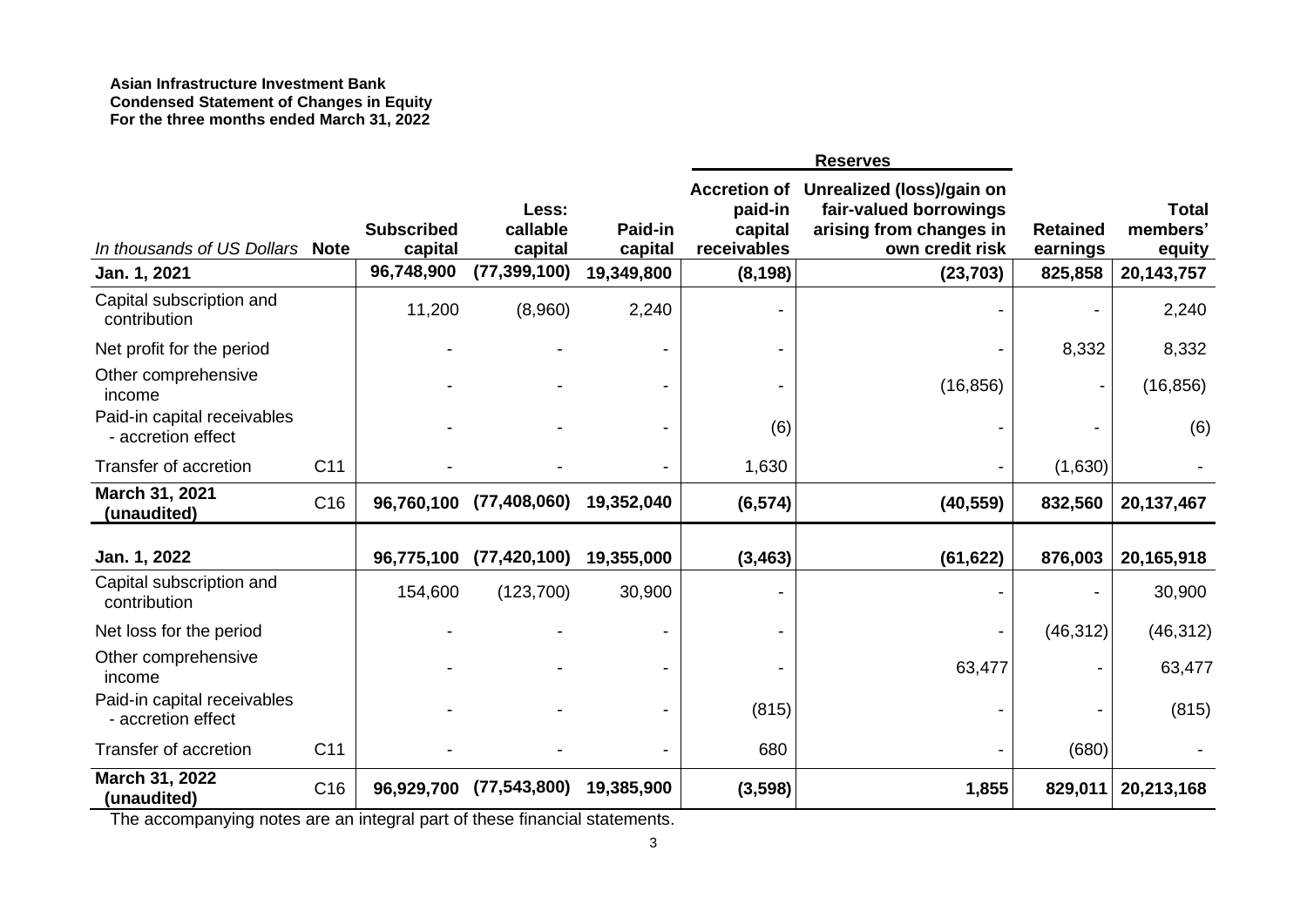#### **Asian Infrastructure Investment Bank Condensed Statement of Cash Flows For the three months ended March 31, 2022**

|                                             |                 | For the three months For the three months |               |
|---------------------------------------------|-----------------|-------------------------------------------|---------------|
|                                             |                 | ended March 31, 2022 ended March 31, 2021 |               |
| In thousands of US Dollars                  | <b>Note</b>     | (unaudited)                               | (unaudited)   |
| Cash flows from operating activities        |                 |                                           |               |
| Net (loss)/profit for the period            |                 | (46, 312)                                 | 8,332         |
| Adjustments for:                            |                 |                                           |               |
| Interest income from term deposits and      |                 |                                           |               |
| certificates of deposit                     |                 | (13, 146)                                 | (20, 354)     |
| Interest expense for borrowings             |                 | 56,626                                    | 39,960        |
| Issuance cost for borrowings                | C <sub>5</sub>  | 1,363                                     | 3,921         |
| Accretion of paid-in capital receivables    | C <sub>11</sub> | (680)                                     | (1,630)       |
| Net gain on financial instruments measured  |                 |                                           |               |
| at fair value through profit or loss        |                 | (123, 255)                                | (65, 105)     |
| Share of (gain)/loss on investment in       |                 |                                           |               |
| associate                                   |                 | (466)                                     | 45            |
| Impairment provision                        | C <sub>4</sub>  | 104,779                                   | 4,674         |
| Depreciation and amortization               |                 | 591                                       | 479           |
| Increase in loan investments                | C <sub>8</sub>  | (1,324,775)                               | (1, 145, 736) |
| Decrease/(Increase) in bond investments     |                 | 24,111                                    | (21, 336)     |
| Decrease in funds deposited for             |                 |                                           |               |
| cofinancing arrangements                    |                 |                                           | 3,891         |
| Net cash received from derivatives          |                 | 27,184                                    | 11,835        |
| Increase in other assets                    |                 | (613, 684)                                | (185, 182)    |
| Increase in other liabilities               |                 | 253,809                                   | 33,880        |
|                                             |                 |                                           |               |
| Net cash used in operating activities       |                 | (1,653,855)                               | (1, 332, 326) |
| Cash flows from investing activities        |                 |                                           |               |
| Investment purchases, net                   |                 | (1, 334, 539)                             | (1,627,261)   |
| Return of capital contributions             | C7              | 15,489                                    | 5,060         |
| Decrease/(Increase) in term deposits        |                 | 500,000                                   | (423, 547)    |
| Increase in investment in associate         | C <sub>10</sub> | (7,500)                                   | (7,500)       |
| Interest received from term deposits        |                 | 9,897                                     | 26,265        |
| Increase in intangible assets and PPE       |                 | (116)                                     | (125)         |
|                                             |                 |                                           |               |
| Net cash used in investing activities       |                 | (816, 769)                                | (2,027,108)   |
| <b>Cash flows from financing activities</b> |                 |                                           |               |
| Proceeds from borrowings, net               | C <sub>13</sub> | 1,509,393                                 | 3,502,289     |
| Repayments of borrowings                    |                 | (33, 156)                                 |               |
|                                             | C <sub>13</sub> |                                           |               |
| Interest payments on borrowings             | C <sub>13</sub> | (33, 865)                                 | (9, 137)      |
| Capital contributions received              | C <sub>11</sub> | 6,180                                     | 49,606        |
| Net cash from financing activities          |                 | 1,448,552                                 | 3,542,758     |
|                                             |                 |                                           |               |
| Net (decrease)/increase in cash and cash    |                 |                                           |               |
| equivalents                                 |                 | (1,022,072)                               | 183,324       |
| Cash and cash equivalents at beginning of   |                 |                                           |               |
| period                                      |                 | 2,109,608                                 | 2,702,461     |
| Cash and cash equivalents at                |                 |                                           |               |
| end of period                               | C <sub>6</sub>  | 1,087,536                                 | 2,885,785     |
|                                             |                 |                                           |               |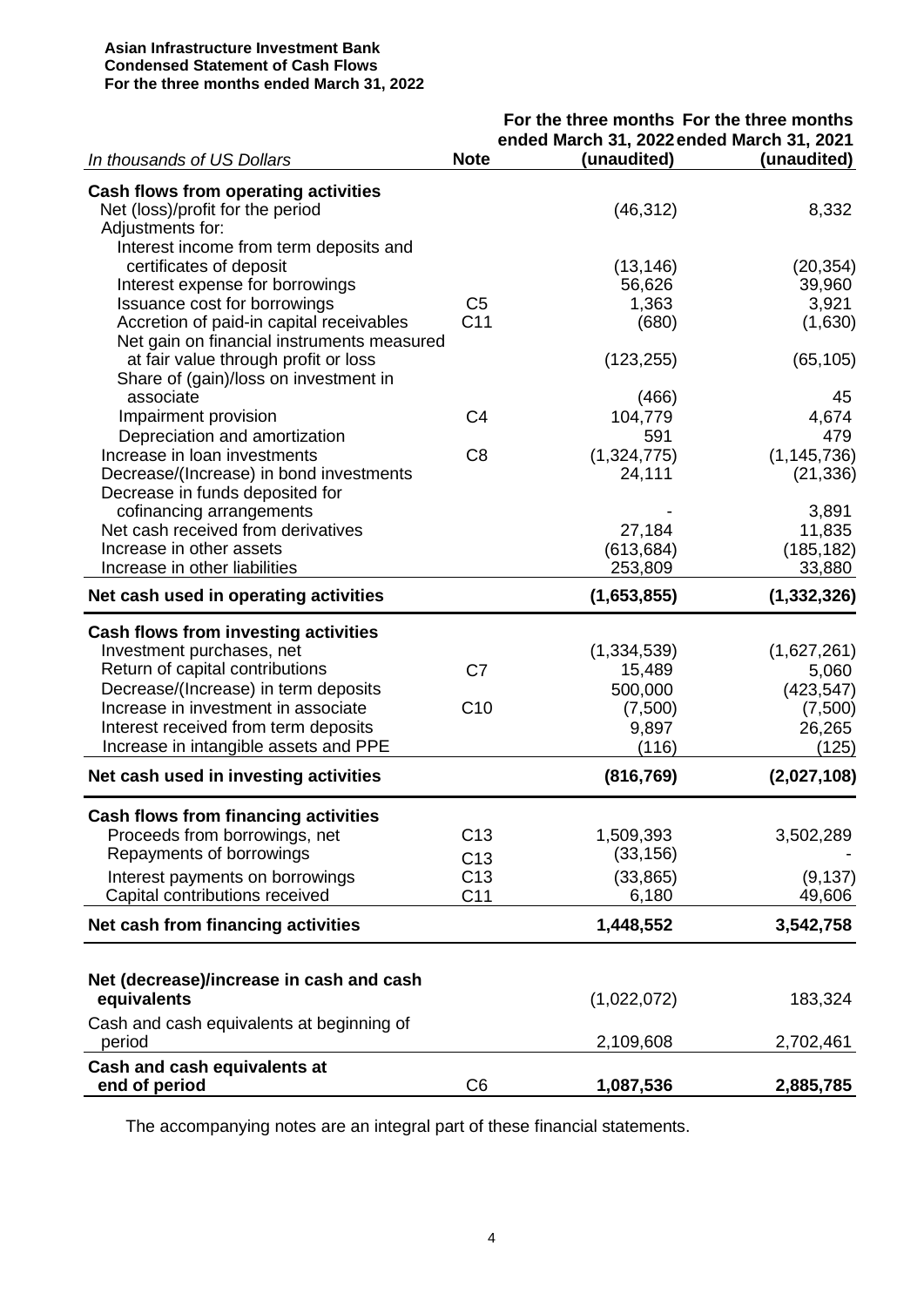#### **A General Information**

The Asian Infrastructure Investment Bank (the "Bank" or "AIIB") is a multilateral development bank. By the end of year 2015, representatives from 57 countries signed AIIB's Articles of Agreement (the "AOA") which entered into force on Dec. 25, 2015. The Bank commenced operations on Jan. 16, 2016. AIIB's principal office is in Beijing, the People's Republic of China (the "PRC").

As at March 31, 2022, the Bank's total approved membership is 105, of which 89 have completed the membership process and have become members of AIIB in accordance with the AOA.

AIIB's purpose is to (i) foster sustainable economic development, create wealth and improve infrastructure connectivity in Asia by investing in infrastructure and other productive sectors; and (ii) promote regional cooperation and partnership in addressing development challenges by working in close collaboration with other multilateral and bilateral development institutions.

The legal status, privileges and immunities for the operation and functioning of AIIB in the PRC are agreed in the AOA and further defined in the Headquarters Agreement between the government of the People's Republic of China (the "Government") and the Bank on Jan. 16, 2016.

#### **B Accounting Policies**

#### **B1 Basis of preparation**

These condensed interim financial statements for the three months ended March 31, 2022 have been prepared in accordance with International Financial Reporting Standard: IAS 34 *Interim Financial Reporting*, and should be read in conjunction with the annual financial statements for the year ended Dec. 31, 2021.

The accounting policies adopted are consistent with those used in the Bank's annual financial statements for the year ended Dec. 31, 2021.

The preparation of financial statements in conformity with IFRS requires the use of certain critical accounting estimates. It also requires management to exercise judgment in its process of applying the Bank's accounting policies. The financial statements have been prepared on a going concern basis.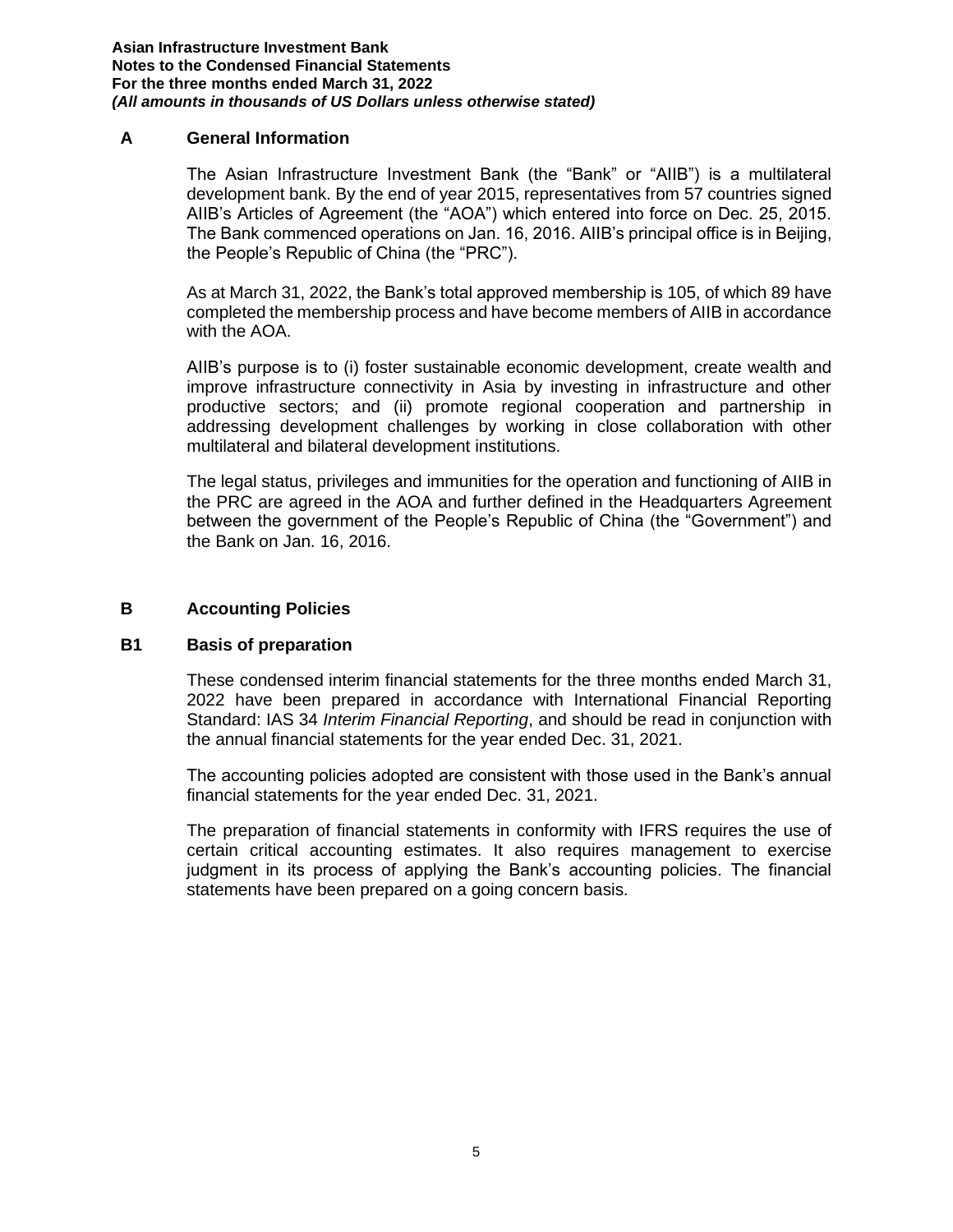#### **B Accounting Policies**

#### **B2 New accounting pronouncements**

The new accounting pronouncements, amendments and interpretations issued during the three months ended March 31, 2022, do not have any significant impact on the operating results, financial position and comprehensive income of the Bank, based on the assessment of the Bank.

### **B3 Comparatives**

The comparative date of the Condensed Statement of Financial Position is as at Dec. 31, 2021, while the comparative period of the Condensed Statement of Comprehensive Income, the Condensed Statement of Changes in Equity and the Condensed Statement of Cash Flows are from Jan. 1, 2021 to March 31, 2021.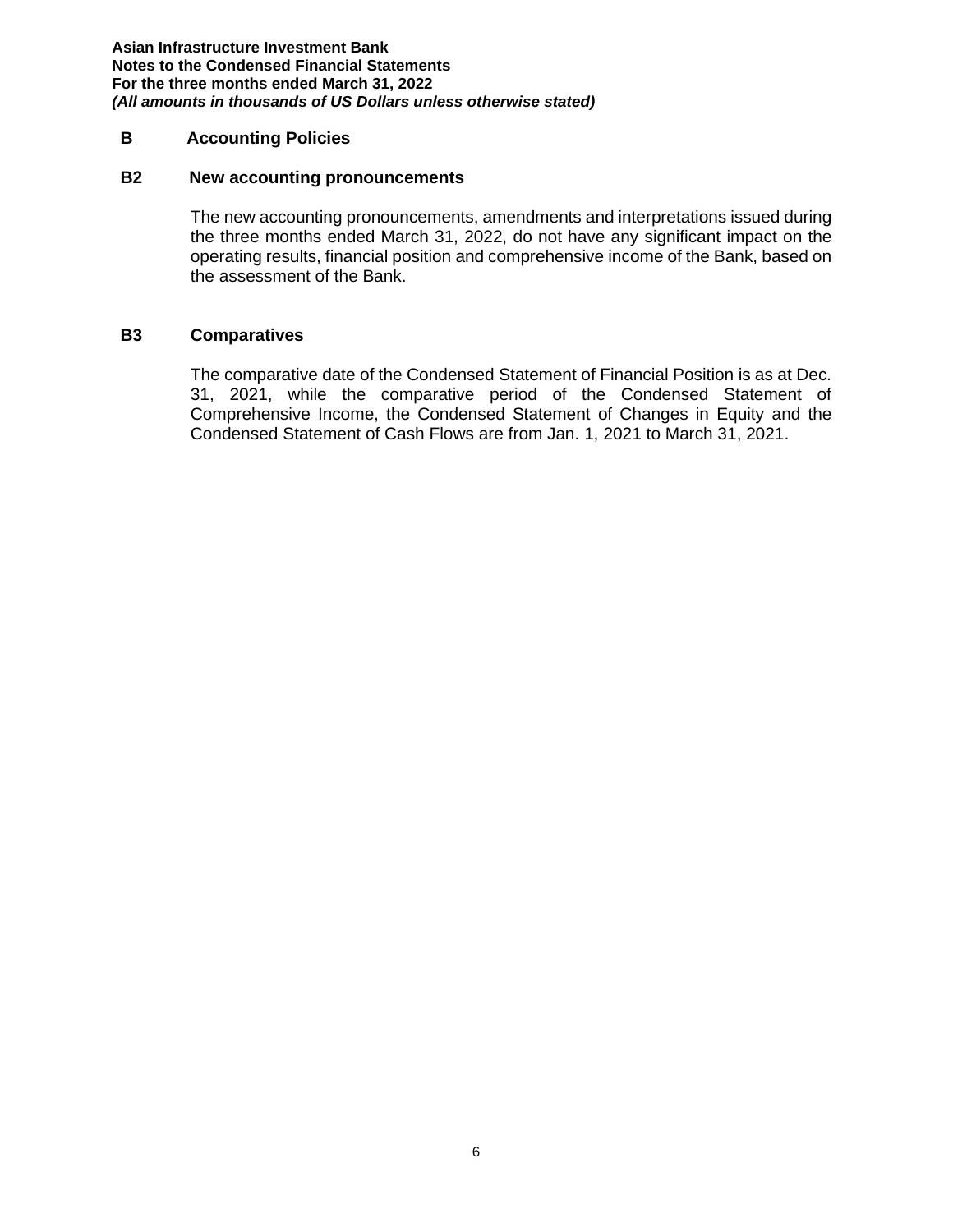#### **C Disclosure Notes**

#### **C1 Interest income and expense**

|                                 | ended March 31, 2022 ended March 31, 2021 | For the three months For the three months |
|---------------------------------|-------------------------------------------|-------------------------------------------|
| Interest income                 |                                           |                                           |
| Loan investments <sup>(1)</sup> | 48,814                                    | 37,251                                    |
| Cash, cash equivalents, and     |                                           |                                           |
| deposits                        | 13,647                                    | 20,512                                    |
| <b>Bond investments</b>         | 9,647                                     | 4,959                                     |
| <b>Total interest income</b>    | 72,108                                    | 62,722                                    |
| Interest expense                |                                           |                                           |
| Borrowings <sup>(2)</sup>       | (56,612)                                  | (41,139)                                  |
| <b>Total interest expense</b>   | (56,612)                                  | (41,139)                                  |
| Net interest income             | 15,496                                    | 21,583                                    |

(1) Interest income for loan investments includes amortization of front-end fees, and other incremental and directly related costs in relation to loan origination that are an integral part of the effective interest rate of those loans.

 $<sup>(2)</sup>$  Interest expense is accrued mainly based on the notional coupon rate. However, the Bank uses</sup> derivatives to manage interest rate and foreign currency risks, and hence, the actual borrowing cost for the Bank is swapped from fixed to floating rate. The hedging results are presented in Note C14 Derivatives.

#### **C2 Net fee and commission income**

|                                             | For the three<br>months ended<br>March 31, 2022 | For the three<br>months ended<br>March 31, 2021 |
|---------------------------------------------|-------------------------------------------------|-------------------------------------------------|
| Loan commitment fee and service fee         | 7,738                                           | 4,861                                           |
| Special Funds administration fee (Note C20) | 63                                              | 56                                              |
| MCDF administration fee (1)                 | 644                                             |                                                 |
| MCDF IP administration fee (2)              | 91                                              |                                                 |
| Total fee and commission income             | 8,536                                           | 4,917                                           |
| Cofinancing service fee                     | (619)                                           | (352)                                           |
| Total fee and commission expense            | (619)                                           | (352)                                           |
| Net fee and commission income               | 7,917                                           | 4,565                                           |

(1) According to the Governing Instrument of the Finance Facility of the Multilateral Cooperation Center for Development Finance ("Finance Facility") and the agreement on the terms and conditions of service as the Administrator of the MCDF Finance Facility, AIIB provides administrative and financial services to the MCDF Finance Facility, including the establishment and hosting of the MCDF Secretariat. Therefore, the Bank charges an administration fee for costs associated with the work carried out as the administrator of the MCDF Finance Facility. The MCDF serves as a multilateral initiative to foster high-quality infrastructure and connectivity investments in developing countries.

 $<sup>(2)</sup>$  In March 2022, the Bank received USD91 thousand of administration fee from the MCDF Finance Facility</sup> relating to costs associated with project implementation as part of AIIB's role as an implementing partner of the MCDF Finance Facility.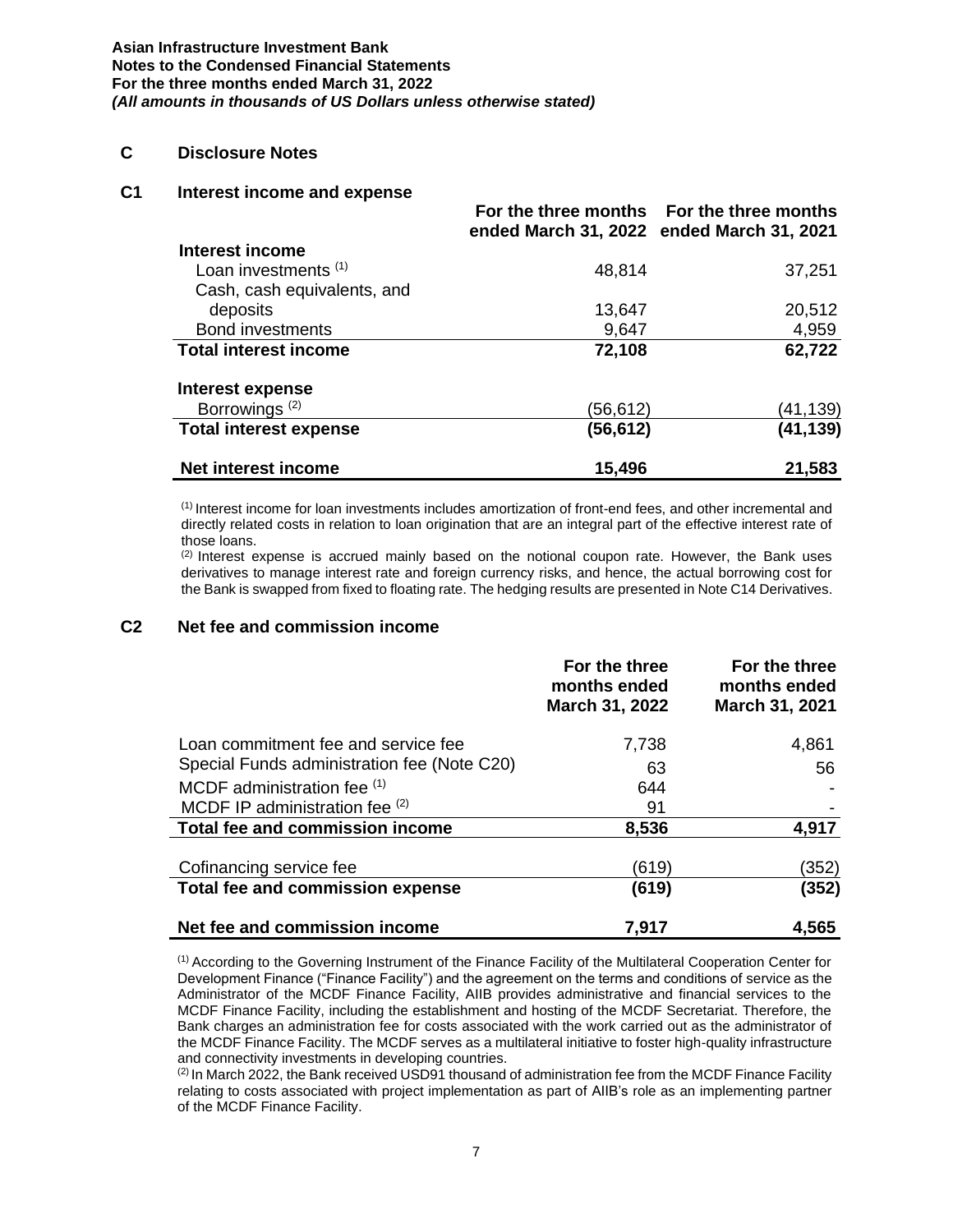# **C Disclosure Notes**

# **C3 Net gain on financial instruments measured at fair value through profit or loss**

|                                                                   | For the three months<br>ended March 31, 2022 | For the three months<br>ended March 31, 2021 |
|-------------------------------------------------------------------|----------------------------------------------|----------------------------------------------|
| Money Market Funds (Note C6)<br>Investments at fair value through | 174                                          | 544                                          |
| profit or loss (Note C7)                                          | (120, 256)                                   | (8, 149)                                     |
| Borrowings (Note C13)                                             | 639,208                                      | 245,830                                      |
| Derivatives:                                                      |                                              |                                              |
| - Borrowings associated                                           | (656,575)                                    | (232, 419)                                   |
| - Loan investments associated                                     | 176,989                                      | 59,843                                       |
| - Liquidity portfolio and bond                                    |                                              |                                              |
| investments associated                                            | 83,889                                       |                                              |
| Total                                                             | 123,429                                      | 65.649                                       |

# **C4 Impairment provision**

|                                                          | For the three months<br>ended March 31, 2022 | For the three months<br>ended March 31, 2021 |
|----------------------------------------------------------|----------------------------------------------|----------------------------------------------|
| Impairment provision for                                 |                                              |                                              |
| Loan investments (Note C8)<br>$\mathbf{L}^{\text{max}}$  | 95,920                                       | 5,029                                        |
| Bond investments (Note C9)<br>$\mathcal{L}_{\text{max}}$ | 8,859                                        | (355)                                        |
| <b>Total impairment provision</b>                        | 104,779                                      | 4,674                                        |

### **C5 General and administrative expenses**

|                               | For the three months<br>ended March 31, 2022 | For the three months<br>ended March 31, 2021 |
|-------------------------------|----------------------------------------------|----------------------------------------------|
| Staff costs                   | 21,942                                       | 17,007                                       |
| Professional service expenses | 5,906                                        | 4,495                                        |
| <b>IT</b> services            | 4,006                                        | 2,973                                        |
| Facilities and administration |                                              |                                              |
| expenses                      | 3,623                                        | 3,374                                        |
| Issuance cost for borrowings  | 1,363                                        | 3,921                                        |
| <b>Travelling expenses</b>    | 479                                          | 241                                          |
| <b>Others</b>                 | 1,745                                        | 1,162                                        |
| <b>Total general and</b>      |                                              |                                              |
| administrative expenses       | 39,064                                       | 33,173                                       |

Refer to Note C20 for details of key management remuneration.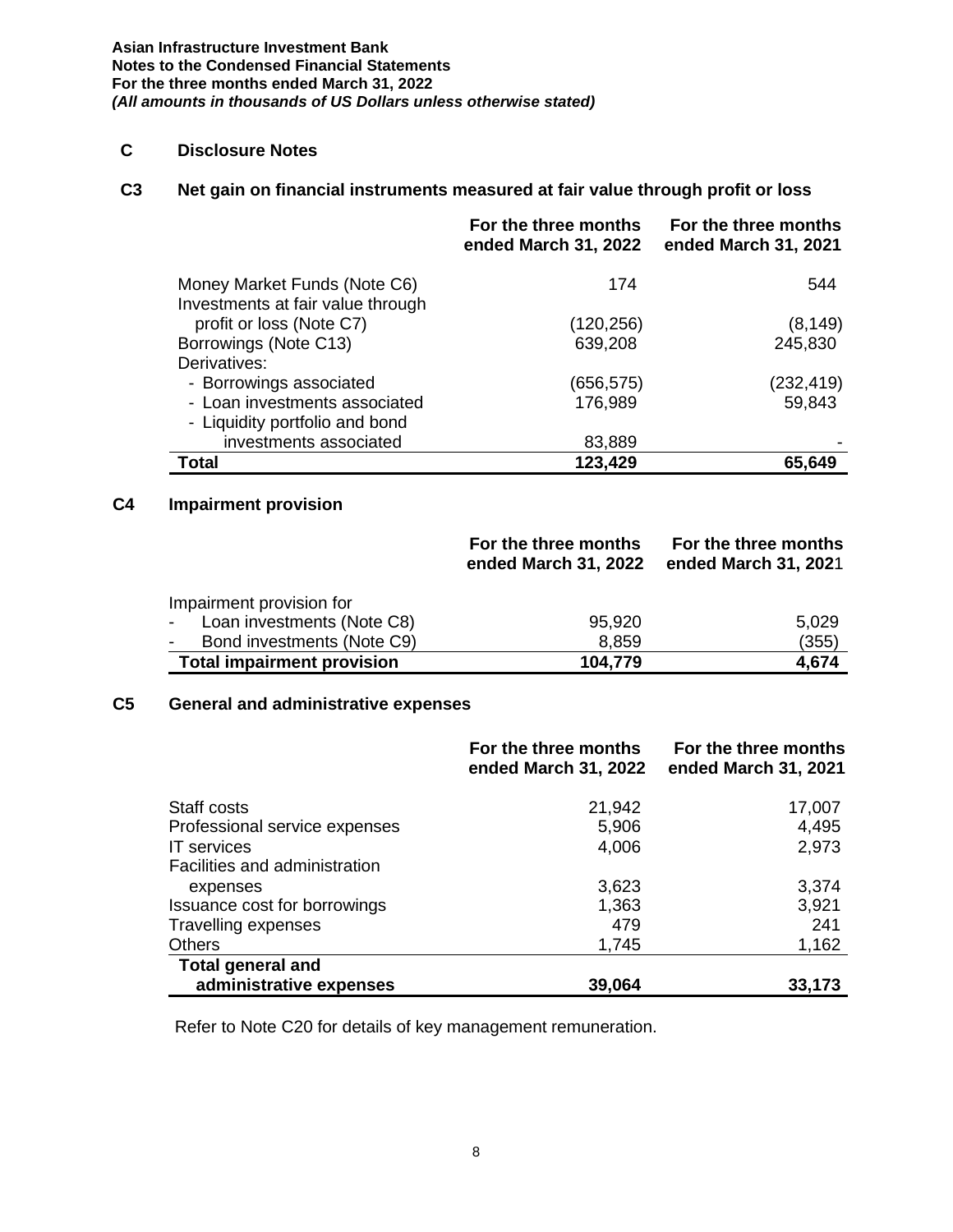## **C Disclosure Notes**

#### **C6 Cash, cash equivalents, and deposits with banks**

|                                          | March 31, 2022 | Dec. 31, 2021 |
|------------------------------------------|----------------|---------------|
| Cash                                     |                |               |
| Deposits with banks                      |                |               |
| Demand deposits (1)                      | 137,329        | 199,487       |
| Term deposits with initial maturity      |                |               |
| of three months or less                  | 200,142        | 200,099       |
| Money Market Funds <sup>(2)</sup>        | 750,065        | 1,710,022     |
| Total cash and cash equivalents          | 1,087,536      | 2,109,608     |
| Add: term deposits with initial maturity |                |               |
| more than three months (3)               | 11,252,155     | 11,748,908    |
| Total cash, cash equivalents, and        |                |               |
| deposits with banks                      | 12,339,691     | 13,858,516    |

 $(1)$  USD50.31 million of demand deposits is segregated for the externally managed portfolios (Dec. 31, 2021: USD40.04 million).

#### (2) Money Market Funds

|                                 | For the three months<br>ended March 31, 2022 | For the year ended<br>Dec. 31, 2021 |
|---------------------------------|----------------------------------------------|-------------------------------------|
| As at beginning of period/year  | 1,710,022                                    | 1,900,091                           |
| Additions                       | 6,375,000                                    | 26,020,000                          |
| <b>Disposals</b>                | (7, 335, 131)                                | (26, 211, 432)                      |
| Fair value gain, net            | 174                                          | 1,363                               |
| <b>Total Money Market Funds</b> | 750,065                                      | 1,710,022                           |

Money Market Funds ("MMFs") are rated triple-A equivalent and invest in a diversified portfolio of short-term high-quality assets. The objective of the investment is only to meet short-term cash commitments. The MMFs are subject to an insignificant risk of changes in value, with daily liquidity and an investment return comparable to normal USD denominated money market interest rates. The MMFs are exposed to credit, market and liquidity risks, and are measured at fair value.

 $(3)$  Term deposits with initial maturity more than three months have maturities up to 24 months. As at March 31, 2022, USD11.45 billion of term deposits has remaining maturity within 12 months (Dec. 31, 2021: USD11.65 billion).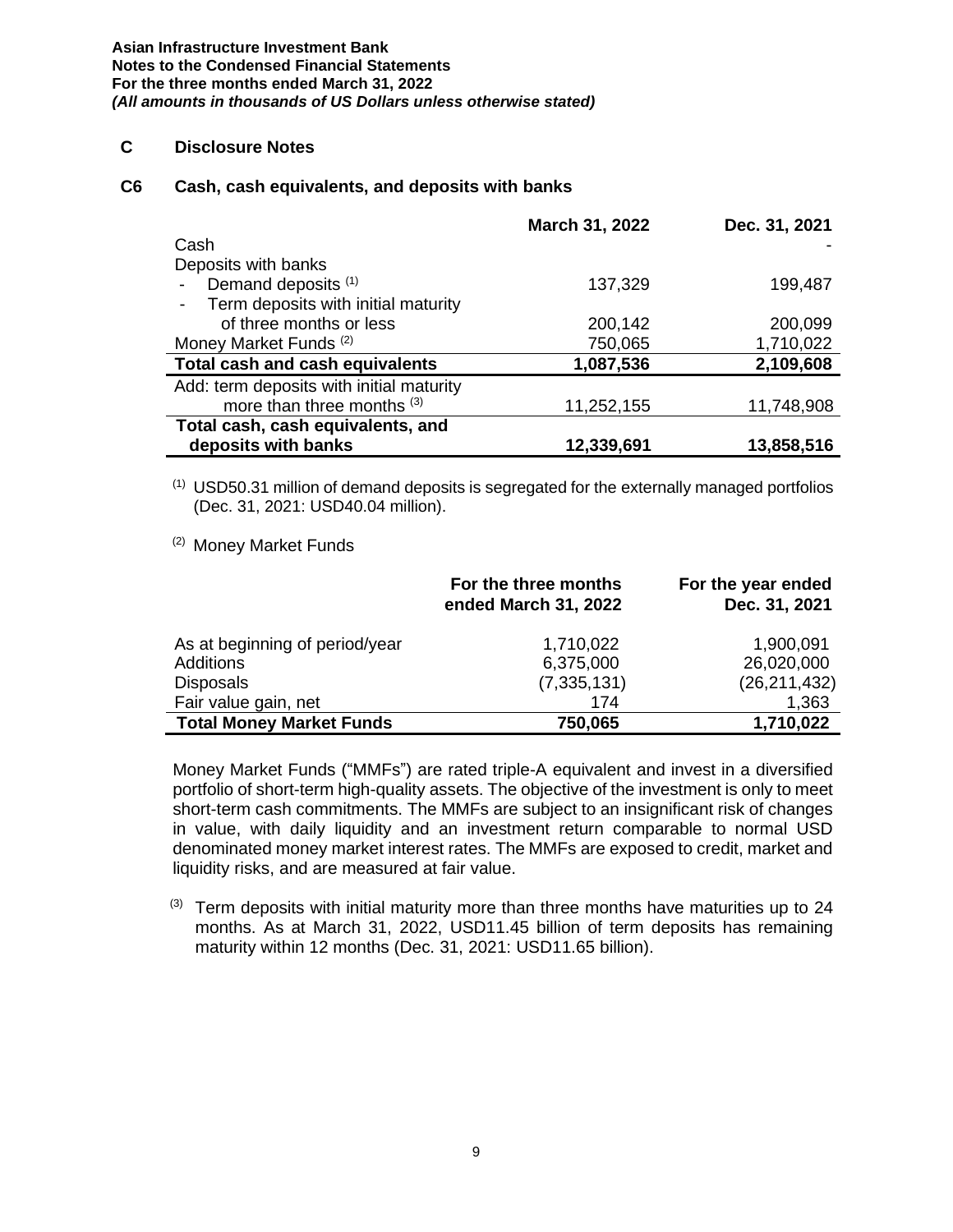#### **C Disclosure Notes**

#### **C7 Investments at fair value through profit or loss**

|                                 | For the three months<br>ended March 31, 2022 | For the year ended<br>Dec. 31, 2021 |
|---------------------------------|----------------------------------------------|-------------------------------------|
| As at beginning of period/year  | 10,565,949                                   | 6,652,155                           |
| <b>Additions</b>                | 1,313,114                                    | 3,922,183                           |
| Return of capital contributions | (15, 489)                                    | (13, 335)                           |
| Net (loss)/gain of investments  | (120, 256)                                   | 4,946                               |
| Total investments at fair value |                                              |                                     |
| through profit or loss          | 11,743,318                                   | 10,565,949                          |

Analysis of investments at fair value through profit or loss:

|                                   | March 31, 2022 | Dec. 31, 2021 |
|-----------------------------------|----------------|---------------|
| External Managers Program (a)     | 4,058,157      | 4,104,144     |
| Certificates of deposit (b)       | 3,474,545      | 3,143,959     |
| Bond investments (c)              | 3,530,956      | 2,710,777     |
| Investment operation fixed-income |                |               |
| portfolio (d)                     | 226,531        | 274,843       |
| LP Funds and others (e)           | 398,085        | 277,809       |
| Investment in Trust (f)           | 55,044         | 54,417        |
| Total investments at fair value   |                |               |
| through profit or loss            | 11,743,318     | 10,565,949    |

The Bank has the following investments in certain unconsolidated structured entities:

(a) The Bank has engaged external asset managers to invest in portfolios of high credit quality securities (the "External Managers Program"). The portfolios are fair value measured and securities are eligible for sale. The following table sets out the amounts of the investment portfolio by asset categories.

| <b>External Managers Program</b>               | March 31, 2022 Dec. 31, 2021 |           |
|------------------------------------------------|------------------------------|-----------|
| Investment grade corporate and financial bonds | 1,766,458                    | 1,809,008 |
| Sovereign, Supranational and Agency bonds      | 1,452,772                    | 1,734,072 |
| Treasury bills and notes                       | 381,357                      | 223,255   |
| Term deposits and certificates of deposit      | 262,669                      | 141,715   |
| Commercial paper                               | 83,136                       | 83,121    |
| Other investment securities                    | 111,765                      | 112,973   |
| <b>Total</b>                                   | 4,058,157                    | 4,104,144 |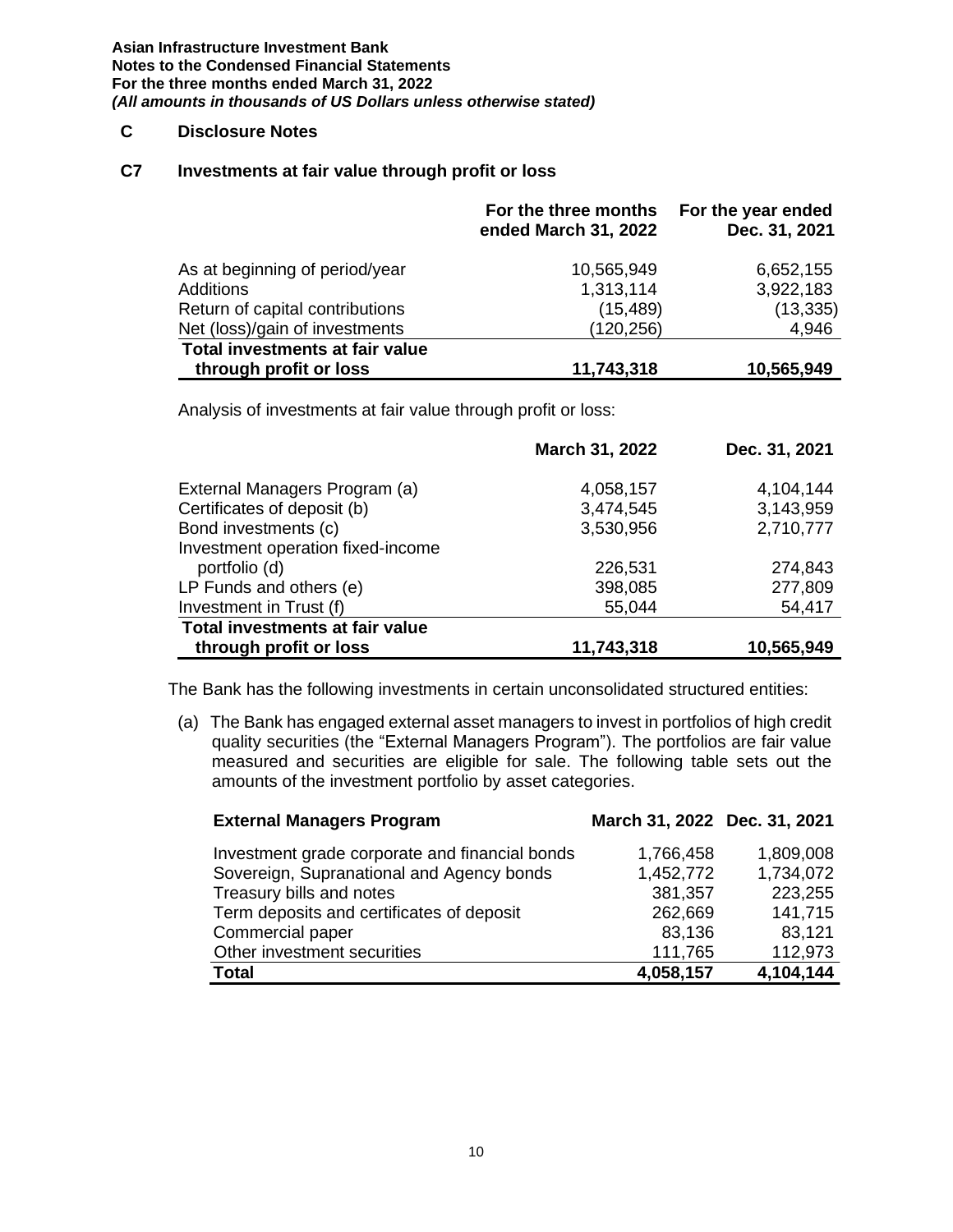## **C Disclosure Notes**

#### **C7 Investments at fair value through profit or loss (Continued)**

- (b) The Bank invests in certificates of deposit which are actively managed within treasury portfolio and measured at fair value through profit or loss. The certificates of deposit are of high credit quality.
- (c) The Bank invests in bond securities which are actively managed. Therefore, the bond investments are measured at fair value through profit or loss. The bonds invested are of high credit quality. The Bank also invested in infrastructure assetbacked securities issued by the Special Purpose Vehicle sponsored by the associate that the Bank holds direct equity interests (Note C10).
- (d) The Bank has engaged external asset managers to invest in a fixed-income portfolio. The objective of this portfolio is to develop the climate bond markets in Asia, composing of labeled green bonds and unlabeled climate-aligned bonds. The investment strategy targets climate bond issuers who rate high on the evaluation of three dimensions related to the Paris Agreement: (a) climate mitigation, (b) climate adaptation and (c) contribution to the transition to a low carbon, climate resilient economy.
- (e) The Bank invests in limited partnership funds ("LP Funds"), which are managed by the general partners, who make all investment decision on behalf of the limited partners. The Bank, along with other investors, has entered into the LP Funds as a limited partner with a capital commitment which will be drawn down over the commitment period of the LP Funds, based on drawdown notices issued by the general partners. The LP Funds do not have an expected maturity date within twelve months.
- (f) The Bank has invested in the units of a Trust (the "Trust") which holds a portfolio of five operating roads and highways assets in India. The units of the Trust are listed on the National Stock Exchange of India Limited. The Trust is managed by an investment manager who make investment decisions on behalf of the Trust as per the Trust Deed and the Investment Management Agreement. The Trust does not have an expected maturity date within twelve months.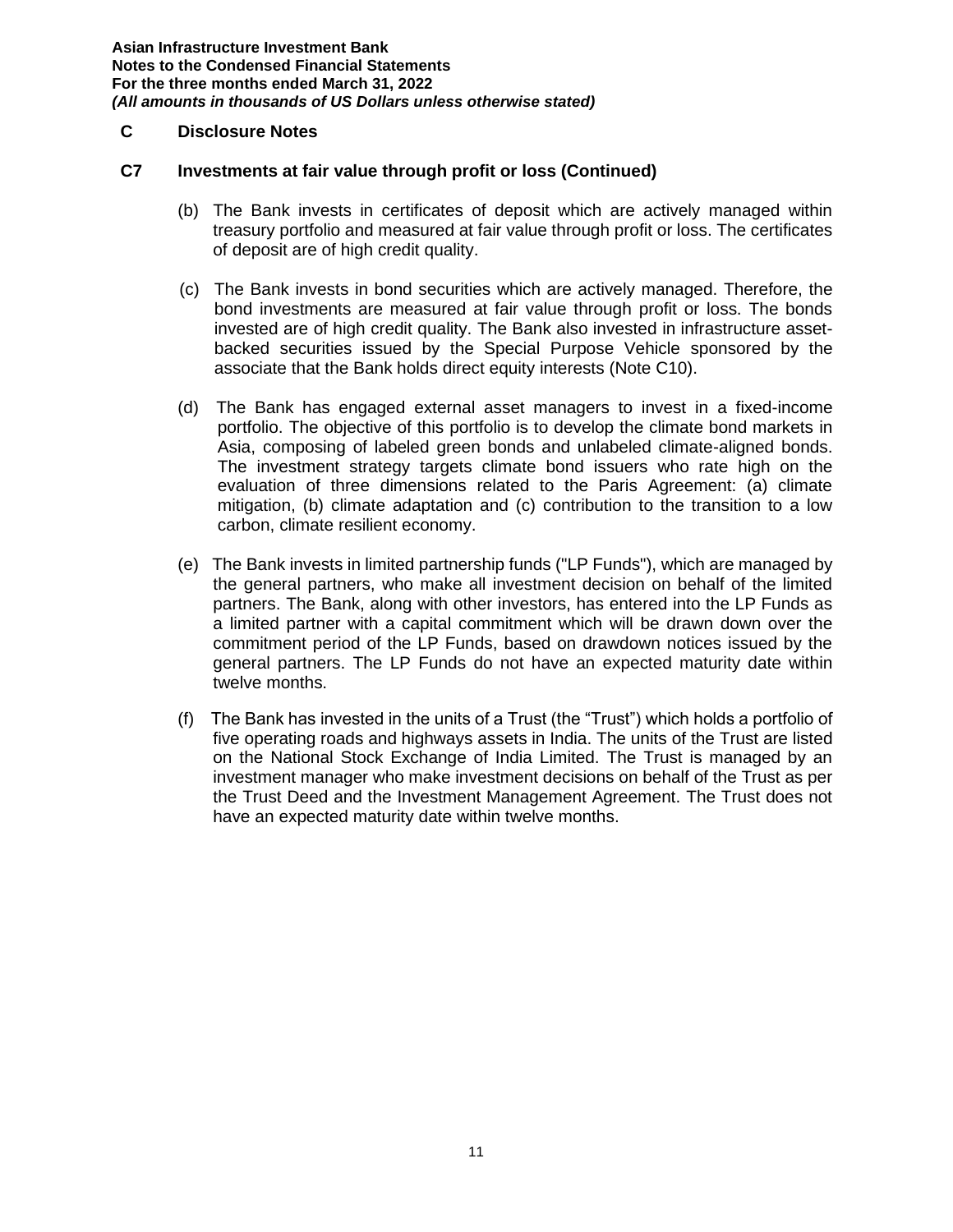#### **C Disclosure Notes**

#### **C8 Loan investments, loan commitments and related ECL allowance**

| Loan investments                              | March 31, 2022           | Dec. 31, 2021           |
|-----------------------------------------------|--------------------------|-------------------------|
| Gross carrying amount<br><b>ECL allowance</b> | 13,746,563<br>(266, 765) | 12,421,788<br>(175,901) |
| Net carrying amount                           | 13,479,798               | 12,245,887              |

Loan investments are carried at amortized cost. At initial recognition, loan investments are measured at fair value using the assumptions market participants of either sovereign-backed or nonsovereign-backed projects would use when pricing the loan assets. The market where the Bank enters into such transactions is considered to be the principal market. The transaction price normally represents the fair value of loans at their initial recognition.

All sovereign-backed loans to eligible members are subject to the same pricing, taking into account the "preferred creditor status" and other terms giving the Bank rights more favorable than those available to commercial creditors. The Bank applies commercial pricing practices to nonsovereign-backed loans. The Bank has no intention to sell sovereign-backed loans, nor does it believe there is a secondary market for such loans.

The Bank began offering variable spread loans in 2019 where the lending rate consists of a variable reference rate and a variable spread. The variable spread consists of a fixed contractual lending spread and maturity premium along with a variable borrowing cost margin. The reference rate and the borrowing cost margin are determined at each interest rate reset date and are applicable for the following three months. The borrowing cost margin is based on the cost of the underlying funding for these loans at the time of the reset. As at March 31, 2022, USD7,409 million of the total carrying amount of the Bank's loans are variable spread loans (Dec. 31, 2021: USD6,436.65 million).

As at March 31, 2022, USD309.06 million of the total carrying amount matures within 12 months (Dec. 31, 2021: USD287.42 million).

The following table sets out overall information about the credit quality of loan investments and loan commitments issued for effective contracts as at March 31, 2022. The gross amounts of loans are net of the transaction costs and fees that are capitalized through the effective interest method, or EIR method.

|                                         | March 31, 2022 | Dec. 31, 2021 |
|-----------------------------------------|----------------|---------------|
| Loan investments, gross carrying amount | 13,746,563     | 12,421,788    |
| Loan commitments                        | 11,663,346     | 10,287,656    |
|                                         | 25,409,909     | 22,709,444    |
| Total ECL allowance (a)                 | (278, 695)     | (182, 775)    |
|                                         | 25, 131, 214   | 22,526,669    |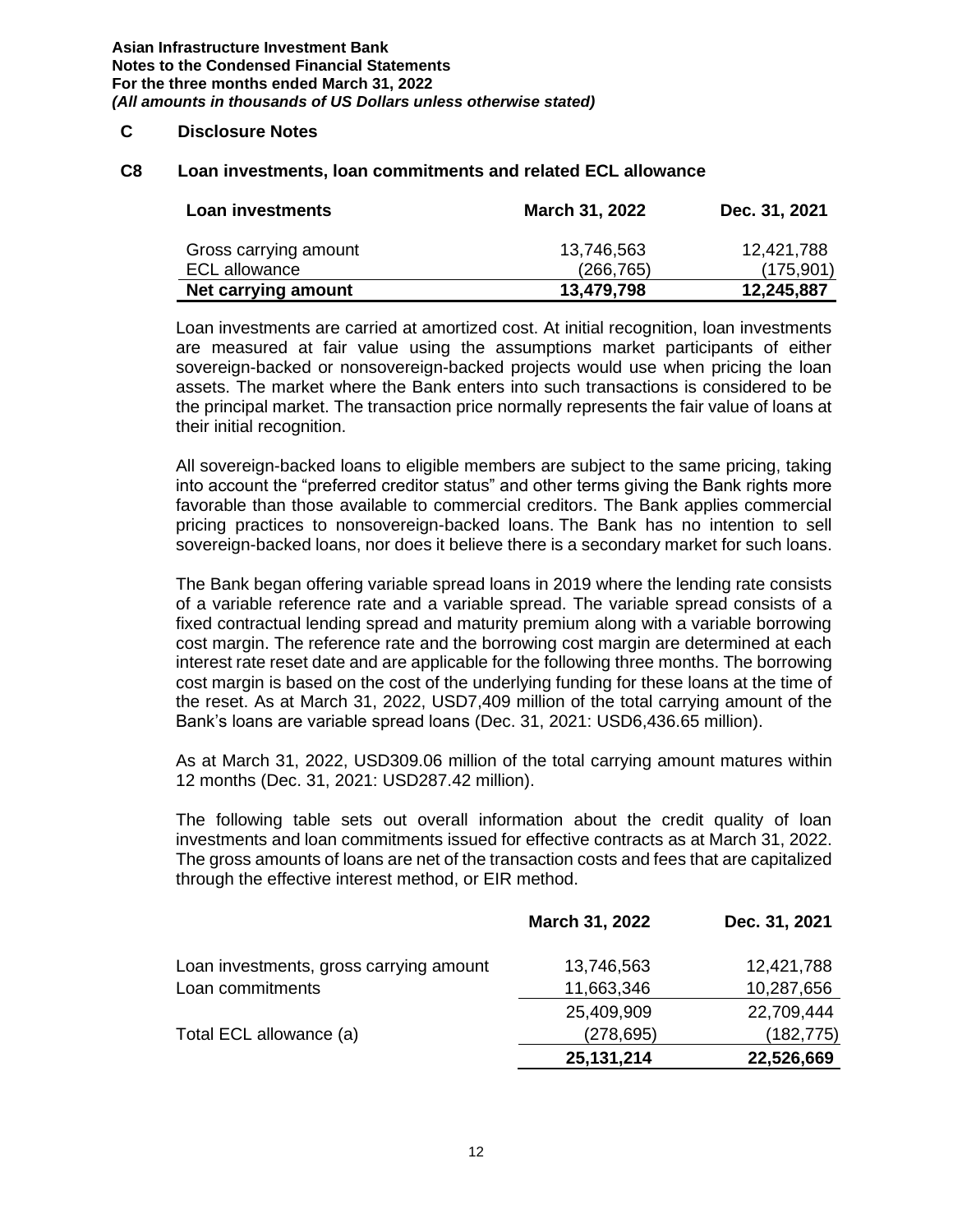#### **C Disclosure Notes**

#### **C8 Loan investments, loan commitments and related ECL allowance (Continued)**

(a) As at March 31, 2022, the total ECL related to loan commitments is USD11.93 million (Dec. 31, 2021: USD6.87 million), and is presented as a provision in Note C15.

For the three months ended March 31, 2022, the impairment losses on loan investments and loan commitments were USD95.92 million (for the three months ended March 31, 2021: USD5.03 million), as disclosed in Note C4.

#### **Bond investments at amortized cost C9**

| <b>Bond investments</b>                                                                             | March 31, 2022 | Dec. 31, 2021 |
|-----------------------------------------------------------------------------------------------------|----------------|---------------|
| Externally managed fixed-income portfolio (a)<br>Investment operations Asian infrastructure-related | 1,995,976      | 1,998,208     |
| bonds (b)                                                                                           | 500,982        | 501,435       |
| Gross carrying amount                                                                               | 2,496,958      | 2,499,643     |
| <b>ECL allowance</b>                                                                                | (13, 383)      | (4,524)       |
| Net carrying amount                                                                                 | 2,483,575      | 2,495,119     |

- (a) In Sep. 2021, the Bank engaged an external asset manager to invest in a portfolio of high credit quality securities. The portfolio adopts a hold-to-maturity business strategy. The bonds are initially recognized at fair value and subsequently measured at amortized cost.
- (b) The Bank has invested in a fixed income portfolio which comprises primarily Asian infrastructure-related bonds. The bonds are initially recognized at fair value and subsequently measured at amortized cost.

For the three months ended March 31, 2022, USD8.31 million investment loss was recognized as a result of disposal of certain bonds in the portfolios (for the three months ended March 31, 2021: USD0.51 million).

Bond investments at amortized cost are subject to credit losses estimated by applying an ECL model, assessed on a forward-looking basis.

As at March 31, 2022, USD22.96 million of the gross carrying amount matures within 12 months (Dec. 31, 2021: USD48.54 million).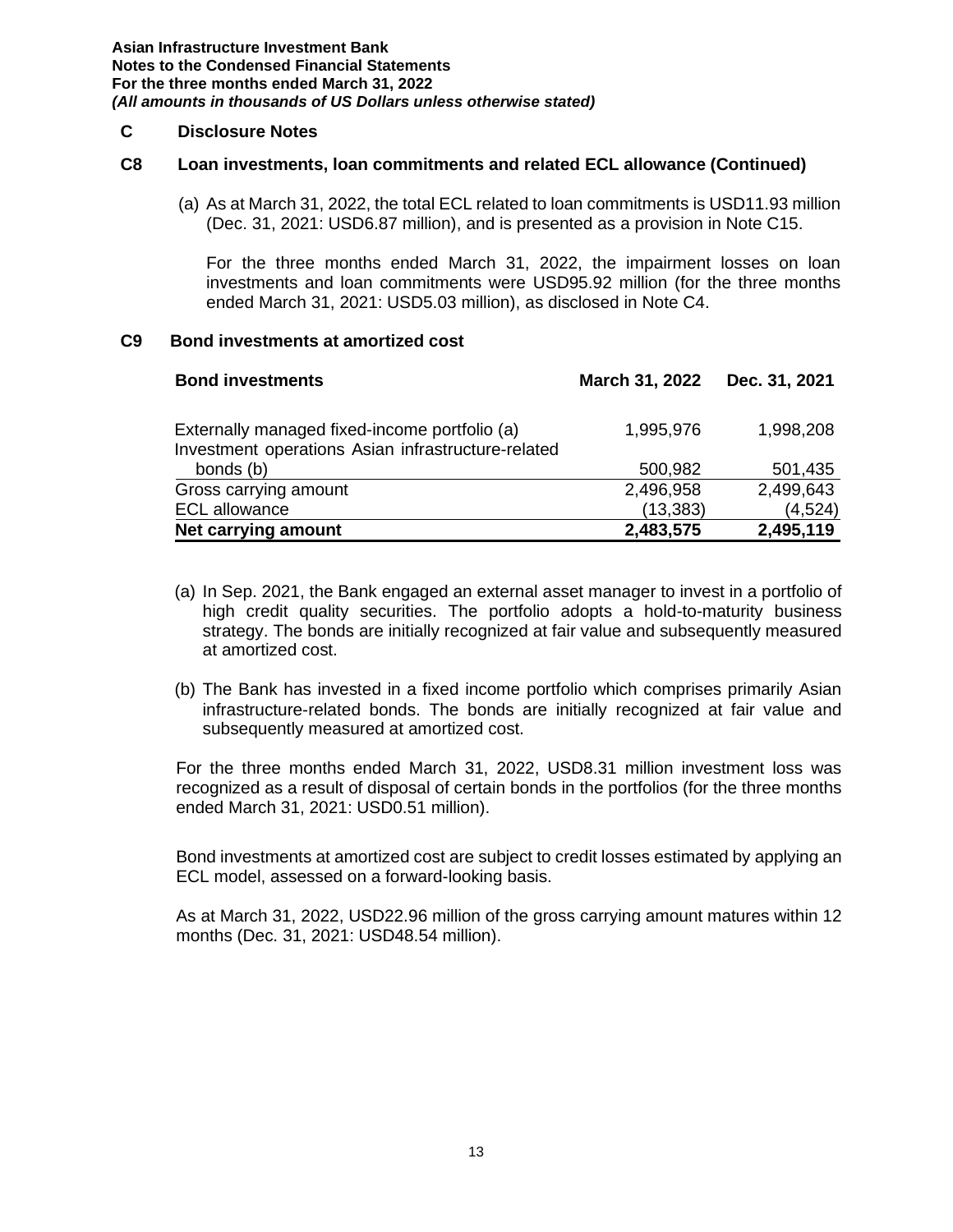#### **C Disclosure Notes**

#### **C10 Investment in associate**

On April 2, 2020, the Bank subscribed for a 30% economic interest in a private company incorporated in Singapore and limited by shares. The purpose of the investee is to acquire and securitize infrastructure loans. As at March 31, 2022, the undrawn capital commitment is USD12 million (Dec. 31, 2021: USD19.5 million).

For the three months ended March 31, 2022, the associate recognized a profit of USD1.5 million (for the year ended Dec. 31, 2021: loss of USD0.72 million). The Bank has recorded a net profit of USD0.5 million following the equity method (for the year ended Dec. 31, 2021: net loss of USD0.22 million).

|                                                                             | For the three months<br>ended March 31, 2022 | For the year ended<br>Dec. 31, 2021 |
|-----------------------------------------------------------------------------|----------------------------------------------|-------------------------------------|
| As at beginning of period/year<br>Additions<br>Share of gain/(loss) for the | 33,842<br>7,500                              | 26,559<br>7,500                     |
| period/year                                                                 | 466                                          | (217)                               |
| Total investment in associate                                               | 41,808                                       | 33,842                              |

#### **C11 Paid-in capital receivables**

According to the AOA, payments for paid-in capital (refer to Note C16) are due in five installments, with the exception of members considered as less developed countries, who may pay in ten installments. Paid-in capital receivables represent amounts due from members in respect of paid-in capital. These amounts are initially recognized at fair value and subsequently measured at amortized cost. The fair value discount is accreted through income using the effective interest method. For the three months ended March 31, 2022, a total discount of USD0.82 million (for the three months ended March 31, 2021: USD0.01 million) has been debited to the reserve. An amount of USD0.68 million (for the three months ended March 31, 2021: USD1.63 million) has been accreted through income in the current period.

As at March 31, 2022, overdue contractual undiscounted paid-in capital receivables amounting to USD190.37 million (Dec. 31, 2021: USD149.96 million) (Note C16) are not considered impaired. Of this amount, USD0.19 million has been collected by the date of publication of the financial statements for the three months ended March 31, 2022.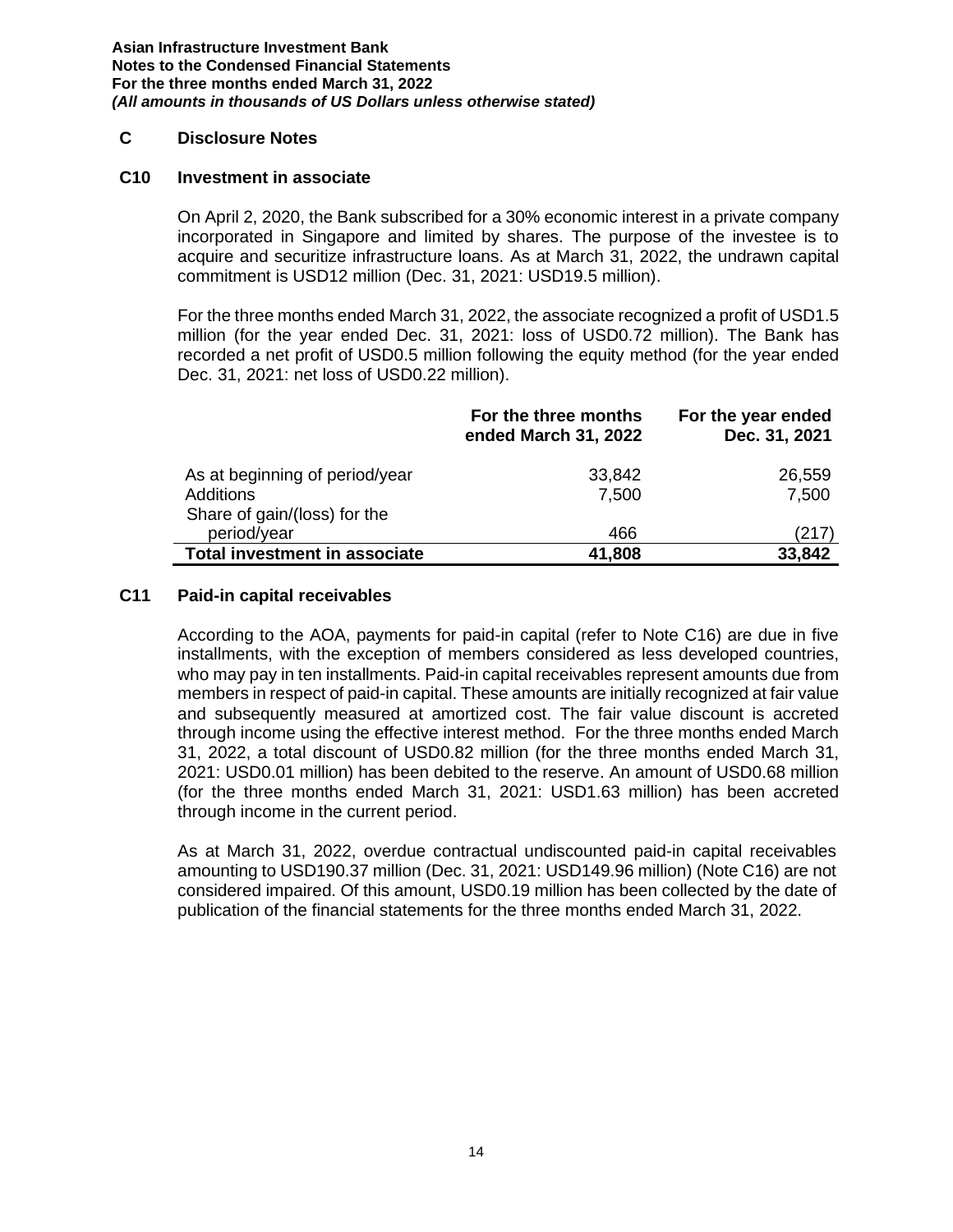### **C Disclosure Notes**

#### **C11 Paid-in capital receivables (Continued)**

As at March 31, 2022, USD250.38 million (Dec. 31, 2021: USD241.00 million) of the paid-in capital balance is due within 12 months.

|                 |                                           | For the three months<br>ended March 31, 2022 | For the year ended<br>Dec. 31, 2021 |
|-----------------|-------------------------------------------|----------------------------------------------|-------------------------------------|
|                 | As at beginning of period/year            | 303,695                                      | 436,074                             |
|                 | Paid-in capital receivables originated    | 30,085                                       | 5,151                               |
|                 | Contributions received                    | (6, 180)                                     | (142, 073)                          |
|                 | Transfer from prepaid paid-in capital     |                                              |                                     |
|                 | to contribution                           |                                              | (240)                               |
|                 | Accretion to profit or loss               | 680                                          | 4,783                               |
|                 | <b>Total paid-in capital receivables</b>  | 328,280                                      | 303,695                             |
| C <sub>12</sub> | <b>Other assets</b>                       |                                              |                                     |
|                 |                                           | March 31, 2022                               | Dec. 31, 2021                       |
|                 | Cash collateral receivable (Note C14)     | 1,043,530                                    | 464,950                             |
|                 | Receivable for bond investments sold      | 39,050                                       | 3,613                               |
|                 | Prepayments                               | 5,821                                        | 6,503                               |
|                 | Receivable for MCDF administration fee    | 644                                          | 1,381                               |
|                 | <b>Others</b>                             | 1,082                                        | 876                                 |
|                 | <b>Total other assets</b>                 | 1,090,127                                    | 477,323                             |
| C <sub>13</sub> | <b>Borrowings</b>                         | March 31, 2022                               | Dec. 31, 2021                       |
|                 | i) Borrowings carried at fair value       |                                              |                                     |
|                 | SEC-registered notes (a)                  | 13,349,977                                   | 13,855,963                          |
|                 | Global Medium-Term Notes (b)              | 4,474,534                                    | 3,533,466                           |
|                 | <b>Australian Dollar and New Zealand</b>  |                                              |                                     |
|                 | Dollar Bonds (c)                          | 1,059,126                                    | 701,048                             |
|                 | RMB Denominated Panda Bond (d)            | 481,480                                      | 476,956                             |
|                 | Total borrowings at fair value            | 19,365,117                                   | 18,567,433                          |
|                 |                                           | March 31, 2022                               | Dec. 31, 2021                       |
|                 | ii) Borrowings carried at amortized cost  |                                              |                                     |
|                 | Global Medium-Term Notes (b)              | 700,410                                      | 700,418                             |
|                 | <b>Total borrowings at amortized cost</b> | 700,410                                      | 700,418                             |
|                 |                                           |                                              |                                     |
|                 | <b>Total borrowings</b>                   | 20,065,527                                   | 19,267,851                          |

 $(a)$  As at March 31, 2022, the Bank has issued a total of USD14 billion SEC-registered fixed rate global notes in the capital markets. These notes are listed on the London Stock Exchange's main market. The following table sets out the details of the SECregistered notes.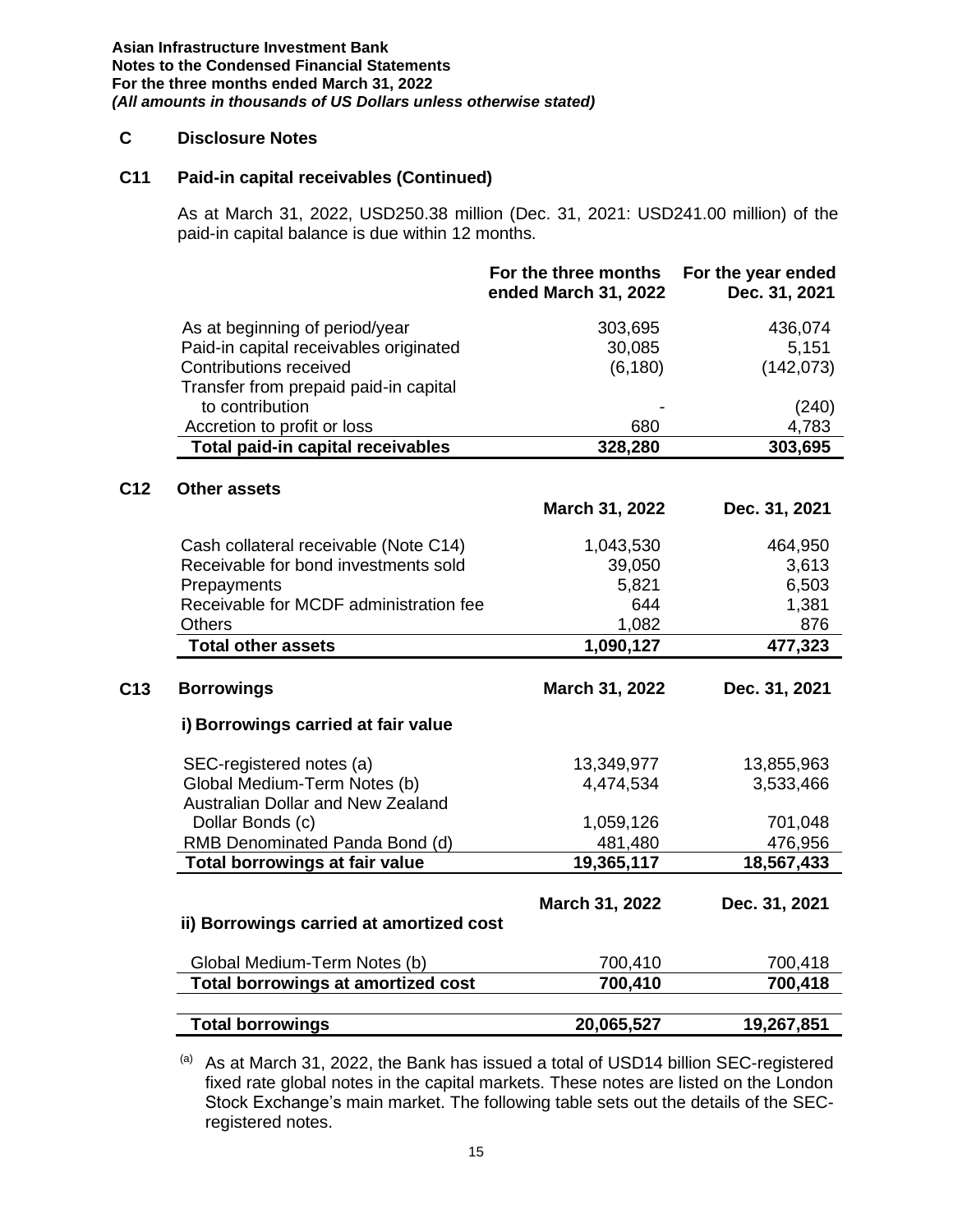#### **C Disclosure Notes**

#### **C13 Borrowings (Continued)**

| (in USD million) |                 |           |             |             |                      |
|------------------|-----------------|-----------|-------------|-------------|----------------------|
| Date of          | <b>Notional</b> | Cash      | Coupon      | Coupon      | <b>Maturity date</b> |
| <b>issuance</b>  | amount          | proceeds  | (per annum) | payment     |                      |
| May 16, 2019     | 2,500           | 2,492.95  | 2.25%       | Semi-annual | May 16, 2024         |
| May 28, 2020     | 3,000           | 2,984.94  | $0.50\%$    | Semi-annual | May 28, 2025         |
| Sep. 29, 2020    | 3,000           | 2,994.09  | 0.25%       | Semi-annual | Sep. 29, 2023        |
| Jan. 27, 2021    | 3,000           | 2,987.16  | $0.50\%$    | Semi-annual | Jan. 27, 2026        |
| Sep. 16, 2021    | 2,500           | 2,496.30  | $0.50\%$    | Semi-annual | Oct. 30, 2024        |
| <b>Total</b>     | 14,000          | 13,955.44 |             |             |                      |

 $(b)$  As of March 31, 2022, the Bank issued a total of USD5,121.17 million equivalent fixed rate notes, and a total of USD700.00 million floating rate notes under its Global Medium-Term Note ("GMTN") program through a combination of private and public placements, of which issued amount of USD263.12 million equivalent fixed rate notes have repaid. The following table sets out the details of the GMTN notes by denominated currency.

| <b>GMTNs in denominated</b><br>currency | March 31, 2022 | Dec. 31, 2021 |
|-----------------------------------------|----------------|---------------|
| GBP                                     | 2,070,561      | 1,320,040     |
| <b>USD</b>                              | 1,100,000      | 1,050,000     |
| <b>CNH</b>                              | 677,742        | 583,338       |
| <b>TRY</b>                              | 398,686        | 398,686       |
| <b>HKD</b>                              | 304,476        | 240,311       |
| <b>ZAR</b>                              | 165,598        | 165,598       |
| <b>IDR</b>                              | 138,355        | 138,355       |
| <b>Others</b>                           | 702,631        | 509,068       |
| <b>Total</b>                            | 5,558,049      | 4,405,396     |

 $\circ$  As at March 31, 2022, the Bank has issued a total of USD1,111.08 million equivalent fixed rate notes under its Australian Dollar and New Zealand Dollar Debt Issuance program through a combination of private and public placements.

(d) On June 15, 2020, the Bank issued Renminbi denominated bonds on China's interbank bond market ("RMB Denominated Panda Bond") in the aggregate amount of CNY3 billion, at a fixed interest rate of 2.4% p.a., payable annually, and a maturity date of June 15, 2023.

Borrowings that are paired with swaps are designated as financial liabilities at fair value through profit or loss, in order to significantly reduce accounting mismatches that would have otherwise arisen if the borrowings were carried at amortized cost while the related swaps are carried at fair value. Interest from borrowings was calculated based on outstanding balances of the borrowings and coupon rates and presented as interest expense in the Statement of Comprehensive Income.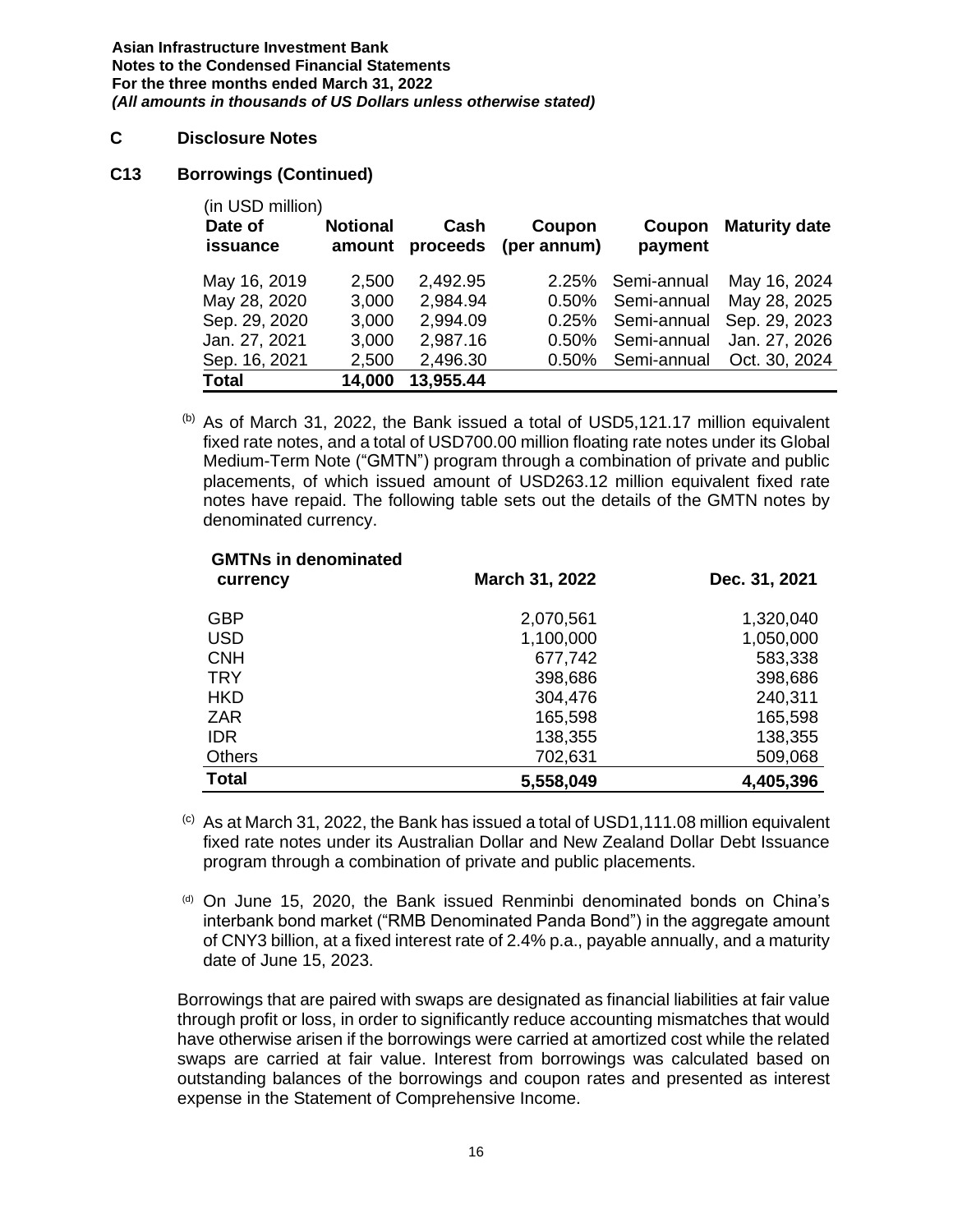#### **C Disclosure Notes**

#### **C13 Borrowings (Continued)**

Floating rate notes are carried at amortized cost with interest expenses recognized under effective interest rate method.

The fair value changes for financial liabilities that are designated as at fair value through profit or loss, that is attributable to changes in the Bank's own credit risk, are recognized in other comprehensive income in accordance with the requirements of IFRS 9. Fair value movements attributable to changes in the Bank's own credit risk are determined using the mark-to-market approach by applying an observable own credit spread curve to the Bank's exposure at the reporting date.

For the three months ended March 31, 2022, the fair value gain attributable to changes in the Bank's own credit risk included in the other comprehensive income amounted to USD63.48 million (for the three months ended March 31, 2021: fair value loss of USD16.86 million).

The following table sets out information about changes in liabilities arising from borrowing activities, including changes arising from cash flows and non-cash changes for the three months ended March 31, 2022 and the year ended Dec. 31, 2021.

|                                     | For the three months For the year ended<br>ended March 31, 2022 | Dec. 31, 2021 |
|-------------------------------------|-----------------------------------------------------------------|---------------|
| As at beginning of period/year      | 19,267,851                                                      | 11,595,193    |
| Changes arising from cash flows     |                                                                 |               |
| Proceeds from borrowings, net       | 1,509,393                                                       | 8,515,277     |
| Repayment of borrowings             | (33, 156)                                                       | (229, 914)    |
| Interest payments<br>$\blacksquare$ | (33, 865)                                                       | (154, 179)    |
| Issuance cost for borrowings        | 1,363                                                           | 7,035         |
| Non-cash changes                    |                                                                 |               |
| Accrued interest                    | 56,626                                                          | 188,348       |
| Changes in fair values included in  |                                                                 |               |
| the other comprehensive income      | (63, 477)                                                       | 37,919        |
| Changes in fair values included in  |                                                                 |               |
| profit or loss (Note C3)            | (639,208)                                                       | (691,828)     |
| <b>Total borrowings</b>             | 20,065,527                                                      | 19,267,851    |

#### **C14 Derivatives**

As at Mach 31, 2022, the Bank has entered into several interest rate swap, foreign exchange forward and cross currency swap contracts. The Bank makes use of derivatives primarily to hedge the Bank's borrowings, so as to convert issuance proceeds into the currency and interest rate structure sought by the Bank. The Bank also uses derivatives to manage the net interest rate and foreign exchange risks arising from its financial assets including, but not limited to, loans, certificates of deposit and bond investments.

Derivative contracts are financial instruments valued at each reporting date using valuation techniques that consider observable market data such as yield curves, interest rates, and foreign currency rates. Net interest paid or received on these derivative contracts is included within the net gain on financial instruments.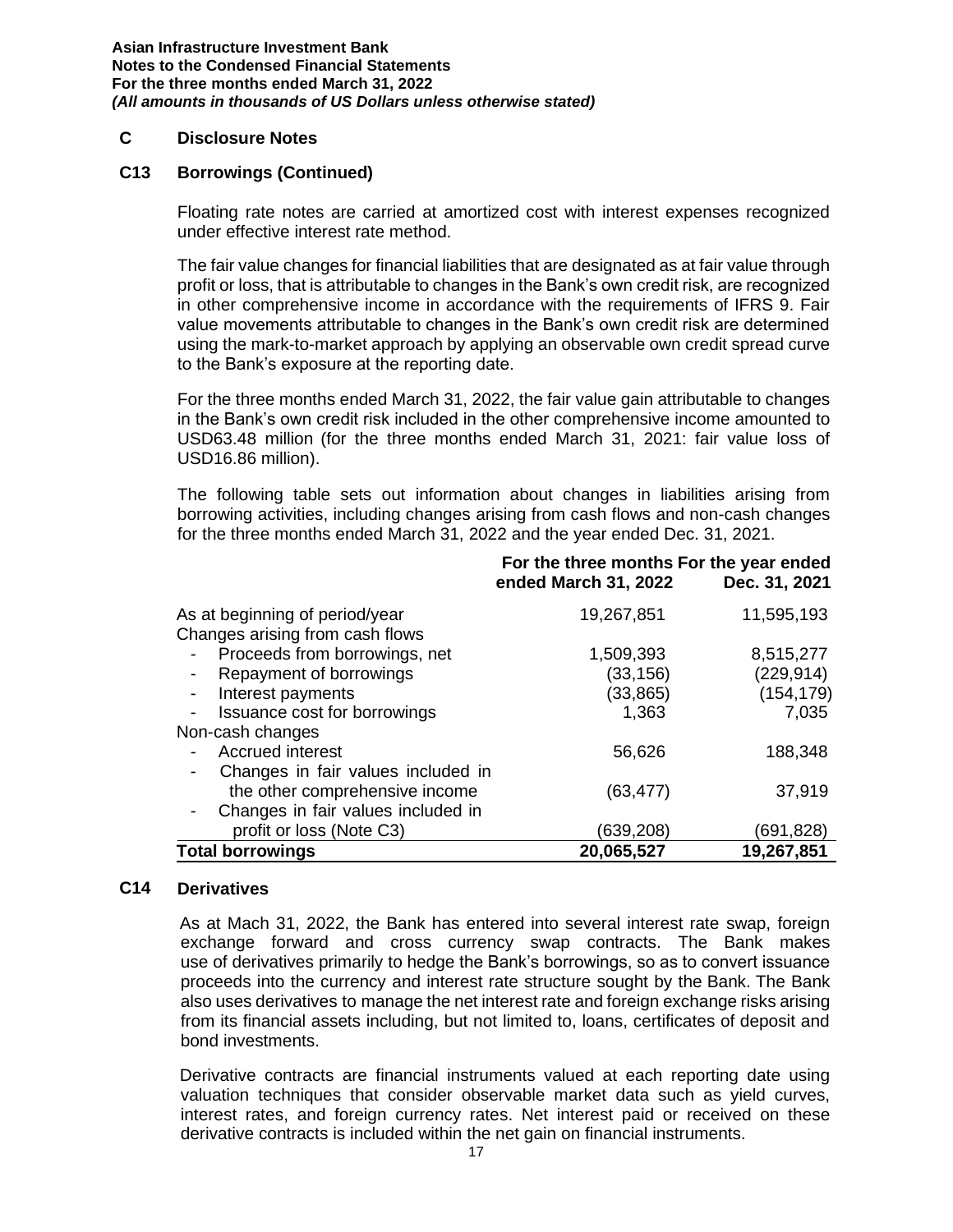#### **C Disclosure Notes**

#### **C14 Derivatives (Continued)**

The following table sets out the contractual notional amounts and fair values of the derivatives as at March 31, 2022 and Dec. 31, 2021. The payments under each of the derivative contracts are subject to enforceable master netting arrangements.

|                          |                             | As at March 31, 2022 |                    |  |
|--------------------------|-----------------------------|----------------------|--------------------|--|
|                          | <b>Contractual notional</b> | <b>Fair value</b>    |                    |  |
|                          | amount                      | <b>Assets</b>        | <b>Liabilities</b> |  |
| <b>Derivatives</b>       |                             |                      |                    |  |
| Interest rate swaps      | 23,147,956                  | 83,777               | 664,979            |  |
| Cross currency swaps     | 7,191,202                   | 340,948              | 511,958            |  |
| <b>FX</b> forward        | 1,655,556                   | 17,688               | 3,590              |  |
| <b>Total derivatives</b> | 31,994,714                  | 442,413              | 1,180,527          |  |
|                          | As at Dec. 31, 2021         |                      |                    |  |
|                          |                             |                      |                    |  |
|                          | <b>Contractual notional</b> | <b>Fair value</b>    |                    |  |
|                          | amount                      | <b>Assets</b>        | <b>Liabilities</b> |  |
| <b>Derivatives</b>       |                             |                      |                    |  |
| Interest rate swaps      | 17,128,174                  | 82,288               | 274,394            |  |
| Cross currency swaps     | 5,618,288                   | 158,682              | 284,095            |  |
| FX forward               | 1,352,775                   | 7,401                | 5,115              |  |

The table below presents the undiscounted cash flows in/(out) of the derivatives the Bank has entered into as at March 31, 2022 and Dec. 31, 2021.

|                                        | As at March 31, 2022 |                   |                                       |                  |                 |             |  |  |
|----------------------------------------|----------------------|-------------------|---------------------------------------|------------------|-----------------|-------------|--|--|
|                                        | Less than 1<br>month | $1 - 3$<br>months | $3 - 12$<br>months                    | $1 - 5$<br>vears | Over 5<br>years | Total       |  |  |
| <b>Derivatives</b>                     |                      |                   |                                       |                  |                 |             |  |  |
| Interest rate swaps                    | 34,990               | (154, 617)        | (483,950)                             | 2,655            | 85              | (600, 837)  |  |  |
| Gross settling cross                   |                      |                   |                                       |                  |                 |             |  |  |
| currency swaps                         |                      |                   |                                       |                  |                 |             |  |  |
| - inflow                               | 13,866               | 528,276           | 6,796,303                             | 158,345          | 199             | 7,496,989   |  |  |
| Gross settling cross<br>currency swaps |                      |                   |                                       |                  |                 |             |  |  |
| - outflow                              | (17, 287)            |                   | $(556,080)$ $(6,927,072)$ $(163,090)$ |                  |                 | (7,663,529) |  |  |
| Gross settling FX                      |                      |                   |                                       |                  |                 |             |  |  |
| forward - inflow                       | 476,586              | 653,397           | 530,391                               |                  |                 | 1,660,374   |  |  |
| Gross settling FX                      |                      |                   |                                       |                  |                 |             |  |  |
| forward - outflow                      | (467, 752)           | (653,934)         | (523,056)                             |                  |                 | (1,644,742) |  |  |
| <b>Total derivatives</b>               | 40,403               | (182,958)         | (607,384)                             | (2,089)          | 284             | (751,745)   |  |  |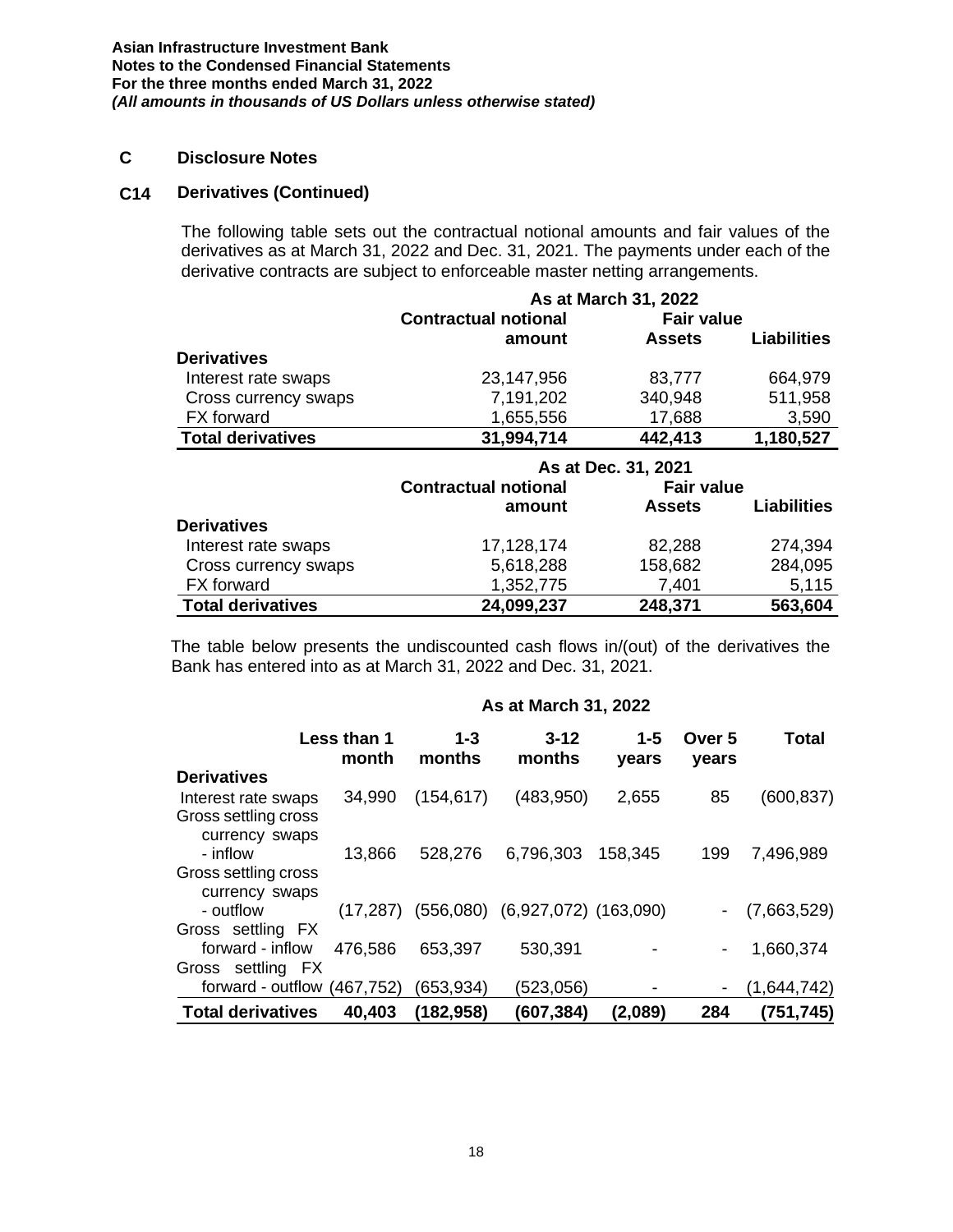#### **C Disclosure Notes**

#### **C14 Derivatives (Continued)**

|                          | As at Dec. 31, 2021 |                         |                    |                                     |                 |                             |
|--------------------------|---------------------|-------------------------|--------------------|-------------------------------------|-----------------|-----------------------------|
|                          | Less than 1         | $1 - 3$<br>month months | $3 - 12$<br>months | $1 - 5$<br>years                    | Over 5<br>years | <b>Total</b>                |
| <b>Derivatives</b>       |                     |                         |                    |                                     |                 |                             |
| Interest rate swaps      | 5,852               | (6,941)                 | 17,643             | (214, 093)                          | 1,025           | (196, 514)                  |
| Gross settling           |                     |                         |                    |                                     |                 |                             |
| cross currency           |                     |                         |                    |                                     |                 |                             |
| swaps - inflow           | 10,859              | 16,729                  | 311,739            | 5,478,816                           | 69,077          | 5,887,220                   |
| Gross settling           |                     |                         |                    |                                     |                 |                             |
| cross currency           |                     |                         |                    |                                     |                 |                             |
| swaps - outflow          | (3, 564)            |                         |                    | $(7,510)$ $(317,513)$ $(5,472,457)$ |                 | $(60, 708)$ $(5, 861, 752)$ |
| Gross settling FX        |                     |                         |                    |                                     |                 |                             |
| forward - inflow         | 339,733 624,346     |                         | 388,696            |                                     |                 | 1,352,775                   |
| Gross settling FX        |                     |                         |                    |                                     |                 |                             |
| forward -                |                     |                         |                    |                                     |                 |                             |
| outflow                  |                     | (339,600)(626,875)      | (383, 569)         |                                     |                 | (1,350,044)                 |
| <b>Total derivatives</b> | 13,280              | (251)                   | 16,996             | (207,734)                           | 9,394           | (168, 315)                  |

The Bank requires collateral in the form of cash against the exposures to derivative counterparties. The Bank records cash collateral in respect of the interest rate swaps and cross currency swaps based on the fair value of the swaps. This amount is presented separately in the Bank's Statement of Financial Position as the cash flows are not applied towards the settlement of net interest payments. The collateral would only be applied against amounts due in the event that some or all the corresponding swaps are terminated early, including, but not limited to, as a result of a default by the relevant counterparty. As at March 31, 2022, the Bank has received cash collateral of USD312.23 million (Note C15) (Dec. 31, 2021: USD165.76 million) from the swap counterparties, and has paid cash collateral of USD1,043.53 million (Note C12) (Dec. 31, 2021: USD464.95 million) to the swap counterparties.

Due to the collateral arrangements in the Bank's derivatives contracts, the counterparty valuation adjustment ("CVA") and debt valuation adjustment ("DVA") do not have a material impact on the derivative valuations as at March 31, 2022 and Dec. 31, 2021.

As at March 31, 2022, the Bank makes use of derivatives with notional amount of USD26,308.62 million to hedge the borrowings with carrying amount of USD19,365.12 million. The Bank enters into derivatives with notional amount of USD1,582.52 million to hedge loans with carrying amount of USD1,400.38 million. The Bank makes use of derivatives with notional amount of USD206.0 million to hedge the Investment Operation fixed-income portfolio with carrying amount of USD226.62 million. Derivatives with notional amount of USD3,897.57 million are used to hedge financial instruments in Treasury Liquidity portfolio. The Bank's risk exposures have been well managed; therefore, the respective profit and loss are effectively hedged on a net basis.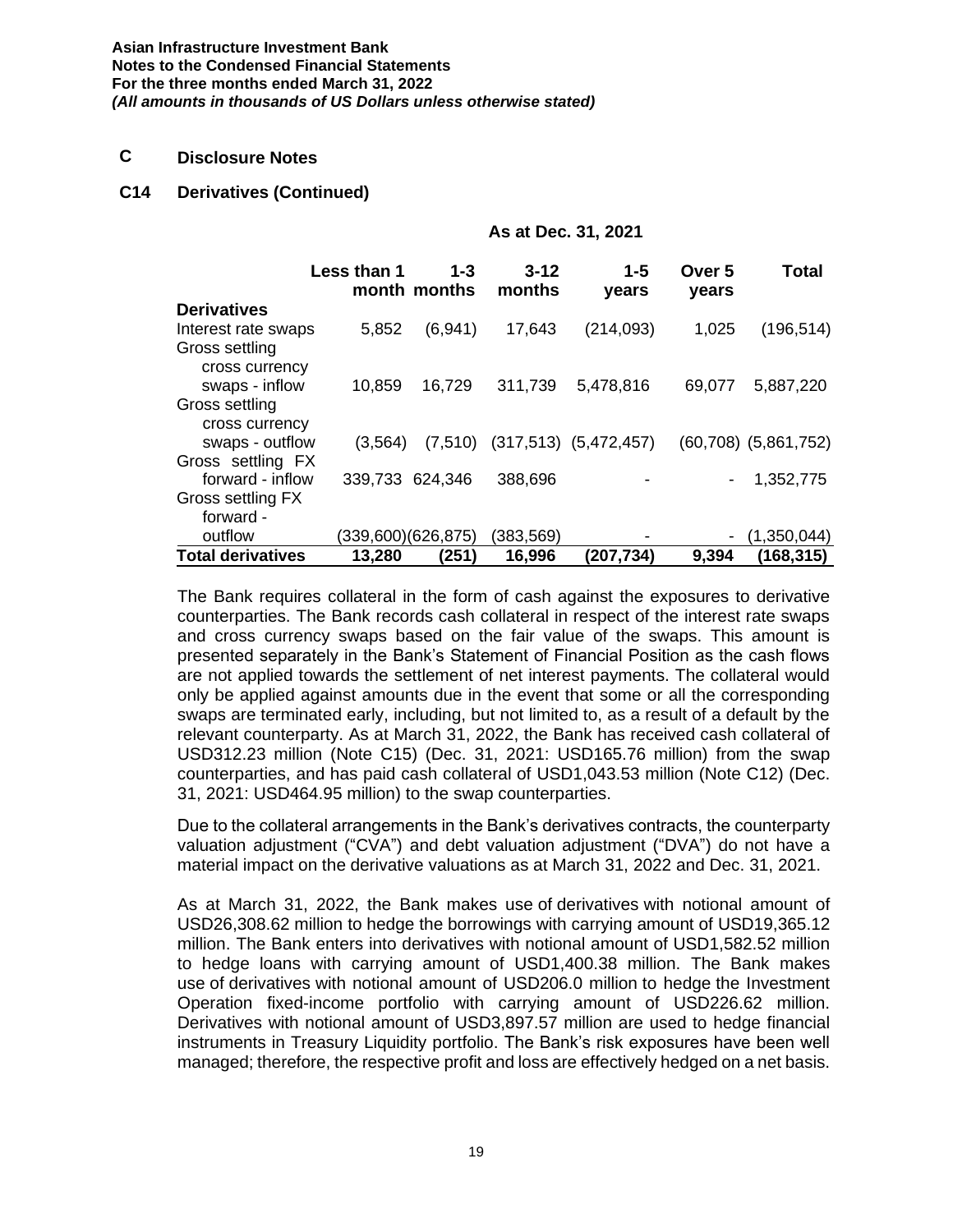#### **C Disclosure Notes**

#### **C15 Other liabilities**

|                                        | March 31, 2022 | Dec. 31, 2021 |  |
|----------------------------------------|----------------|---------------|--|
| Cash collateral payable (Note C14)     | 312,230        | 165,760       |  |
| Payable for bond investments purchased | 109,789        |               |  |
| Deferred interest (Note C20)           | 29,708         | 29,719        |  |
| Accrued expenses                       | 22,278         | 23,023        |  |
| Provision-ECL allowance (Note C8)      | 11,930         | 6,874         |  |
| Staff costs payable                    | 9,351          | 8,644         |  |
| Loan interest received in advance      | 2,654          |               |  |
| Deferred administration fee (Note C20) | 488            | 550           |  |
| Payable for fund investments           |                | 4,990         |  |
| <b>Others</b>                          | 3              | 6             |  |
| <b>Total other liabilities</b>         | 498,431        | 239,566       |  |

#### **C16 Share capital**

|                                    | March 31, 2022 | Dec. 31, 2021  |
|------------------------------------|----------------|----------------|
| Authorized capital                 | 100,000,000    | 100,000,000    |
| - Allocated                        |                |                |
| - Subscribed                       | 96,929,700     | 96,775,100     |
| - Unsubscribed                     | 1,651,800      | 1,806,400      |
| - Unallocated                      | 1,418,500      | 1,418,500      |
|                                    |                |                |
| Total authorized capital           | 100,000,000    | 100,000,000    |
| Subscribed capital                 | 96,929,700     | 96,775,100     |
| Less: callable capital             | (77,543,800)   | (77, 420, 100) |
| Paid-in capital                    | 19,385,900     | 19,355,000     |
| Paid-in capital comprises:         |                |                |
| - amounts received                 | 19,054,022     | 19,047,842     |
| - amounts due but not yet received | 190,368        | 149,962        |
| - amounts not yet due              | 141,510        | 157,196        |
| Total paid-in capital              | 19,385,900     | 19,355,000     |

In accordance with Articles 4 and 5 of the AOA, the initial authorized capital stock of the Bank is USD100 billion, divided into 1,000,000 shares, which shall be available for subscription only by members.

The original authorized capital stock is divided into paid-in shares and callable shares, with paid-in shares having an aggregate par value of USD20 billion and callable shares having an aggregate par value of USD80 billion.

Payment of the amount subscribed to the callable capital stock of the Bank shall be subject to call only as and when required by the Bank to meet its liabilities. Calls on unpaid subscriptions shall be uniform in percentage on all callable shares.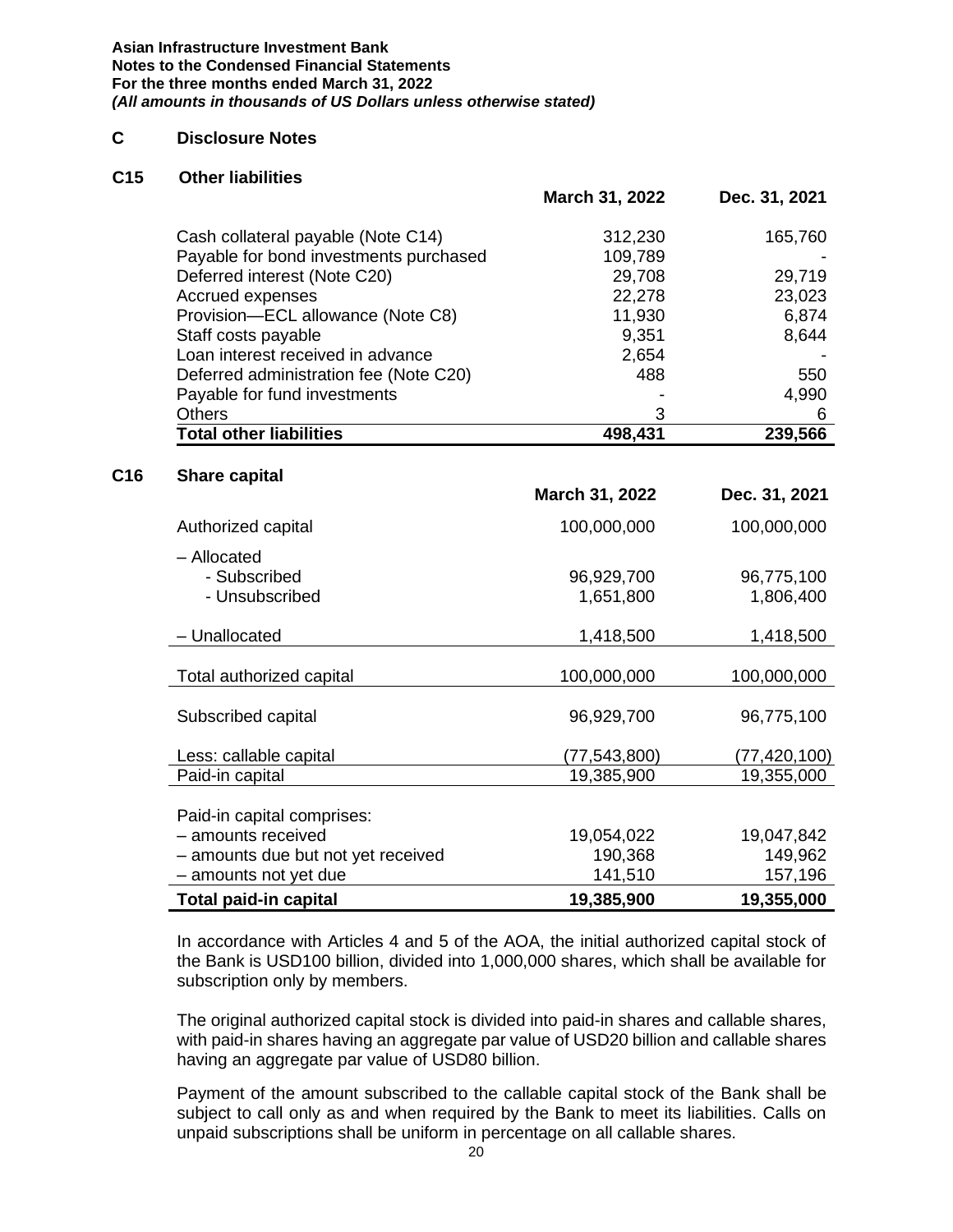### **C Disclosure Notes**

#### **C16 Share capital (Continued)**

In accordance with Article 37 of the AOA, any member may withdraw from the Bank at any time by delivering a notice in writing to the Bank at its principal office. A withdrawing member remains liable for all direct and contingent obligations to the Bank to which it was subject at the date of delivery of the withdrawal notice. At the time a country ceases to be a member, the Bank shall arrange for the repurchase of such country's shares by the Bank as a part of the settlement of accounts with such country.

| <b>Members</b>    | <b>Total shares</b> | Subscribed capital Callable capital Paid-in capital |            |           |
|-------------------|---------------------|-----------------------------------------------------|------------|-----------|
| Afghanistan       | 866                 | 86,600                                              | 69,300     | 17,300    |
| Algeria           | 50                  | 5,000                                               | 4,000      | 1,000     |
| Argentina         | 50                  | 5,000                                               | 4,000      | 1,000     |
| Australia         | 36,912              | 3,691,200                                           | 2,953,000  | 738,200   |
| Austria           | 5,008               | 500,800                                             | 400,600    | 100,200   |
| Azerbaijan        | 2,541               | 254,100                                             | 203,300    | 50,800    |
| Bahrain           | 1,036               | 103,600                                             | 82,900     | 20,700    |
| Bangladesh        | 6,605               | 660,500                                             | 528,400    | 132,100   |
| <b>Belarus</b>    | 641                 | 64,100                                              | 51,300     | 12,800    |
| Belgium           | 2,846               | 284,600                                             | 227,700    | 56,900    |
| Benin             | 50                  | 5,000                                               | 4,000      | 1,000     |
| Brazil            | 50                  | 5,000                                               | 4,000      | 1,000     |
| Brunei Darussalam | 524                 | 52,400                                              | 41,900     | 10,500    |
| Cambodia          | 623                 | 62,300                                              | 49,800     | 12,500    |
| Canada            | 9,954               | 995,400                                             | 796,300    | 199,100   |
| Chile             | 100                 | 10,000                                              | 8,000      | 2,000     |
| China             | 297,804             | 29,780,400                                          | 23,824,300 | 5,956,100 |
| Cook Islands      | 5                   | 500                                                 | 400        | 100       |
| Côte d'Ivoire     | 50                  | 5,000                                               | 4,000      | 1,000     |
| Croatia           | 50                  | 5,000                                               | 4,000      | 1,000     |
| Cyprus            | 200                 | 20,000                                              | 16,000     | 4,000     |
| Denmark           | 3,695               | 369,500                                             | 295,600    | 73,900    |
| Ecuador           | 50                  | 5,000                                               | 4,000      | 1,000     |
| Egypt             | 6,505               | 650,500                                             | 520,400    | 130,100   |
| Ethiopia          | 458                 | 45,800                                              | 36,600     | 9,200     |
| Fiji              | 125                 | 12,500                                              | 10,000     | 2,500     |
| Finland           | 3,103               | 310,300                                             | 248,200    | 62,100    |
| France            | 33,756              | 3,375,600                                           | 2,700,500  | 675,100   |
| Georgia           | 539                 | 53,900                                              | 43,100     | 10,800    |
| Germany           | 44,842              | 4,484,200                                           | 3,587,400  | 896,800   |
| Ghana             | 50                  | 5,000                                               | 4,000      | 1,000     |
| Greece            | 100                 | 10,000                                              | 8,000      | 2,000     |
| Guinea            | 50                  | 5,000                                               | 4,000      | 1,000     |
| Hong Kong, China  | 7,651               | 765,100                                             | 612,100    | 153,000   |
| Hungary           | 1,000               | 100,000                                             | 80,000     | 20,000    |
| Iceland           | 176                 | 17,600                                              | 14,100     | 3,500     |
| India             | 83,673              | 8,367,300                                           | 6,693,800  | 1,673,500 |
| Indonesia         | 33,607              | 3,360,700                                           | 2,688,600  | 672,100   |
| Iran              | 15,808              | 1,580,800                                           | 1,264,600  | 316,200   |
| Ireland           | 1,313               | 131,300                                             | 105,000    | 26,300    |
| Israel            | 7,499               | 749,900                                             | 599,900    | 150,000   |
| Italy             | 25,718              | 2,571,800                                           | 2,057,400  | 514,400   |
| Jordan            | 1,192               | 119,200                                             | 95,400     | 23,800    |
| Kazakhstan        | 7,293               | 729,300                                             | 583,400    | 145,900   |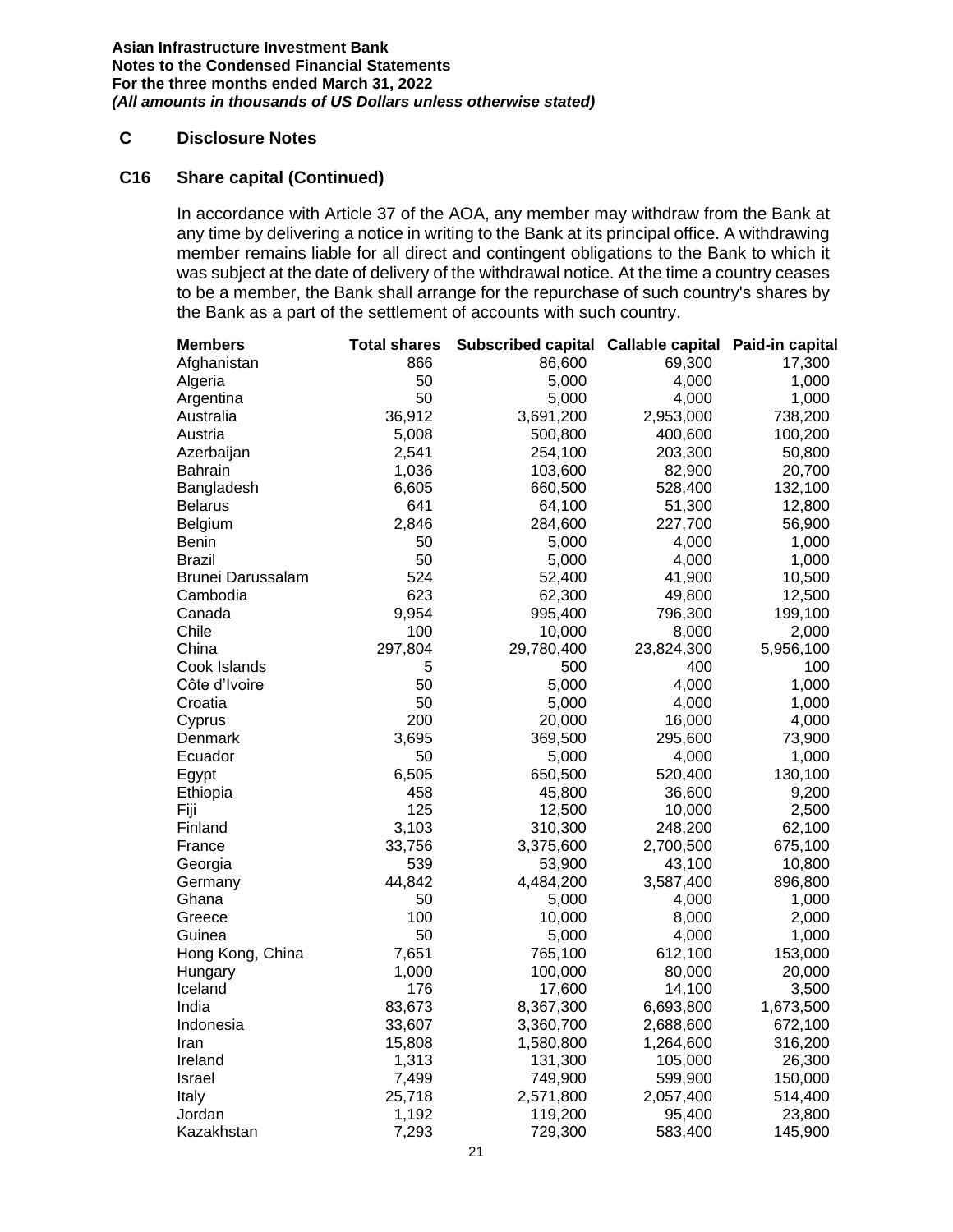# **C Disclosure Notes**

# **C16 Share capital (Continued)**

| <b>Members</b>              |              | <b>Total shares Subscribed capital</b> | Callable capital Paid-in capital |                  |
|-----------------------------|--------------|----------------------------------------|----------------------------------|------------------|
| Korea                       | 37,387       | 3,738,700                              | 2,991,000                        | 747,700          |
| Kyrgyz Republic             | 268          | 26,800                                 | 21,400                           | 5,400            |
| Lao PDR                     | 430          | 43,000                                 | 34,400                           | 8,600            |
| Liberia                     | 50           | 5,000                                  | 4,000                            | 1,000            |
| Luxembourg                  | 697          | 69,700                                 | 55,800                           | 13,900           |
| Madagascar                  | 50           | 5,000                                  | 4,000                            | 1,000            |
| Malaysia                    | 1,095        | 109,500                                | 87,600                           | 21,900           |
| Maldives                    | 72           | 7,200                                  | 5,800                            | 1,400            |
| Malta                       | 136          | 13,600                                 | 10,900                           | 2,700            |
| Mongolia                    | 411          | 41,100                                 | 32,900                           | 8,200            |
| Myanmar                     | 2,645        | 264,500                                | 211,600                          | 52,900           |
| Nepal                       | 809          | 80,900                                 | 64,700                           | 16,200           |
| Netherlands                 | 10,313       | 1,031,300                              | 825,000                          | 206,300          |
| New Zealand                 | 4,615        | 461,500                                | 369,200                          | 92,300           |
| Norway                      | 5,506        | 550,600                                | 440,500                          | 110,100          |
| Oman                        | 2,592        | 259,200                                | 207,400                          | 51,800           |
| Pakistan                    | 10,341       | 1,034,100                              | 827,300                          | 206,800          |
| Peru                        | 1,546        | 154,600                                | 123,700                          | 30,900           |
| Philippines                 | 9,791        | 979,100                                | 783,300                          | 195,800          |
| Poland                      | 8,318        | 831,800                                | 665,400                          | 166,400          |
| Portugal                    | 650          | 65,000                                 | 52,000                           | 13,000           |
| Qatar                       | 6,044        | 604,400                                | 483,500                          | 120,900          |
| Romania                     | 1,530        | 153,000                                | 122,400                          | 30,600           |
| Russia                      | 65,362       | 6,536,200                              | 5,229,000                        | 1,307,200        |
| Rwanda                      | 50           | 5,000                                  | 4,000                            | 1,000            |
| Samoa                       | 21           | 2,100                                  | 1,700                            | 400              |
| Saudi Arabia                | 25,446       | 2,544,600                              | 2,035,700                        | 508,900          |
| Serbia                      | 50           | 5,000                                  | 4,000                            | 1,000            |
| Singapore                   | 2,500        | 250,000                                | 200,000                          | 50,000           |
| Spain                       | 17,615       | 1,761,500                              | 1,409,200                        | 352,300          |
| Sri Lanka                   | 2,690        | 269,000                                | 215,200                          | 53,800           |
| Sudan                       | 590          | 59,000                                 | 47,200                           | 11,800           |
| Sweden                      | 6,300        | 630,000                                | 504,000                          | 126,000          |
| Switzerland                 | 7,064        | 706,400                                | 565,100                          | 141,300          |
| Tajikistan                  | 309          | 30,900                                 | 24,700                           | 6,200            |
| Thailand                    | 14,275       | 1,427,500                              | 1,142,000                        | 285,500          |
| Timor-Leste                 | 160          | 16,000                                 | 12,800                           | 3,200            |
| Tonga                       | 12           | 1,200                                  | 1,000                            | 200              |
| <b>Turkey</b>               | 26,099       | 2,609,900                              | 2,087,900                        | 522,000          |
| <b>United Arab Emirates</b> | 11,857       | 1,185,700                              | 948,600                          | 237,100          |
| United Kingdom              | 30,547<br>50 | 3,054,700                              | 2,443,800                        | 610,900<br>1,000 |
| Uruguay<br>Uzbekistan       |              | 5,000                                  | 4,000                            | 44,000           |
| Vanuatu                     | 2,198<br>5   | 219,800<br>500                         | 175,800<br>400                   | 100              |
| Viet Nam                    | 6,633        |                                        |                                  | 132,700          |
|                             |              | 663,300                                | 530,600                          |                  |
| <b>Total</b>                | 969,297      | 96,929,700                             | 77,543,800                       | 19,385,900       |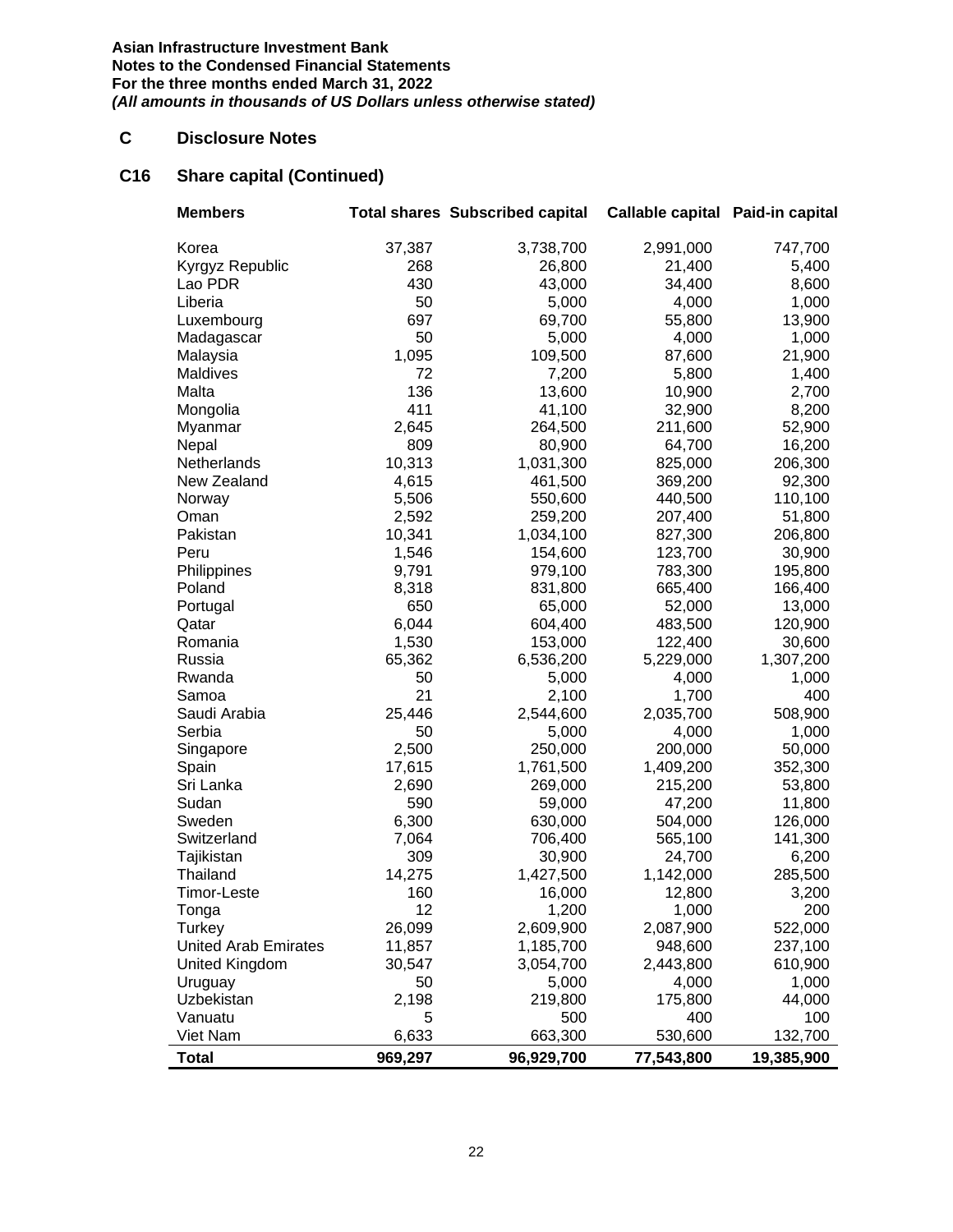#### **C Disclosure Notes**

#### **C17 Reserves**

Based on Article 18.1 of the AOA, the Board of Governors shall determine at least annually what part of the net income of the Bank shall be allocated, after making provision for reserves, to retained earnings or other purposes and what part, if any, shall be distributed to the members.

#### **C18 Distribution**

Retained earnings as at March 31, 2022 are USD829.01 million (Dec. 31, 2021: USD876.00 million). For the three months ended March 31, 2022, USD0.68 million (for the three months ended March 31, 2021: USD1.63 million) of retained earnings has been transferred to the reserve for accretion of the paid-in capital receivables.

No dividends were declared during the reporting period.

#### **C19 Unconsolidated structured entities**

Special Funds established and administered by the Bank based on Article 17.1 of the AOA are unconsolidated structured entities for accounting purposes. Consistent with Article 10 of the Bank's AOA, the resources of the Special Funds shall at all times and in all respects be held, used, committed, invested or otherwise disposed of entirely separately from the Bank's ordinary resources.

The objective of the Project Preparation Special Fund is to support and facilitate preparatory activities during the preparation and early implementation of projects, on a grant basis, for the benefit of one or more members of the Bank that, at the time when the decision to extend the grant is made by the Bank, are classified as recipients of financing from the International Development Association ("IDA"), and other members of the Bank with substantial development needs and capacity constraints.

The resources of the Project Preparation Special Fund consist of: (a) amounts accepted from any member of the Bank, any of its political or administrative subdivisions, or any entity under the control of the member or such sub-divisions or any other country, entity or person approved by the President may become a contributor to the Special Funds; (b) income derived from investment of the resources of the Special Funds; and (c) funds reimbursed to the Special Funds, if any.

The objective of the Special Fund Window under COVID-19 Crisis Recovery Facility ("Special Fund Window") was to reduce the burden of AIIB's lower-income members seeking financing under the COVID-19 Crisis Recovery Facility ("Facility"). It was funded by the amounts transferred by the Bank from its Project Preparation Special Fund. On March 23, 2022, AIIB Board of Directors approved the renaming of the Special Fund Window under the COVID-19 Crisis Recovery Facility as the Special Fund Window for Less Developed Members and the revision of the applicable Rules and Regulations. With this approval, Special Fund Window will serve a broadened scope with new contributions once new contributions are received. The Special Fund Window will provide interest rate buy-down to eligible sovereign-backed financing aligned with AIIB's Corporate Strategy in eligible members according to the approved Rules and Regulations.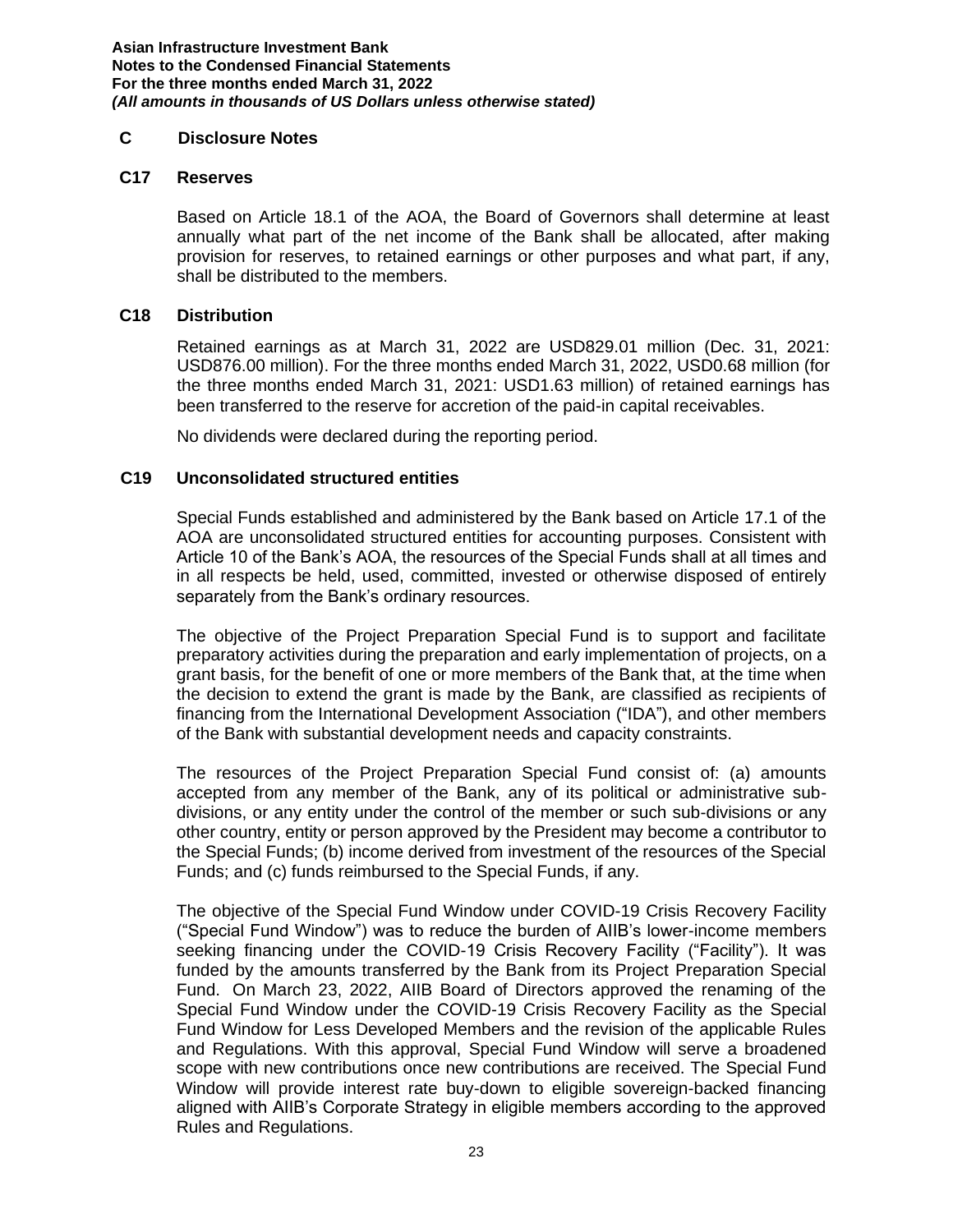#### **C Disclosure Notes**

#### **C19 Unconsolidated structured entities (Continued)**

The full cost of administering the Project Preparation Special Fund is charged to the Project Preparation Special Fund. The Bank charges an administration fee equal to 1% of any contribution, and the Project Preparation Special Fund bears all expenses appertaining directly to operations financed from the resources of the Project Preparation Special Fund.

As at March 31, 2022, the Project Preparation Special Fund has aggregate contributions received amounting to USD128 million (Dec. 31, 2021: 128 million). For the three months ended March 31, 2022, fees recognized as income amounted to USD0.06 million (for the three months ended March 31, 2021: USD0.06 million) (Note C2). As at March 31, 2022, deferred administration fees recognized as other liabilities amounted to USD0.49 million (Dec. 31, 2021: USD0.55 million) (Note C15).

As at March 31, 2022, interest rate buy-down for eligible sovereign-backed loans from Special Fund Window amounted to USD29.71 million (Dec. 31, 2021: USD29.72 million) (Note C15).

AIIB became the Technical Partner of Global Infrastructure Facility on June 23, 2021 after executing the Financial Procedures Agreement; and the Implementing Partner of the MCDF Finance Facility on Aug. 9, 2021 after executing the Implementing Partner Agreement. Resources from the Global Infrastructure Facility and MCDF Finance Facility are administrated in two separate special funds (i.e., the GIF Special Fund and the MCDF Special Fund, respectively).

The Bank is not obliged to provide financial support to the Special Funds.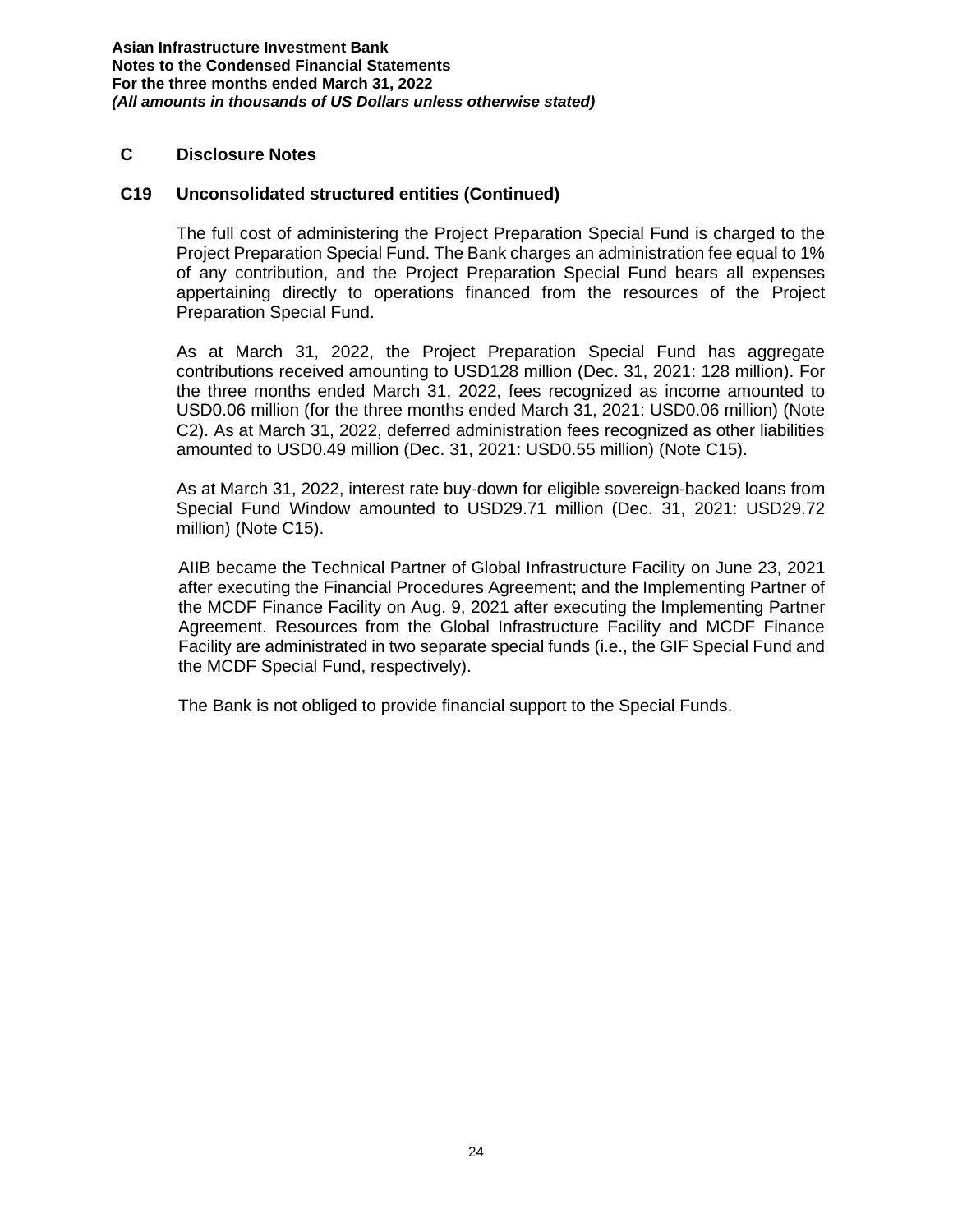# **C Disclosure Notes**

#### **C20 Related party transactions**

Parties are generally considered to be related if the parties are under common control, or one party has the ability to control the other party or can exercise significant influence over the other party in making financial or operational decisions. In considering each possible related party relationship, attention is directed to the substance of the relationship, not merely to the legal form.

Major outstanding balances with related parties are as follows:

|                                  | March 31, 2022 |            |         |            | Dec. 31, 2021 |         |
|----------------------------------|----------------|------------|---------|------------|---------------|---------|
|                                  | <b>PRC</b>     | Key        | Other   | <b>PRC</b> | Kev           | Other   |
|                                  | related        | management | related | related    | management    | related |
|                                  | entities       | personnel  | parties | entities   | personnel     | parties |
| Loan investments                 | 801,044        |            |         | 807,291    |               |         |
| LP Fund                          | 51,013         |            |         | 47.626     |               |         |
| Equity and bond<br>investment in |                |            |         |            |               |         |
| associate                        |                |            | 97,490  |            |               | 94,293  |
| Staff Ioan                       | $\blacksquare$ |            |         | -          |               |         |
| <b>Other liabilities</b>         |                |            | 30,195  |            |               | 30,269  |

The income and expense items affected by transactions with related parties are as follows:

|                                                               |                                   | For the three months ended<br><b>March 31, 2022</b> |                             |                                   | For the three months ended<br>March 31, 2021 |                             |  |
|---------------------------------------------------------------|-----------------------------------|-----------------------------------------------------|-----------------------------|-----------------------------------|----------------------------------------------|-----------------------------|--|
|                                                               | <b>PRC</b><br>related<br>entities | Key<br>management<br>personnel                      | Other<br>related<br>parties | <b>PRC</b><br>related<br>entities | Key<br>management<br>personnel               | Other<br>related<br>parties |  |
| Income from Ioan<br>investments<br>Net gain/(loss) on LP      | 5.473                             |                                                     |                             | 7,567                             |                                              |                             |  |
| Fund<br>Net gain/(loss) on equity                             | 937                               |                                                     |                             | (312)                             |                                              |                             |  |
| and bond investment in<br>associate<br>Income from staff loan |                                   |                                                     | 684                         |                                   |                                              | (45)                        |  |
| Income from Special<br>Funds                                  |                                   |                                                     |                             |                                   |                                              |                             |  |
| (Administration Fee)                                          |                                   |                                                     | 63                          |                                   |                                              | 56                          |  |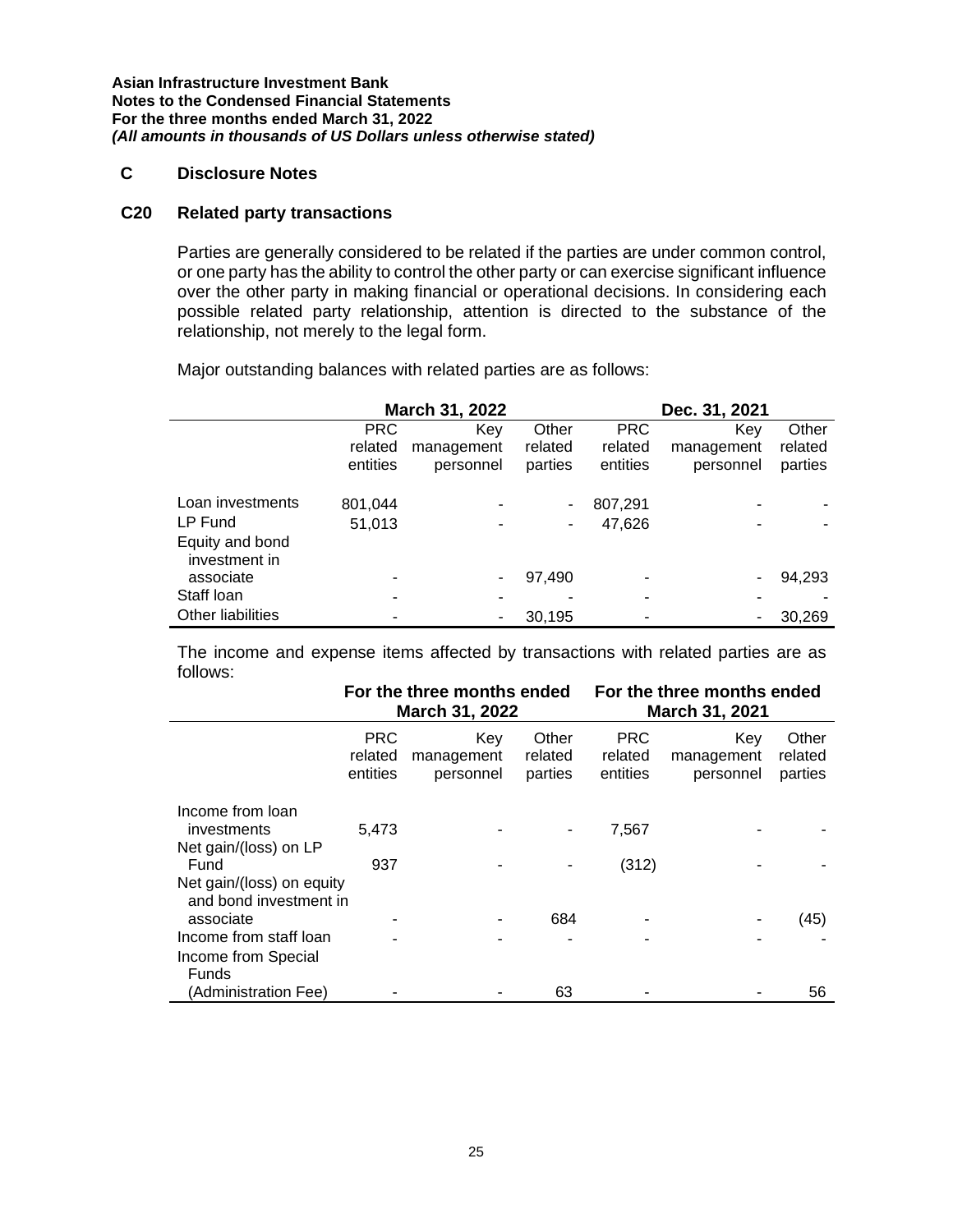#### **C Disclosure Notes**

#### **C20 Related party transactions (Continued)**

#### **Shareholder with significant influence**

The Bank considers PRC as the member that has a significant influence over the Bank's financial and operating policies through its ability to exercise its voting powers in the Board. As of March 31, 2022, the Government of the PRC (the "Government") owned approximately 30.72% of the paid-in capital of the Bank (Dec 31, 2021: approximately 30.77%).

The Bank enters into transactions with enterprises ultimately controlled by the Government (State-owned Entities), including but not limited to, lending, bond investments, equity and fund investments, deposits and interbank placements, goods and services.

The Bank considers the transactions with PRC state-owned entities are activities conducted in the ordinary course of business, and the dealings of the Bank have not been significantly or unduly affected by the fact that these entities are ultimately controlled by the Government.

Significant transactions with the PRC related entities are as follows:

#### **(1) Loan investments**

The Bank approved loan facilities to nonsovereign borrowers that are ultimately controlled by State-owned Entities with a total effective amount of USD284.29 million as at March 31, 2022. The Bank entered into the agreement with the borrowers in the ordinary course of business under normal commercial terms and at market rates.

The Bank approved sovereign-backed facilities to PRC with a total effective amount of USD1,313.58 million equivalent as of March 31, 2022. AIIB's standard interest rate for sovereign-backed loans has been applied.

# **(2) LP Fund**

In July 2019, the Bank approved a USD75 million investment into a limited partnership fund organized under the laws of Hong Kong, China and subscribed to an interest therein in November 2019. In addition to the Bank, the Government and other entities related therewith are also limited partners of the Fund. The Bank will not take part in the management of the Fund. As at March 31, 2022, the fair value of the Bank's interest in the Fund is USD51.01 million (Dec 31, 2021: USD47.63 million).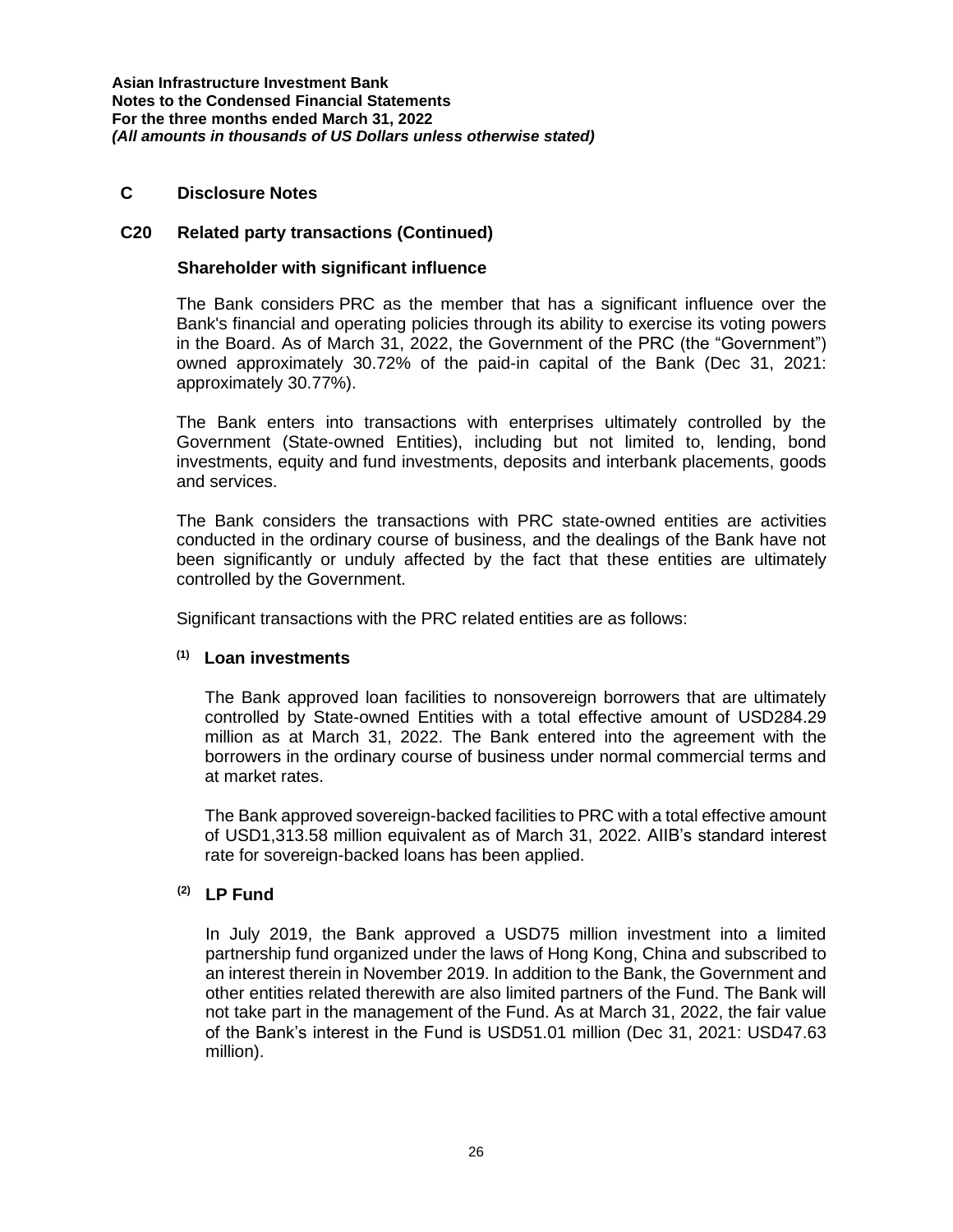### **C Disclosure Notes**

### **C20 Related party transactions (Continued)**

Transactions with other related parties are as follows:

#### **(1) Equity and bond investment in associate**

In April 2020, the Bank subscribed for USD54 million in an associate. The terms of the preference shares provide the Bank with 30% voting power over the financial and operating decisions of the investee's governing body (Note C10). As at March 31, 2022, the Bank holds USD55.49 million of infrastructure asset-backed securities issued by the associate (Note C7).

# **(2) Other liabilities**

As at March 31, 2022, other liabilities relate to the Project Preparation Special Fund deferred administration fee of USD0.49 million (Dec. 31, 2021: USD0.55 million) and the interest rate buy-down of USD29.71 million from Special Fund Window (Dec. 31, 2021: USD29.72 million) (Note C19).

#### **Key management personnel**

Key management personnel are those persons who have the authority and responsibility to plan, direct, and control the activities of the Bank. Key management personnel of the Bank is defined as the members of the Bank's Executive Committee, that is, in accordance with the Terms of Reference of the Executive Committee dated Jan. 5, 2022, the President, the Vice Presidents, the General Counsel, the Chief Risk Officer, the Chief Financial Officer and the Chief Economist.

During the three months ended March 31, 2022 and the year ended Dec. 31, 2021, other than loans granted to key management personnel as disclosed above, the Bank has no other material transactions with key management personnel.

The compensation of key management personnel during the period comprises shortterm employee benefits of USD1.08 million (for the three months ended March 31, 2021: USD0.9 million) and defined contribution plans of USD0.22 million (for the three months ended March 31, 2021: USD0.18 million).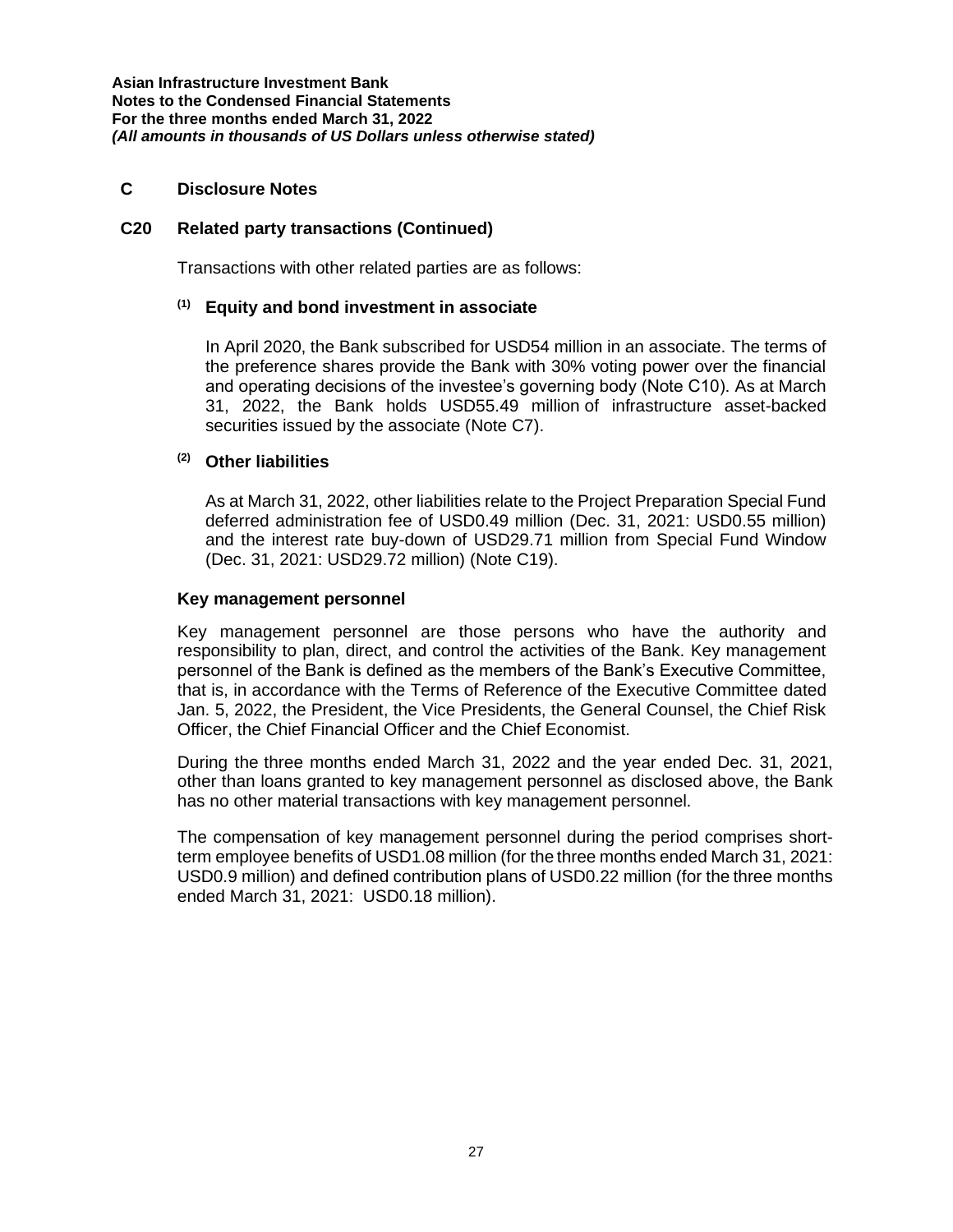#### **C Disclosure Notes**

#### **C20 Related party transactions (Continued)**

#### **Use of office building**

In accordance with Article 5 of the Headquarters Agreement, Government will provide a permanent office building (Permanent Premises) and temporary office accommodation to the Bank, free of charge. The Permanent Premises and temporary office accommodation are provided to the Bank for the purposes of carrying out its Official Activities, as defined in Article 1(k) of the Headquarters Agreement. The Bank does not have legal ownership of the Permanent Premises. Please refer to Headquarters Agreement disclosed on public domain of AIIB website.

The provision of the Permanent Premises and temporary office accommodation is not subject to any consideration payable by the Bank, or any conditions relating to the Bank's lending or investing activities. The Bank, however, remains responsible for the management of the Premises and/or for the associated costs, including that of utilities and services.

On June 1, 2020, the Bank officially moved to the Permanent Premises. The temporary office was returned to the Government on June 5, 2020.

The Permanent Premises of the Bank are located at Towers A and B, Asia Financial Center, No.1 Tianchen East Road, Chaoyang District, Beijing 100101 and, as of the reporting date, provides the Bank with approximately 81,580 square meters of office space and associated facilities and equipment.

On September 11, 2019, the People's Government of Tianjin Municipality (the "Tianjin Municipality") and the Bank entered into a Memorandum of Understanding (the "MOU"), in accordance with Article 5 of the Headquarters Agreement, to set out the arrangements regarding the premises of the Bank as its back-up business office in Tianjin (the "Tianjin Premises"). Specifically, according to the MOU, Tianjin Municipality will provide the Tianjin Premises to the Bank for its use, free of charge, similar to the arrangements for the Permanent Premises.

On March 31, 2021, Tianjin Municipality officially handed over the Tianjin Premises to the Bank. The Tianjin Premises are located at Level 25, Level 26, 3-14, No. 681, Ronghe Road, Binhai New Area, Tianjin, and provide the Bank with approximately 4,258 square meters of office space.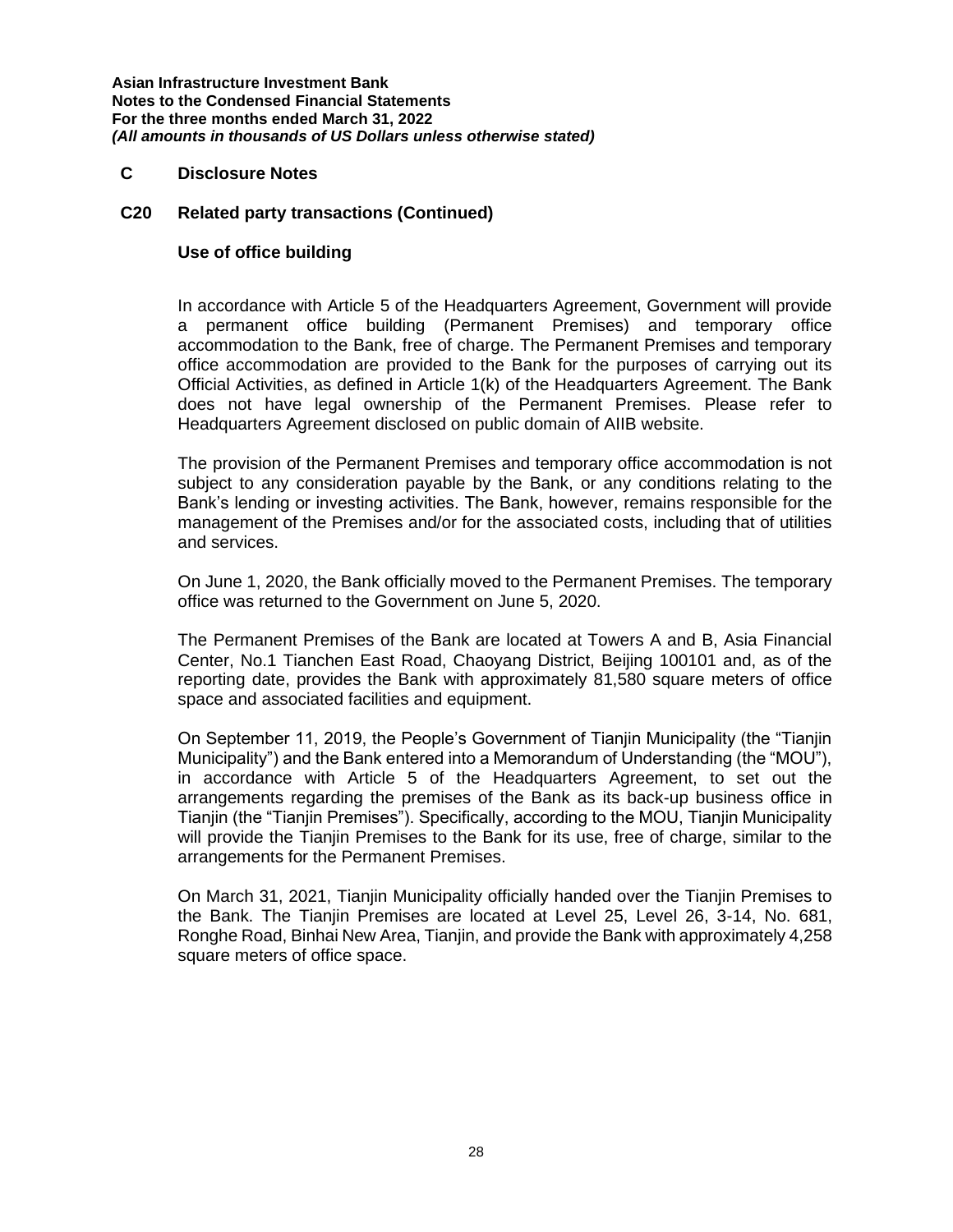#### **C Disclosure Notes**

#### **C21 Segment reporting**

The Bank has only one reportable segment since financial results are reviewed and resource allocation decisions are made at the entity level.

The following table presents the Bank's loan revenue by borrowers' geographic region for the three months ended March 31, 2022, and March 31, 2021.

Loan revenue comprises loan interest incomes, loan commitment fee and service fees.

|                              | For the three months ended<br>March 31, 2022 |                                            |        | For the three months ended<br>March 31, 2021 |                                                         |               |  |  |
|------------------------------|----------------------------------------------|--------------------------------------------|--------|----------------------------------------------|---------------------------------------------------------|---------------|--|--|
| <b>Region</b>                | -backed<br>loans                             | Sovereign Nonsovereign<br>-backed<br>loans |        | -backed<br>loans                             | <b>Total Sovereign Nonsovereign</b><br>-backed<br>loans | <b>Total</b>  |  |  |
| <b>Central Asia</b>          | 661                                          | 721                                        | 1,382  | 504                                          | 53                                                      | 557           |  |  |
| Eastern Asia<br>Southeastern | 4,287                                        | 1,573                                      | 5,860  | 4,228                                        | 1,245                                                   | 5,473         |  |  |
| Asia                         | 7,390                                        | 2,124                                      | 9,514  | 4,782                                        | 2,035                                                   | 6,817         |  |  |
| Southern Asia                | 14,828                                       | 4,113                                      | 18,941 | 9,782                                        | 2,987                                                   | 12,769        |  |  |
| <b>Western Asia</b>          | 8,674                                        | 4,982                                      | 13,656 | 6,159                                        | 3,480                                                   | 9,639         |  |  |
| Oceania                      | 172                                          |                                            | 172    | 150                                          |                                                         | 150           |  |  |
| <b>Other Regional</b>        |                                              | 4,357                                      | 4,357  |                                              | 4,924                                                   | 4,924         |  |  |
| <b>Total Regional</b>        | 36,012                                       | 17,870                                     | 53,882 | 25,605                                       |                                                         | 14,724 40,329 |  |  |
| Total Non-<br>Regional       | 689                                          | 1,981                                      | 2,670  | 196                                          | 1,587                                                   | 1,783         |  |  |
| <b>Total</b>                 | 36,701                                       | 19,851                                     | 56,552 | 25,801                                       | 16,311                                                  | 42,112        |  |  |

#### **C22 Events after the end of the reporting period**

There have been no other material events since the reporting date that would require disclosure or adjustment to these financial statements.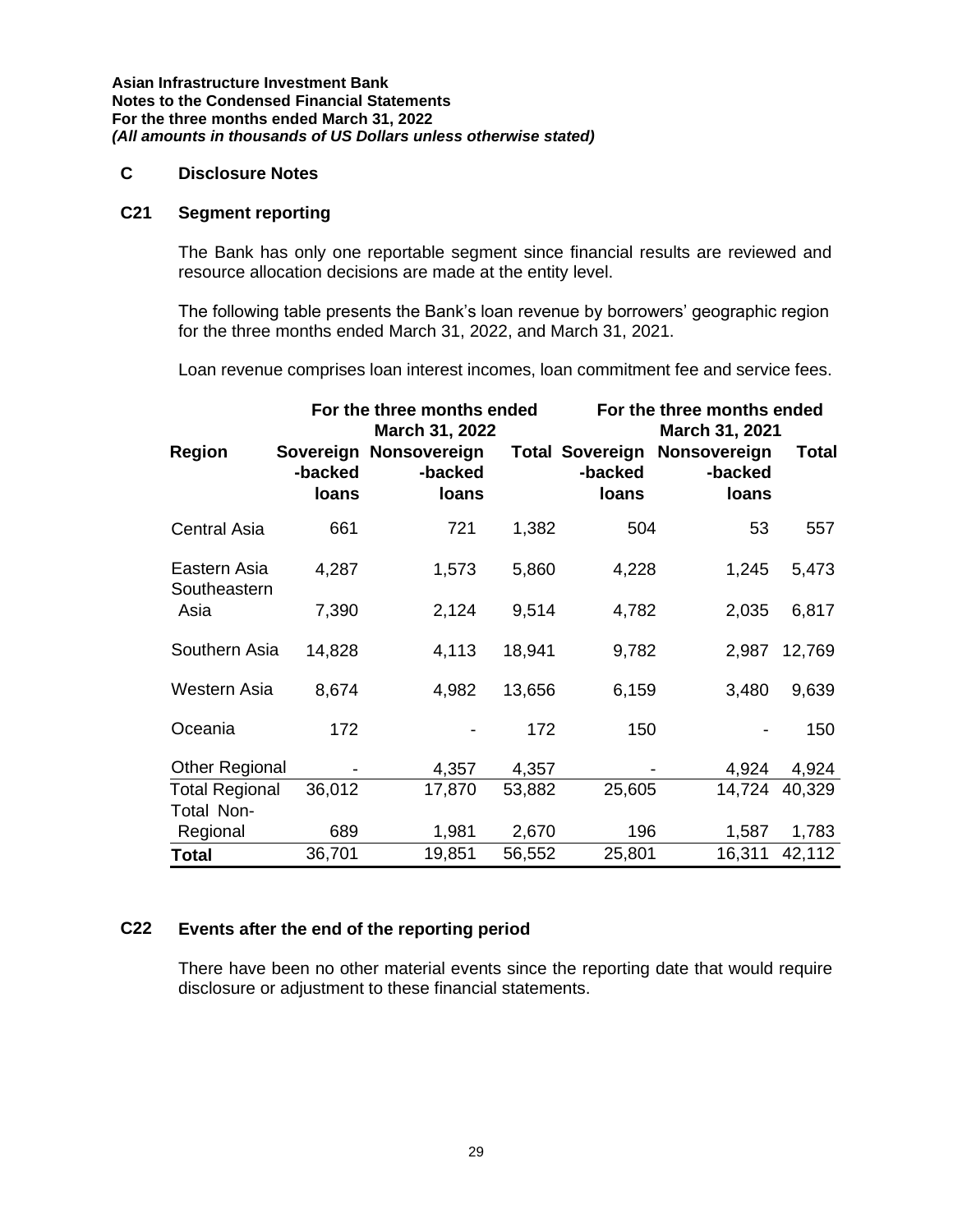### **D Financial Risk Management**

#### **Overview**

The Bank adopts a proactive and comprehensive approach to risk management that is instrumental to the Bank's financial viability and success in achieving its mandate. The ability to identify, mitigate, and manage risk begins with the Bank's policies established with a strong risk culture. In addition to establishing appropriate risk parameters and a thorough and robust project review and monitoring process, the risk management function provides independent oversight of credit and other investment risk, market risk, liquidity risk, counterparty credit risk, model risk, operational risk, and compliance risk in the Bank's activities. It is also designed to manage assets and liabilities to minimize the volatility in equity value and to maintain sufficient liquidity.

For further information, please refer to the accompanying notes D Financial Risk Management included in the Bank's financial statements for the year ended Dec. 31, 2021.

#### **Market risk**

#### *IBOR reform*

In Aug. 2020, International Accounting Standards Board ("IASB") issued Interest Rate Benchmark Reform ("IBOR Reform") — Phase 2 (Amendments to IFRS 9, IAS 39, IFRS 7, IFRS 4 and IFRS 16), which were mandatorily effective for annual reporting period beginning on Jan. 1, 2021 (Note D IBOR reform).

The "Phase 2" amendments address issues that arise upon replacing the existing interest rate benchmark with the alternative interest rates and introduces additional disclosure requirements. "Phase 2" Amendments provide key relief that for instruments measured using amortized cost measurement, the amendments provide a practical expedient to account for these changes in the basis for determining contractual cash flows as a result of interest rate benchmark reform. Under the practical expedient, entities will account for these changes by updating the effective interest rate using the guidance in paragraph B5.4.5 of IFRS 9 without the recognition of an immediate gain or loss. This practical expedient applies only to such a change and only to the extent that it is necessary as a direct consequence of interest rate benchmark reform, and the new basis for determining the contractual cash flows is economically equivalent to the previous basis.

AIIB is exposed to interest rate benchmarks such as interbank offered rates across various modalities. The majority of loan investments issued by the Bank are subject to floating base rate while AIIB also issues bonds in various currencies and swapped bond proceeds into floating rate based liabilities.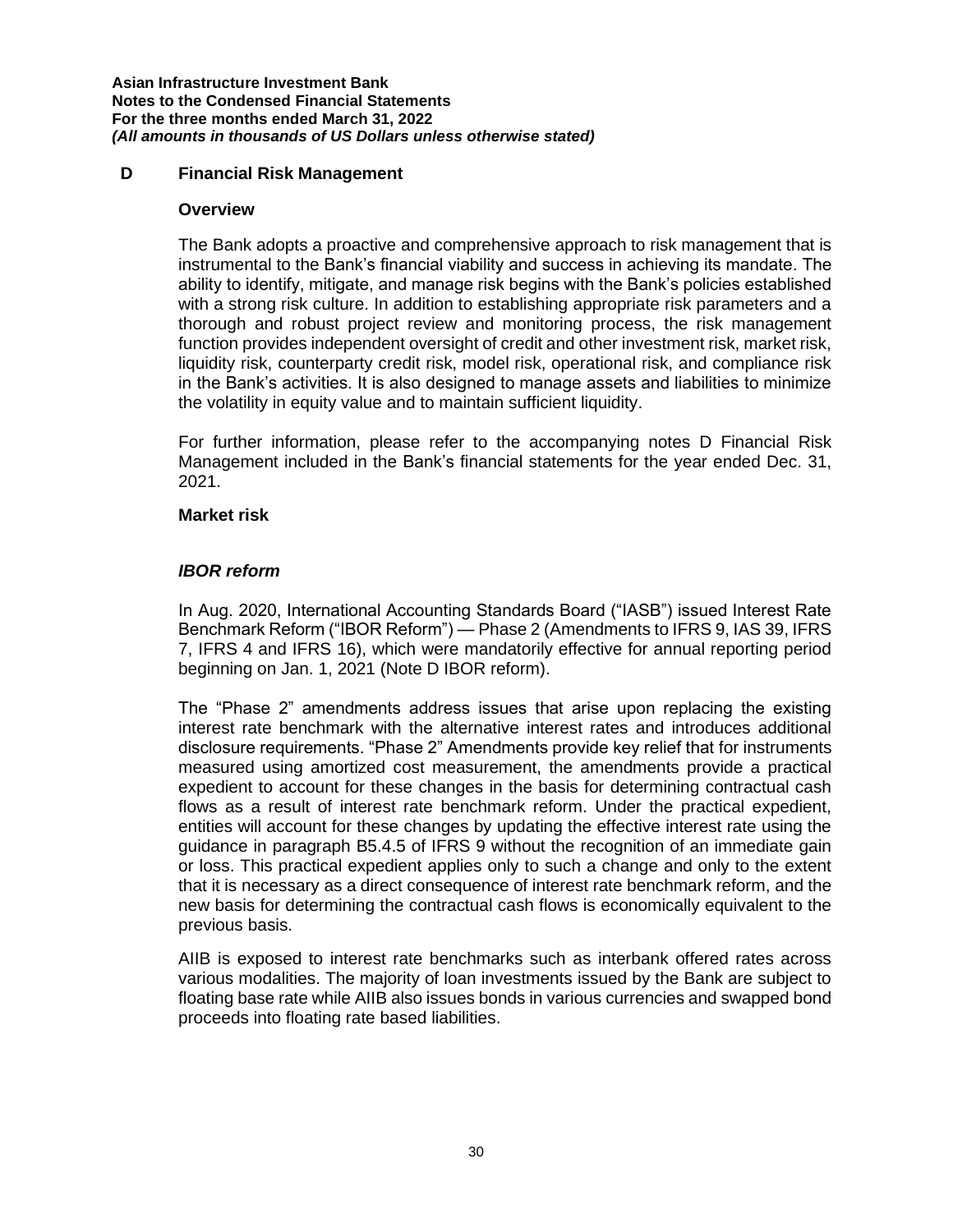### **D Financial Risk Management**

#### **Market risk (continued)**

# *IBOR reform (continued)*

The interest rate swaps and cross currency swaps, taken against all new bond issuances, have been in reference to SOFR since 2021. In addition, local currency loans may be funded through cross-currency swaps from US dollars into the local currency.

In March 2021, the UK Financial Conduct Authority ("FCA") announced the dates that panel bank submissions for all LIBOR settings will cease, after which representative LIBOR rates will no longer be available:

- immediately after Dec. 31, 2021, in the case of all Sterling, EURO, Swiss Franc and Japanese Yen settings, and the 1-week and 2-month US Dollar settings; and
- immediately after June 30, 2023, in the case of the remaining US Dollar settings.

The reform aims to achieve a smooth transition to alternative benchmark rates, however it continues to face numerous uncertainties. A disorderly transition would present systemic risks and idiosyncratic risks for market participants and could have negative implications for borrowers.

The Bank's principal exposures that are affected by IBOR Reform have been identified as loan investments and derivatives as referred to in Note C8 and C14, respectively.

AIIB has established IBOR transition governance and an active working group to execute the transition plan. AIIB is engaging with existing sovereign and nonsovereign borrowers to transition existing contracts. In Dec. 2020, AIIB's Board of Directors approved amendments to the General Conditions for Sovereign-backed Loans, which allow for standardized transition language. The revised General Conditions will be applied to all future sovereign loans and will also be introduced across the existing sovereign-backed loan portfolio by means of amendment agreements (in the form of omnibus amendments that will cover all of the current loan portfolio of a particular borrower with the Bank). In Oct. 2021, AIIB's Board of Directors approved two sets of amendments to the General Conditions for Sovereign-backed Loans. The revised General Conditions will be applied to all future sovereign loans in both SOFR or LIBOR (the remaining set of Fixed Spread Loan) basis from Jan. 2022 and will enable borrowers to convert variable reference rates to fixed reference rates, if they so choose. The ability to convert will allow borrowers paying a fixed or variable spread over a floating reference rate (i.e., SOFR) to convert the floating reference rate to a fixed rate. Thereafter, the borrower(s) would pay the respective fixed or variable spread over the newly set fixed base rate for a period determined by the borrower. The ability to convert the underlying reference rate to a fixed rate can benefit sovereign-backed borrowers who prefer to avoid exposure to SOFR rates. Borrowers may also have other reasons to elect the newly offered conversion to fixed underlying rate. The Bank will continue to collaborate with peer institutions and market participants to mitigate potential financial and operational risks, to determine details of new products and set the Bank's asset liability management strategy.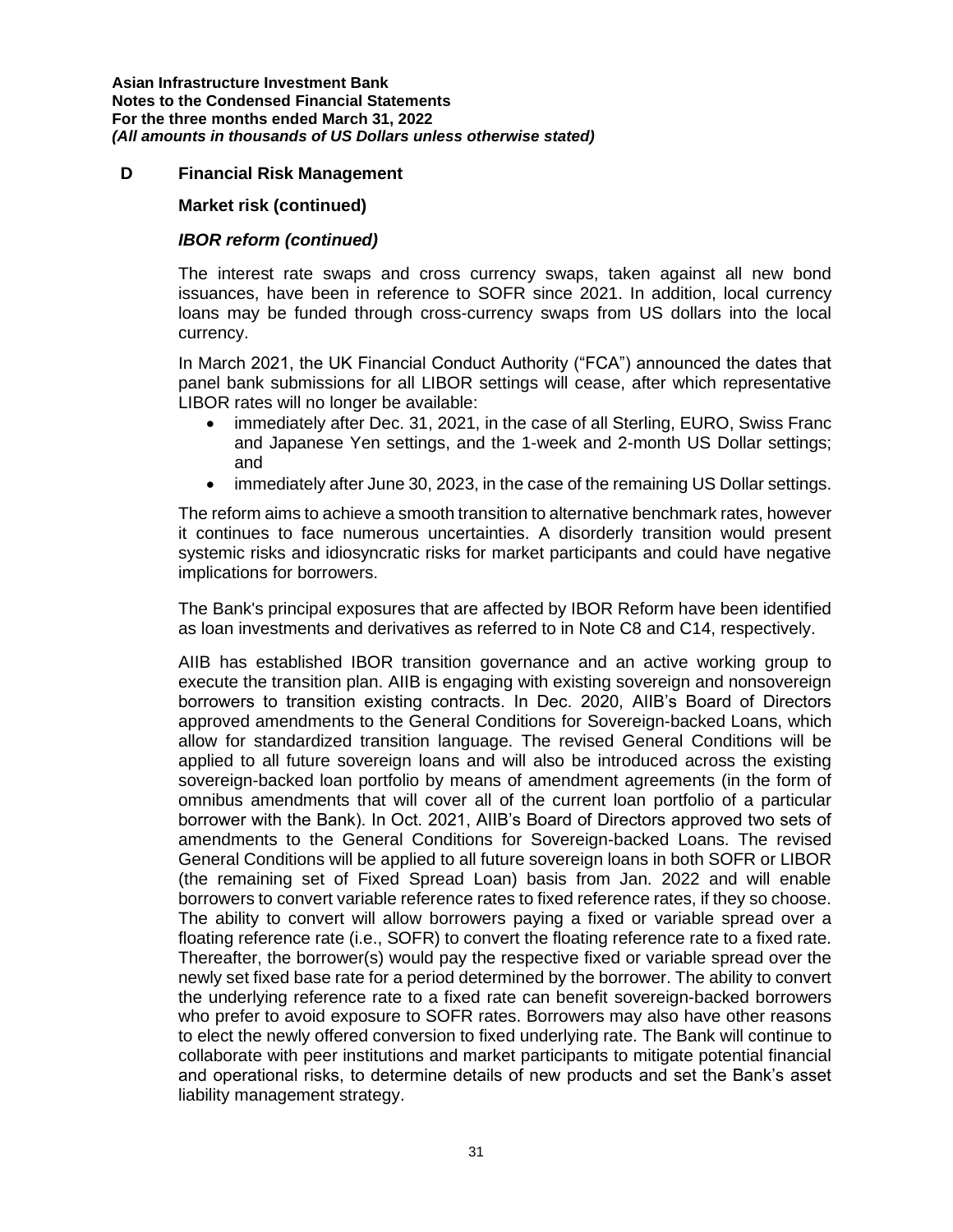#### **D Financial Risk Management**

#### **Market risk (Continued)**

#### *IBOR reform* **(Continued)**

The following table contains details of main financial instruments that the Bank holds at March 31, 2022 which reference USD LIBOR and have not yet transitioned to SOFR:

|                                                                             | Carrying amount/<br><b>Notional amount</b><br>as at March 31,<br>2022 | Carrying amount/<br><b>Notional amount</b><br>as at Dec. 31,<br>2021 |
|-----------------------------------------------------------------------------|-----------------------------------------------------------------------|----------------------------------------------------------------------|
| Non-derivative assets and liabilities at<br>carrying amount                 |                                                                       |                                                                      |
| Loan investments, at amortized cost                                         | 5,823,410                                                             | 10,602,702                                                           |
| Bond investments, at amortized cost                                         | 16,545                                                                | 16,472                                                               |
| Investments at fair value through profit or loss                            |                                                                       |                                                                      |
| - Bond investments - Liquidity portfolio<br>- Bond investments - Investment | 420,395                                                               | 399,350                                                              |
| operations portfolio                                                        | 55,682                                                                | 60,450                                                               |
| <b>Non-derivative assets</b>                                                | 6,316,032                                                             | 11,078,974                                                           |
| Derivatives at notional amount                                              |                                                                       |                                                                      |
| Interest rate swaps                                                         | 7,030,000                                                             | 11,880,000                                                           |
| Cross currency swaps                                                        | 3,484,770                                                             | 4,527,250                                                            |
| <b>Derivatives</b>                                                          | 10,514,770                                                            | 16,407,250                                                           |
| <b>Loan commitment</b>                                                      | 5,480,182                                                             | 9,461,028                                                            |

The Bank has sent transition notifications to its sovereign borrowers informing them of their legacy loans required to transition and the timings. During the same period, the Bank will execute basis swaps to transform a portion of its LIBOR liabilities from pay LIBOR to pay SOFR, to maintain, approximately, a matched balance of LIBOR liabilities and LIBOR assets. After June 2022, the Bank will still have Fixed Spread Loans as sovereign-backed loans on a LIBOR reference rate (matched by respective LIBOR liabilities, as stated) and those loans will transition to SOFR in the second half of 2023 following a transition notification sent to the borrowers, as established in the Bank's General Conditions. Nonsovereign loans on a LIBOR reference rate will be transitioned to SOFR by signing agreements over the course of 2022 and the first half of 2023. As for the remaining swaps on LIBOR, they will follow the ISDA protocol and remain on LIBOR until its cessation in June 2023. For bond investments in the liquidity portfolio and investment operations portfolio, the transition to SOFR will proceed according to the fallback provisions of each position.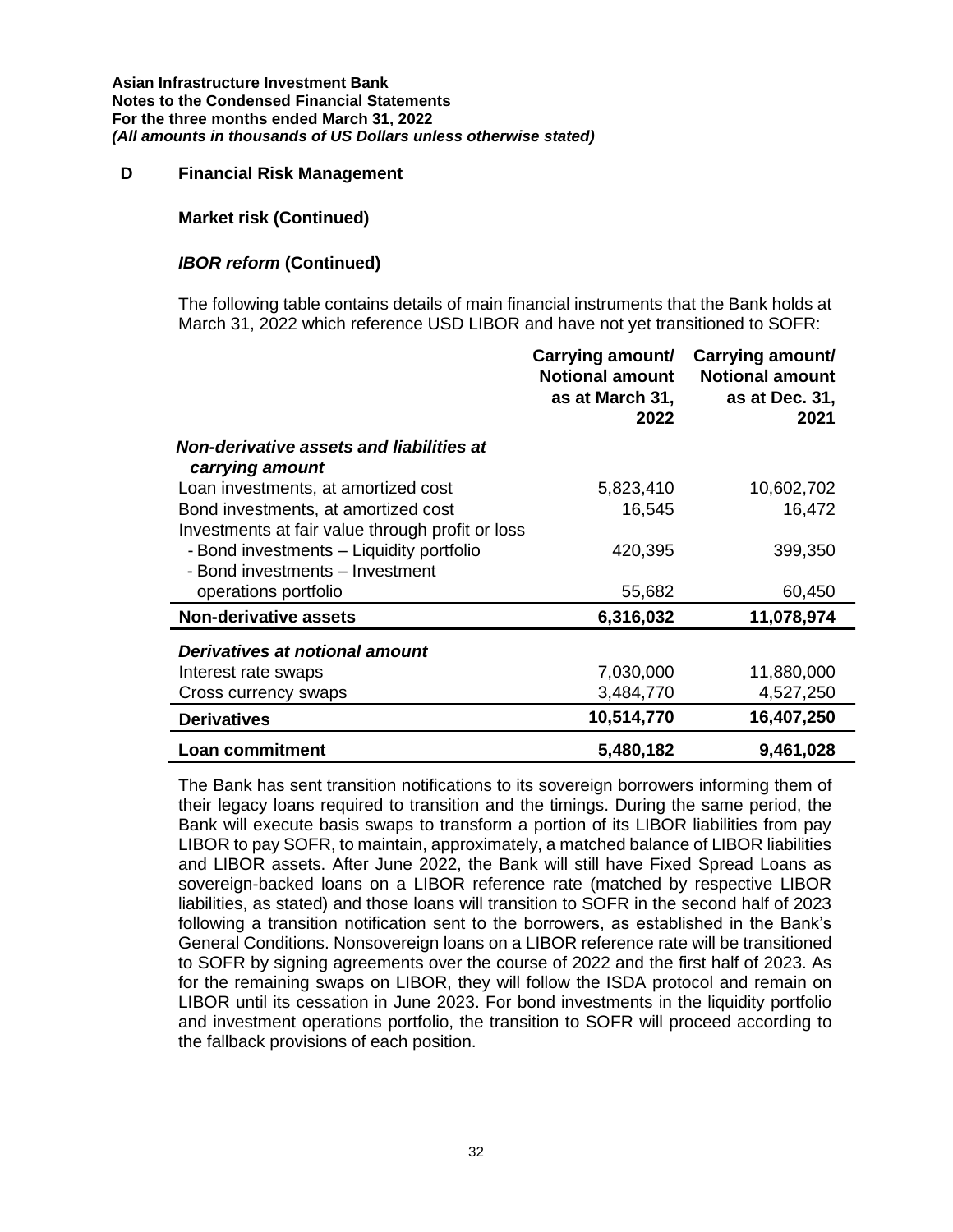#### **D Financial Risk Management**

#### **Credit risk**

#### *Credit quality analysis*

Except for loan investments and bond investments, other financial assets are paid-in capital receivables, deposits with banks and MMFs, for which the credit risk is not material.

The following table sets out the loans and loan commitments for sovereign-backed loans, nonsovereign-backed loans and bond investments, with their respective ECL allowance balances.

|                                                |                             | March 31, 2022                  |            | Dec. 31, 2021                     |                    |                       |  |
|------------------------------------------------|-----------------------------|---------------------------------|------------|-----------------------------------|--------------------|-----------------------|--|
|                                                | Gross<br>Carrying<br>amount | <b>Commitments</b>              | <b>ECL</b> | Gross<br>Carrying                 | amount Commitments | <b>ECL</b>            |  |
| Sovereign-backed<br>loans                      | 11,844,518                  | 11,190,443 (110,310) 10,544,607 |            |                                   | 9,795,320          | (113, 779)            |  |
| Nonsovereign-<br>backed loans                  | 1,902,045                   | 472,903                         | (168,385)  | 1,877,181                         | 492,336            | (68,996)              |  |
| Loan<br>investments<br><b>Bond investments</b> | 13,746,563<br>2,496,958     | 11,663,346                      | (13,383)   | (278,695) 12,421,788<br>2,499,643 | 10,287,656         | (182, 775)<br>(4,524) |  |
| Total                                          | 16,243,521                  | 11,663,346                      |            | (292,078) 14,921,431              | 10,287,656         | (187, 299)            |  |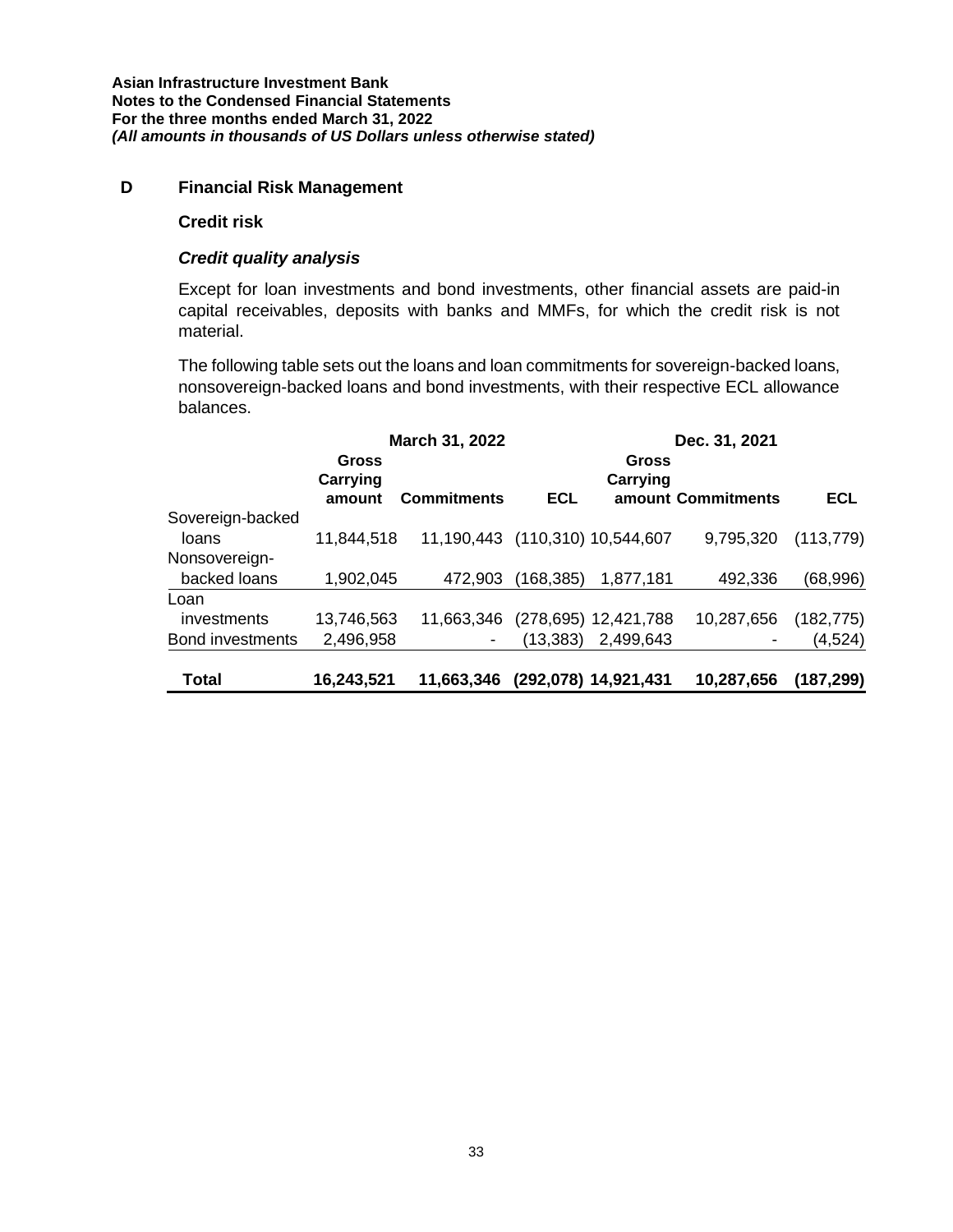# **D Financial Risk Management**

### **Credit risk (Continued)**

### *Credit quality analysis (Continued)*

### (i) Concentration of credit risk

The geographical distribution of the Bank's loan investments (gross carrying amount of loans and exposure of loan commitments) and ECL is as follows:

|                             |                      | March 31, 2022 |              |            | Dec. 31, 2021 |            |
|-----------------------------|----------------------|----------------|--------------|------------|---------------|------------|
| <b>Region</b><br>Sovereign- | Stage 1              | Stage 2        | <b>Total</b> | Stage 1    | Stage 2       | Total      |
| backed loans                |                      |                |              |            |               |            |
| Central Asia                | 1,745,749            | 50.004         | 1,795,753    | 1,447,964  | -             | 1,447,964  |
| Eastern Asia                | 1,422,332            | -              | 1,422,332    | 1,290,129  | -             | 1,290,129  |
| Southeastern Asia           | 4,347,224            | 40,132         | 4,387,356    | 3,596,100  | 40.157        | 3,636,257  |
| Southern Asia               | 9,888,844            | 835.145        | 10,723,989   | 8,746,320  | 836,995       | 9,583,315  |
| Western Asia                | 3,179,519            | 860,245        | 4,039,764    | 2,846,359  | 865,106       | 3,711,465  |
| Oceania                     | 20,014               | 50,042         | 70,056       | 19,965     | 49,918        | 69,883     |
| <b>Total Regional</b>       | 20.603.682 1.835.568 |                | 22,439,250   | 17,946,837 | 1,792,176     | 19,739,013 |
| Non-<br>Total               |                      |                |              |            |               |            |
| Regional                    | 595,711              | ۰              | 595,711      | 600,914    |               | 600,914    |
| <b>Subtotal</b>             | 21,199,393           | 1,835,568      | 23,034,961   | 18,547,751 | 1,792,176     | 20,339,927 |

|                       |         | March 31, 2022 |              |         | Dec. 31, 2021 |         |
|-----------------------|---------|----------------|--------------|---------|---------------|---------|
| <b>Region</b>         | Stage 1 | Stage 2        | <b>Total</b> | Stage 1 | Stage 2       | Total   |
| <b>ECL allowance</b>  |         |                |              |         |               |         |
| Central Asia          | 710     | 8,868          | 9,578        | 1.746   |               | 1,746   |
| Eastern Asia          | 296     |                | 296          | 650     |               | 650     |
| Southeastern Asia     | 464     | 10.666         | 11,130       | 789     | 9,302         | 10,091  |
| Southern Asia         | 4.107   | 69.622         | 73,729       | 8,951   | 72.060        | 81,011  |
| Western Asia          | 1,958   | 12.582         | 14,540       | 3,593   | 15,337        | 18,930  |
| Oceania               | 55      | 754            | 809          | 123     | 959           | 1,082   |
| <b>Total Regional</b> | 7,590   | 102.492        | 110,082      | 15,852  | 97,658        | 113,510 |
| Total Non-            |         |                |              |         |               |         |
| Regional              | 228     |                | 228          | 269     |               | 269     |
| <b>Subtotal</b>       | 7,818   | 102,492        | 110,310      | 16,121  | 97,658        | 113,779 |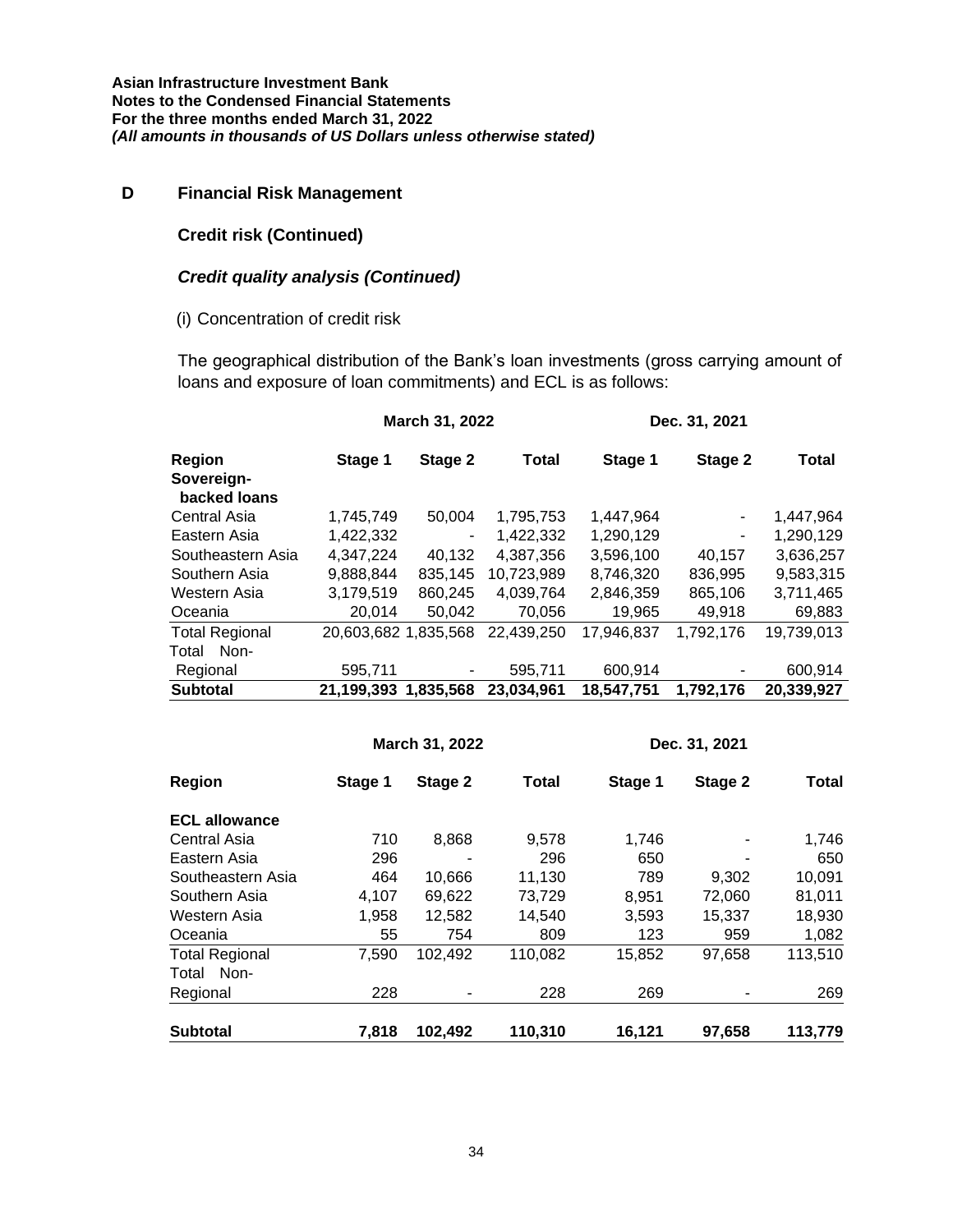### **D Financial Risk Management**

# **Credit risk (Continued)**

# *Credit quality analysis (Continued)*

#### (i) Concentration of credit risk (Continued)

|                                            |                          |                | March 31, 2022               |                            |           |                                                          | Dec. 31, 2021                |              |
|--------------------------------------------|--------------------------|----------------|------------------------------|----------------------------|-----------|----------------------------------------------------------|------------------------------|--------------|
| <b>Region</b>                              | Stage 1                  |                | Stage 2 Stage 3(1)           | <b>Total</b>               | Stage 1   | Stage 2 Stage 3                                          |                              | <b>Total</b> |
| Nonsovereign-<br>backed loans              |                          |                |                              |                            |           |                                                          |                              |              |
| Central Asia                               | 132,191                  |                | $\qquad \qquad \blacksquare$ | 132,191                    | 131,865   |                                                          | $\frac{1}{2}$                | 131,865      |
| Eastern Asia<br>Southeastern               | 318,158                  |                | $\qquad \qquad \blacksquare$ | 318,158                    | 316,880   |                                                          | $\blacksquare$               | 316,880      |
| Asia                                       | 298,817                  | $\blacksquare$ | 75,552                       | 374,369                    | 315,312   |                                                          | $-75,525$                    | 390,837      |
| Southern Asia                              | 434,660                  | 46,586         | $\overline{\phantom{0}}$     | 481,246                    | 442,838   | 46,072                                                   |                              | 488,910      |
| Western Asia                               | 336,365                  | 258,096        | $\frac{1}{2}$                | 594,461                    | 269,634   | 270,316                                                  | $\qquad \qquad \blacksquare$ | 539,950      |
| Other Regional                             | $\overline{\phantom{a}}$ | 300,791        | $\blacksquare$               | 300,791                    | 321,443   |                                                          | $\overline{\phantom{a}}$     | 321,443      |
| <b>Total Regional</b><br><b>Total Non-</b> | 1,520,191                | 605,473        | 75,552                       | 2,201,216                  | 1,797,972 | 316,388 75,525                                           |                              | 2,189,885    |
| Regional                                   | 173,732                  |                | $\blacksquare$               | 173,732                    | 179,632   |                                                          |                              | 179,632      |
|                                            |                          |                |                              |                            |           |                                                          |                              |              |
| <b>Subtotal</b>                            | 1,693,923                | 605,473        |                              | 75,552 2,374,948 1,977,604 |           | 316,388 75,525                                           |                              | 2,369,517    |
| <b>Total</b>                               | 22,893,316 2,441,041     |                |                              |                            |           | 75,552 25,409,909 20,525,355 2,108,564 75,525 22,709,444 |                              |              |
|                                            |                          |                | March 31, 2022               |                            |           |                                                          | Dec. 31, 2021                |              |
| <b>Region</b>                              | Stage 1                  | Stage 2        | Stage $3^{(1)}$              | <b>Total</b>               | Stage 1   | Stage 2                                                  | Stage3                       | <b>Total</b> |
| <b>ECL allowance</b>                       |                          |                |                              |                            |           |                                                          |                              |              |
| Central Asia                               | 230                      |                |                              | 230                        | 286       |                                                          | $\overline{\phantom{a}}$     | 286          |
| Eastern Asia                               | 92                       |                |                              | 92                         | 216       |                                                          |                              | 216          |
| Southeastern Asia                          | 425                      | $\frac{1}{2}$  | 46,158                       | 46,583                     | 1,164     |                                                          | 44,018                       | 45,182       |
| Southern Asia                              | 311                      | 3,946          |                              | 4,257                      | 604       | 5,245                                                    |                              | 5,849        |
| Western Asia                               | 1,004                    | 6,722          |                              | 7,726                      | 1,755     | 13,777                                                   | $\qquad \qquad \blacksquare$ | 15,532       |
| Other Regional                             |                          | 108,471        |                              | 108,471                    | 374       |                                                          |                              | 374          |
| <b>Total Regional</b>                      | 2,062                    | 119,139        | 46,158                       | 167,359                    | 4,399     | 19,022                                                   | 44,018                       | 67,439       |
| Total Non-                                 |                          |                |                              |                            |           |                                                          |                              |              |
| Regional                                   | 1,026                    |                |                              | 1,026                      | 1,557     |                                                          |                              | 1,557        |
| <b>Subtotal</b>                            | 3,088                    | 119,139        | 46,158                       | 168,385                    | 5,956     | 19,022                                                   | 44,018                       | 68,996       |
| <b>Total</b>                               | 10,906                   | 221,631        | 46,158                       | 278,695                    | 22,077    | 116,680                                                  | 44,018                       | 182,775      |

(1) A nonsovereign-backed loan was assessed as "credit impaired" and downgraded to Stage 3. As at March 31, 2022, USD46 million of ECL allowance has been provided for the loan.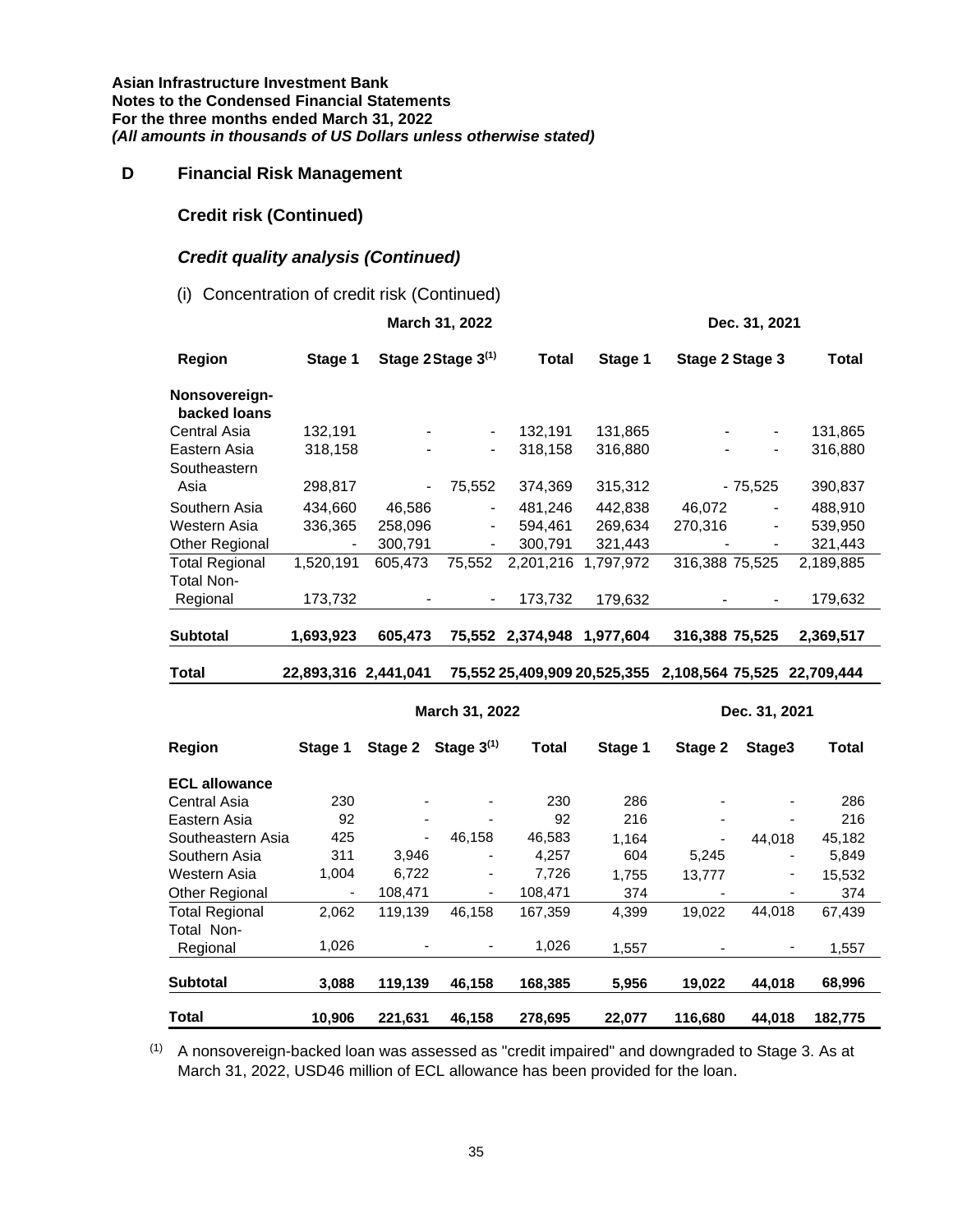# **D Financial Risk Management**

#### **Credit risk (Continued)**

#### *Credit quality analysis (Continued)*

### (i) Concentration of credit risk (Continued)

The sector distribution of the Bank's loan investments (gross carrying amount of loans and exposure of loan commitments) and ECL is as follows:

|                            |            | March 31, 2022           |              |            | Dec. 31, 2021            |              |
|----------------------------|------------|--------------------------|--------------|------------|--------------------------|--------------|
| <b>Sector</b>              | Stage 1    | Stage 2                  | <b>Total</b> | Stage 1    | Stage 2                  | <b>Total</b> |
| Sovereign-<br>backed loans |            |                          |              |            |                          |              |
| Economic resilience        | 5,319,125  | 50,041                   | 5,369,166    | 5,323,942  | 49,918                   | 5,373,860    |
| Energy                     | 3,024,192  | 900,690                  | 3,924,882    | 2,895,645  | 899,253                  | 3,794,898    |
| Finance                    | 600,326    |                          | 600,326      | 600,401    |                          | 600,401      |
| Finance/Liquidity          | 1,342,683  | 230,138                  | 1,572,821    | 1,193,058  | 179,682                  | 1,372,740    |
| Public health              | 3,287,987  | $\overline{\phantom{0}}$ | 3,287,987    | 2,055,526  | $\overline{\phantom{a}}$ | 2,055,526    |
| Transport                  | 3,932,141  | 374,968                  | 4,307,109    | 3,040,298  | 383,880                  | 3,424,178    |
| Urban                      | 1,164,095  | 199,831                  | 1,363,926    | 910,072    | 199,610                  | 1,109,682    |
| Water                      | 2,321,850  |                          | 2,321,850    | 2,322,048  |                          | 2,322,048    |
| <b>Others</b>              | 206,994    | 79,900                   | 286,894      | 206,761    | 79,833                   | 286,594      |
| <b>Subtotal</b>            | 21,199,393 | 1,835,568                | 23,034,961   | 18,547,751 | 1,792,176                | 20,339,927   |
|                            |            |                          |              |            |                          |              |
|                            |            | March 31, 2022           |              |            | Dec. 31, 2021            |              |
| <b>Sector</b>              | Stage 1    | Stage 2                  | <b>Total</b> | Stage 1    | Stage 2                  | <b>Total</b> |
| <b>ECL allowance</b>       |            |                          |              |            |                          |              |
| Economic resilience        | 4,200      | 756                      | 4,956        | 9,466      | 959                      | 10,425       |
| Energy                     | 778        | 27,555                   | 28,333       | 1,608      | 30,346                   | 31,954       |
| Finance                    | 522        |                          | 522          | 945        |                          | 945          |
| Finance/Liquidity          | 903        | 26,393                   | 27,296       | 1,734      | 26,461                   | 28,195       |
| Public health              | 361        |                          | 361          | 525        |                          | 525          |
| Transport                  | 570        | 18,208                   | 18,778       | 1,192      | 19,466                   | 20,658       |
| Urban                      | 185        | 20,998                   | 21,183       | 259        | 14,360                   | 14,619       |
| Water                      | 293        |                          | 293          | 383        |                          | 383          |
| Others                     | 6          | 8,582                    | 8,588        | 9          | 6,066                    | 6,075        |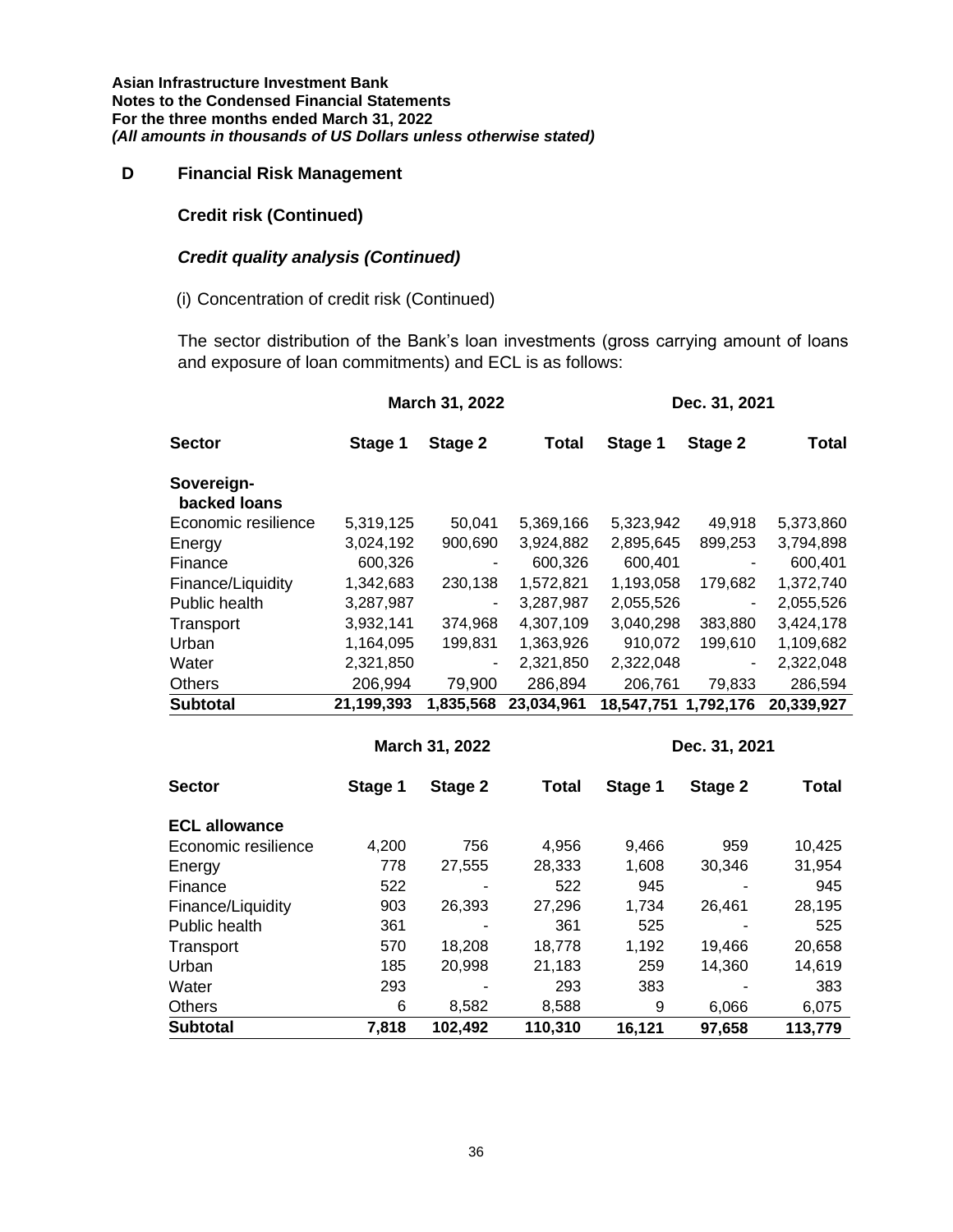# **D Financial Risk Management**

# **Credit risk (Continued)**

# *Credit quality analysis (Continued)*

(i) Concentration of credit risk (Continued)

|                                     |                      |                 | March 31, 2022               |                   |                                        |                | Dec. 31, 2021<br><b>Stage</b> |           |
|-------------------------------------|----------------------|-----------------|------------------------------|-------------------|----------------------------------------|----------------|-------------------------------|-----------|
| <b>Sector</b>                       | Stage 1              | Stage 2 Stage 3 |                              | Total             | Stage 1                                | Stage 2        | 3                             | Total     |
| Nonsovereign-<br>backed loans       |                      |                 |                              |                   |                                        |                |                               |           |
| Energy                              | 701,006              | 182,803         | $\qquad \qquad \blacksquare$ | 883,809           | 634,737                                | 189,635        |                               | 824,372   |
| Finance/Liquidity                   | 200.074              | 300.791         | $\blacksquare$               | 500,865           | 522,873                                |                | -                             | 522,873   |
| Finance                             | 396.902              |                 | -                            | 396.902           | 402.682                                |                | -                             | 402.682   |
| Information<br>and<br>communication |                      |                 |                              |                   |                                        |                |                               |           |
| technology                          | 133.979              | 121.879         | 75.552                       | 331,410           | 149.303                                | 126.753 75.525 |                               | 351,581   |
| Public health                       | 99,269               |                 | $\blacksquare$               | 99.269            | 99.143                                 |                | ٠                             | 99,143    |
| Transport                           | 52,340               | $\overline{a}$  | $\blacksquare$               | 52.340            | 56,869                                 |                | $\blacksquare$                | 56,869    |
| Urban                               | 110,353              |                 | $\blacksquare$               | 110,353           | 111,997                                |                | Ξ.                            | 111,997   |
| <b>Subtotal</b>                     | 1.693.923            | 605.473         | 75,552                       | 2,374,948         | 1.977.604                              | 316,388        | 75.525                        | 2.369.517 |
| <b>Total</b>                        | 22.893.316 2.441.041 |                 |                              | 75,552 25,409,909 | 20,525,355 2,108,564 75,525 22,709,444 |                |                               |           |

|                                  |         | March 31, 2022 |                |         |         | Dec. 31, 2021 |                          |         |
|----------------------------------|---------|----------------|----------------|---------|---------|---------------|--------------------------|---------|
|                                  |         | Stage 2        |                |         |         |               | <b>Stage</b>             |         |
| <b>Sector</b>                    | Stage 1 |                | Stage 3        | Total   | Stage 1 | Stage 2       | 3                        | Total   |
| <b>ECL allowance</b>             |         |                |                |         |         |               |                          |         |
| Energy                           | 936     | 7,876          |                | 8,812   | 1,726   | 12,231        |                          | 13,957  |
| Finance/Liquidity                | 682     | 108,471        | $\blacksquare$ | 109,153 | 2,087   |               | $\overline{\phantom{0}}$ | 2,087   |
| Finance                          | 848     |                |                | 848     | 1,093   |               | $\overline{\phantom{0}}$ | 1,093   |
| Information and<br>communication |         |                |                |         |         |               |                          |         |
| technology                       | 54      | 2,792          | 46,158         | 49,004  | 95      | 6,791         | 44,018                   | 50,904  |
| Public health                    | 47      | $\blacksquare$ |                | 47      | 117     |               |                          | 117     |
| Transport                        | 195     | $\blacksquare$ |                | 195     | 420     |               |                          | 420     |
| Urban                            | 326     |                |                | 326     | 418     |               |                          | 418     |
| <b>Subtotal</b>                  | 3,088   | 119,139        | 46,158         | 168,385 | 5,956   |               | 19,022 44,018            | 68,996  |
| Total                            | 10,906  | 221,631        | 46,158         | 278,695 | 22,077  | 116,680       | 44.018                   | 182.775 |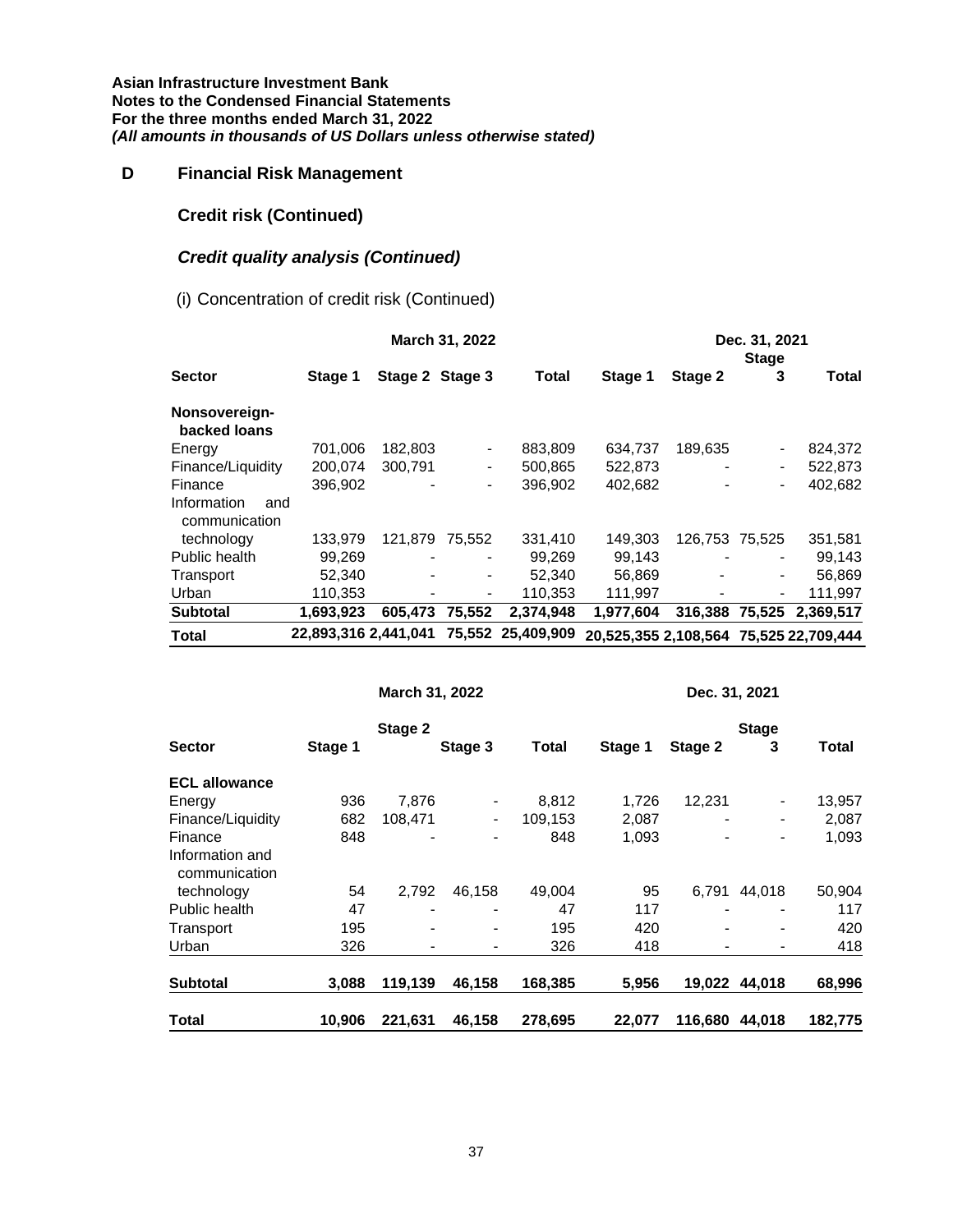#### **D Financial Risk Management**

### **Credit risk (Continued)**

# *Credit quality analysis (Continued)*

(ii) Reconciliation of gross carrying amount of loans and exposure of loan commitments, bond investments, and ECL

An analysis of the changes in the gross carrying amount of loans and exposure of loan commitments, with the related changes in ECL allowances is as follows:

| Sovereign-backed loans                                                                     |            |                |              |
|--------------------------------------------------------------------------------------------|------------|----------------|--------------|
| <b>Gross carrying amount of loans</b><br>and exposure of loan<br>commitments as at Jan. 1, | Stage 1    | Stage 2        | <b>Total</b> |
| 2022<br>New loans and commitments                                                          | 18,547,751 | 1,792,176      | 20,339,927   |
| originated                                                                                 | 2,749,730  |                | 2,749,730    |
| Repayments                                                                                 | (16, 652)  | (8,036)        | (24, 688)    |
| Cancellation<br>Movement in net transaction<br>costs, fees, and related income             | (3,803)    |                | (3,803)      |
| through EIR method                                                                         | 2,964      | 1,424          | 4,388        |
| Foreign exchange movements                                                                 | (30, 593)  |                | (30, 593)    |
| Transfer to stage 1                                                                        |            |                |              |
| Transfer to stage 2                                                                        | (50,004)   | 50,004         |              |
| As at March 31, 2022                                                                       | 21,199,393 | 1,835,568      | 23,034,961   |
|                                                                                            | Stage 1    | <b>Stage 2</b> | <b>Total</b> |
| ECL allowance as at Jan. 1,                                                                |            |                |              |
| 2022                                                                                       | 16,121     | 97,658         | 113,779      |
| <b>Additions</b>                                                                           | 113        |                | 113          |
| Change in risk parameters (1)                                                              | (8,322)    | (4,034)        | (12, 356)    |
| Change from lifetime (stage 2) to                                                          |            |                |              |
| 12-month (stage 1) ECL<br>Change from 12-month (stage 1)                                   |            |                |              |
| to lifetime (stage 2) ECL                                                                  | (94)       | 8,868          | 8,774        |
| As at March 31, 2022                                                                       | 7,818      | 102,492        | 110,310      |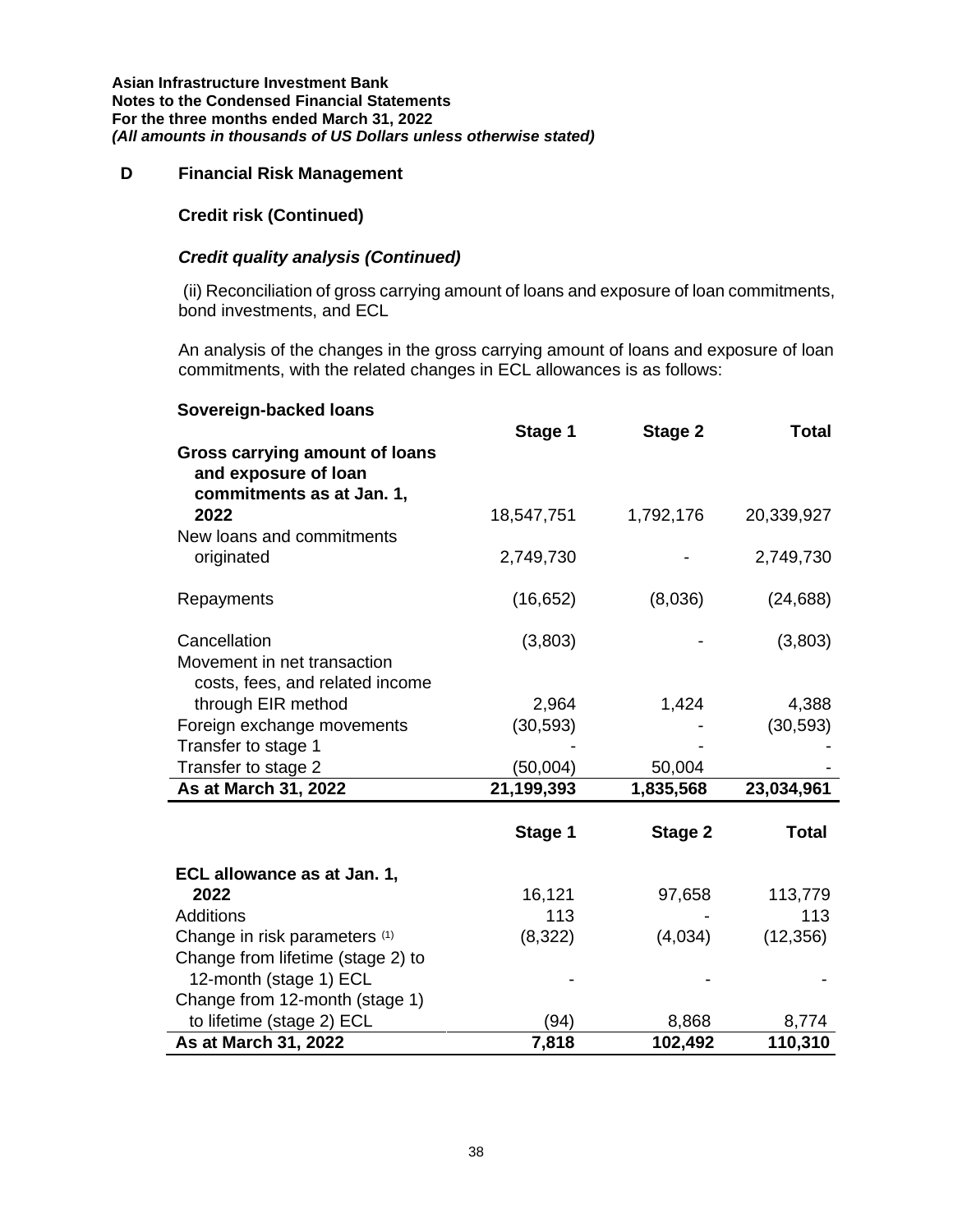#### **D Financial Risk Management**

**Credit risk (Continued)**

#### *Credit quality analysis (Continued)*

#### **Nonsovereign-backed loans**

|                                                                          | Stage 1    | Stage 2  | Stage 3 | <b>Total</b> |
|--------------------------------------------------------------------------|------------|----------|---------|--------------|
| <b>Gross carrying amount of loans</b>                                    |            |          |         |              |
| and exposure of loan                                                     |            |          |         |              |
| commitments as at Jan. 1, 2022                                           | 1,977,604  | 316,388  | 75,525  | 2,369,517    |
| New loans and commitments                                                |            |          |         |              |
| originated                                                               | 75,000     |          |         | 75,000       |
| Repayment of loans                                                       | (7,657)    | (9, 492) |         | (17, 149)    |
| Movement in net transaction costs,                                       |            |          |         |              |
| fees, and related income                                                 |            |          |         |              |
| through EIR method                                                       | (2, 456)   | (2, 214) | 27      | (4,643)      |
| Foreign exchange movements                                               | (32, 777)  |          |         | (32, 777)    |
| Transfer to stage 1                                                      |            |          |         |              |
| Transfer to stage 2                                                      | (300, 791) | 300,791  |         |              |
| Transfer to stage 3                                                      |            |          |         |              |
| Derecognition                                                            | (15,000)   |          |         | (15,000)     |
| As at March 31, 2022                                                     | 1,693,923  | 605,473  | 75,552  | 2,374,948    |
|                                                                          |            |          |         |              |
|                                                                          | Stage 1    | Stage 2  | Stage 3 | <b>Total</b> |
| ECL allowance as at Jan. 1, 2022                                         | 5,956      | 19,022   | 44,018  | 68,996       |
| <b>Additions</b>                                                         | 35         | 108,471  |         | 108,506      |
| Change in risk parameters (1)                                            | (2,520)    | (8, 354) | 2,140   | (8,734)      |
| Change from lifetime (stage 2) to                                        |            |          |         |              |
| 12-month (stage 1) ECL                                                   |            |          |         |              |
| Change from 12-month (stage 1) to                                        |            |          |         |              |
| lifetime (stage 2) ECL                                                   | (374)      |          |         | (374)        |
| Change from 12-month (stage 1) to                                        |            |          |         |              |
| lifetime (stage 3) ECL                                                   |            |          |         |              |
| Reverse of provisions for                                                |            |          |         |              |
| derecognized loan                                                        | (9)        |          |         | (9)          |
| As at March 31, 2022                                                     | 3,088      | 119,139  | 46,158  | 168,385      |
|                                                                          |            |          |         |              |
| Total gross carrying amount of loans<br>and exposure of loan commitments |            |          |         |              |

# **as at March 31, 2022 22,893,316 2,441,041 75,552 25,409,909 Total ECL allowance as at March**

**31, 2022 10,906 221,631 46,158 278,695**  $(1)$  The change in the loss allowance is due to change in the PD, LGD and exposure at default

used to calculate the expected credit loss for the loans.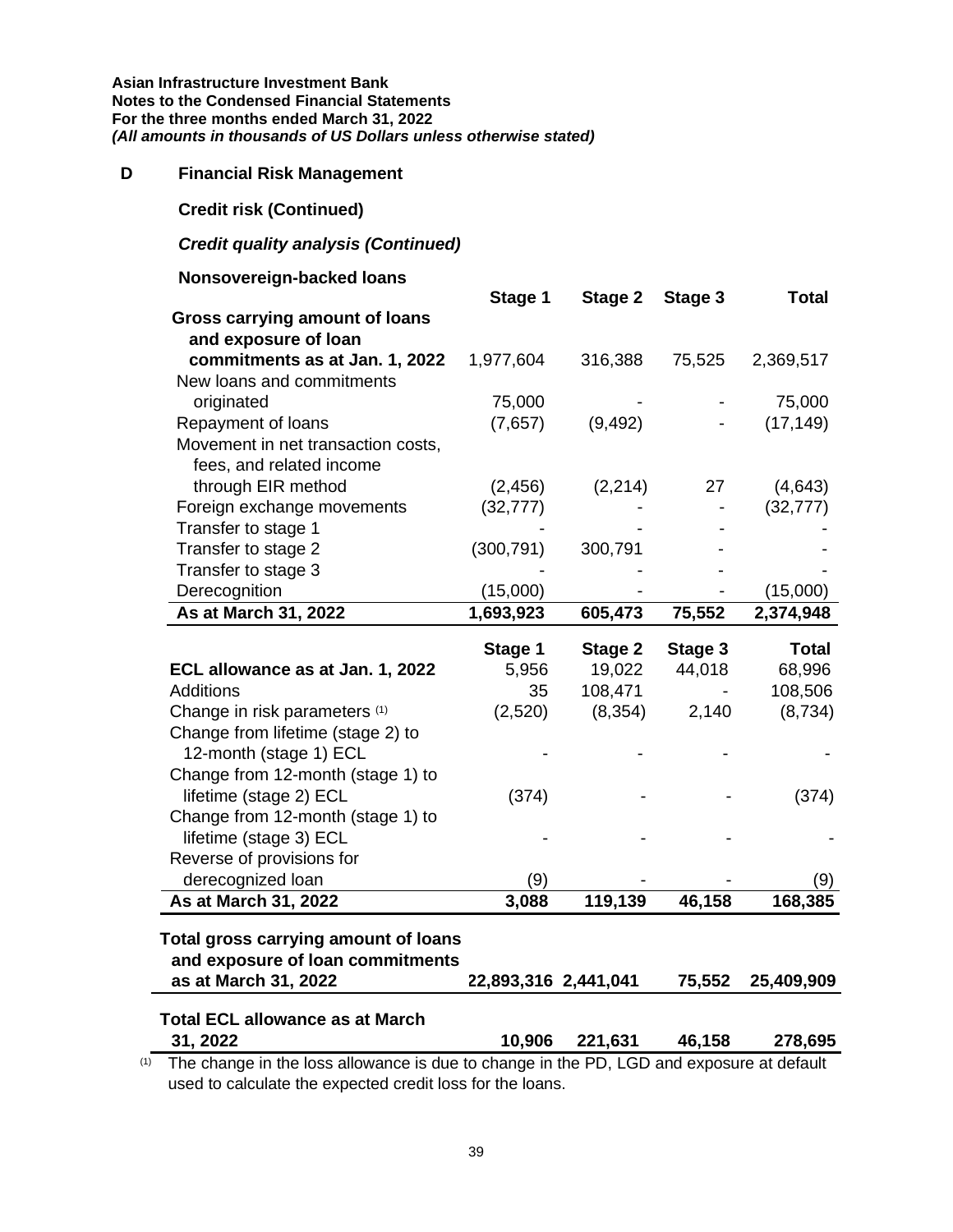# **D Financial Risk Management**

**Credit risk (Continued)**

# *Credit quality analysis (Continued)*

# **Sovereign-backed loans**

|                                       | Stage 1    | Stage 2        | <b>Total</b> |
|---------------------------------------|------------|----------------|--------------|
| <b>Gross carrying amount of loans</b> |            |                |              |
| and exposure of loan                  |            |                |              |
| commitments as at Jan. 1,             |            |                |              |
| 2021                                  | 13,329,978 | 1,569,127      | 14,899,105   |
| New loans and commitments             |            |                |              |
| originated                            | 5,602,528  |                | 5,602,528    |
| Repayments                            | (22, 162)  | (2,674)        | (24, 836)    |
| Movement in net transaction           |            |                |              |
| costs, fees, and related income       |            |                |              |
| through EIR method                    | (4, 816)   | 78             | (4,738)      |
| Cancellation                          | (48, 413)  | (3,955)        | (52, 368)    |
| Foreign exchange movements            | (79, 764)  |                | (79, 764)    |
| Transfer to stage 1                   |            |                |              |
| Transfer to stage 2                   | (229,600)  | 229,600        |              |
| As at Dec. 31, 2021                   | 18,547,751 | 1,792,176      | 20,339,927   |
|                                       |            |                |              |
|                                       | Stage 1    | <b>Stage 2</b> | <b>Total</b> |
| ECL allowance as at Jan. 1,           |            |                |              |
| 2021                                  | 31,155     | 81,408         | 112,563      |
| <b>Additions</b>                      | 13,785     |                | 13,785       |
| Change in risk parameters (1)         | (17, 673)  | (11, 169)      | (28, 842)    |
| Change from lifetime (stage 2) to     |            |                |              |
| 12-month (stage 1) ECL                |            |                |              |
| Change from 12-month (stage 1)        |            |                |              |
| to lifetime (stage 2) ECL             | (11, 146)  | 27,419         | 16,273       |
| As at Dec. 31, 2021                   | 16,121     | 97,658         | 113,779      |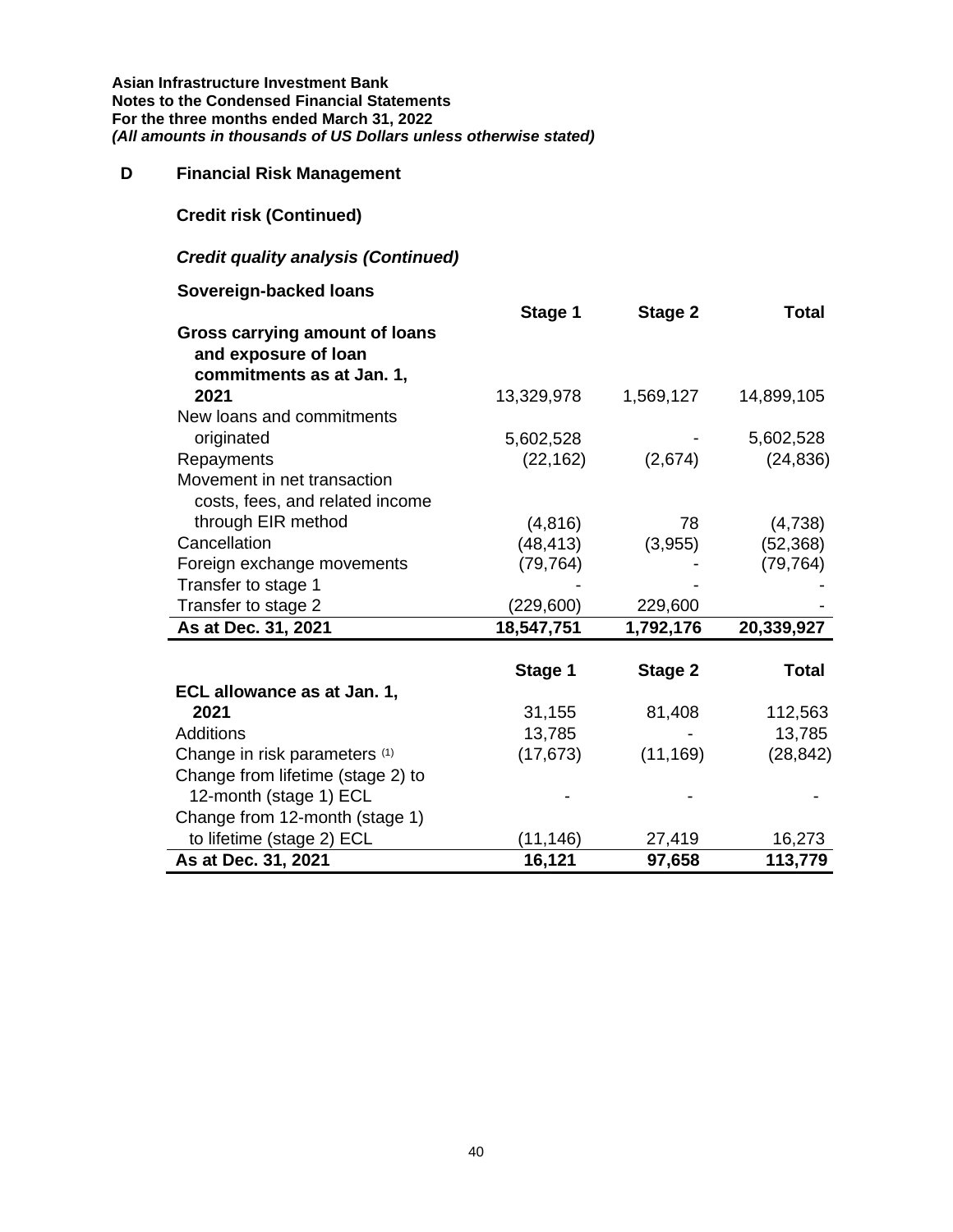# **D Financial Risk Management**

**Credit risk (Continued)**

# *Credit quality analysis (Continued)*

# **Nonsovereign-backed loans**

|                                                                | Stage 1        | Stage 2   | Stage 3 | <b>Total</b> |
|----------------------------------------------------------------|----------------|-----------|---------|--------------|
| Gross carrying amount of                                       |                |           |         |              |
| loans and exposure of                                          |                |           |         |              |
| loan commitments as at                                         |                |           |         |              |
| Jan. 1, 2021                                                   | 1,150,828      | 354,301   |         | 1,505,129    |
| New loans and commitments                                      |                |           |         |              |
| originated                                                     | 910,779        |           |         | 910,779      |
| Repayments                                                     | (28, 289)      | (12, 720) |         | (41,009)     |
| Movement in net transaction                                    |                |           |         |              |
| costs, fees, and related                                       |                |           |         |              |
| income through EIR method                                      | 3,328          | 275       |         | 3,603        |
| Cancelled commitment                                           | (1, 190)       | (757)     |         | (1, 947)     |
| Foreign exchange movements                                     | (7,038)        |           |         | (7,038)      |
| Transfer to stage 1                                            | 24,711         | (24, 711) |         |              |
| Transfer to stage 2                                            |                |           |         |              |
| Transfer to stage 3                                            | (75, 525)      |           | 75,525  |              |
| As at Dec. 31, 2021                                            | 1,977,604      | 316,388   | 75,525  | 2,369,517    |
|                                                                |                |           |         |              |
|                                                                | Stage 1        | Stage 2   | Stage 3 | <b>Total</b> |
| ECL allowance as at Jan. 1,<br>2021                            |                |           |         |              |
| <b>Additions</b>                                               | 6,922<br>2,708 | 40,804    |         | 47,726       |
|                                                                |                |           |         | 2,708        |
| Change in risk parameters (1)                                  | (1, 323)       | (19, 224) |         | (20, 547)    |
| Change from lifetime (stage 2)                                 |                |           |         |              |
| to 12-month (stage 1) ECL                                      | 173            | (2,558)   |         | (2, 385)     |
| Change from 12-month (stage                                    |                |           |         |              |
| 1) to lifetime (stage 2) ECL                                   |                |           |         |              |
| Change from 12-month (stage                                    |                |           |         |              |
| 1) to lifetime (stage3) ECL                                    | (2,524)        |           | 44,018  | 41,494       |
| As at Dec. 31, 2021                                            | 5,956          | 19,022    | 44,018  | 68,996       |
|                                                                |                |           |         |              |
| <b>Total gross carrying amount</b><br>of loans and exposure of |                |           |         |              |
| loan commitments as at                                         |                |           |         |              |
|                                                                |                |           |         |              |
| Dec. 31, 2021                                                  | 20,525,355     | 2,108,564 | 75,525  | 22,709,444   |
| <b>Total ECL allowance as at</b>                               |                |           |         |              |
| Dec. 31, 2021                                                  | 22,077         | 116,680   | 44,018  | 182,775      |
|                                                                |                |           |         |              |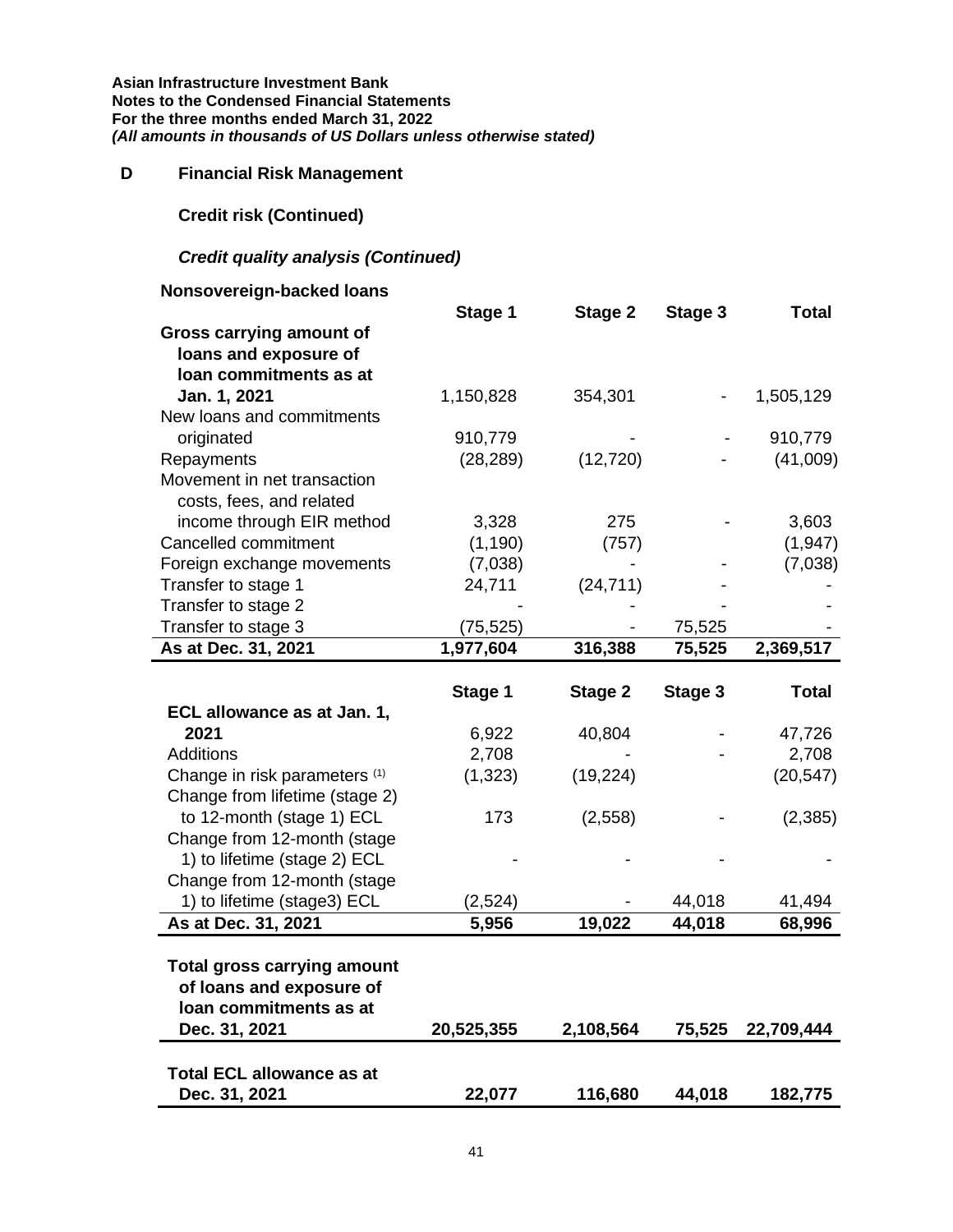# **D Financial Risk Management**

## **Credit risk (Continued)**

### *Credit quality analysis (Continued)*

### **Bond investments**

|                                      | Stage 1   | Stage 2   | Stage 3 | <b>Total</b> |
|--------------------------------------|-----------|-----------|---------|--------------|
| Bond investments as at Jan.          |           |           |         |              |
| 1,2022                               | 2,401,627 | 98,016    |         | 2,499,643    |
| New bond investments                 | 36,784    |           |         | 36,784       |
| Accrual and amortization             | (1,946)   | (39)      |         | (1,985)      |
| Transfer to stage 1                  | 35,678    | (35, 678) |         |              |
| Transfer to stage 2                  |           |           |         |              |
| Transfer to stage $3^{(1)}$          | (1,968)   | (13, 778) | 15,746  |              |
| Derecognition                        | (26, 838) | (10, 646) |         | (37,484)     |
| As at March 31, 2022                 | 2,443,337 | 37,875    | 15,746  | 2,496,958    |
|                                      |           |           |         |              |
|                                      | Stage 1   | Stage 2   | Stage3  | <b>Total</b> |
| ECL allowance as at Jan. 1,          |           |           |         |              |
| 2022                                 | 699       | 3,825     |         | 4,524        |
| <b>Additions</b>                     | 33        |           |         | 33           |
| Change in risk parameters            | (296)     | (572)     |         | (868)        |
| Change from lifetime (stage 2)       |           |           |         |              |
| to 12-month (stage 1) ECL            | 106       | (830)     |         | (724)        |
| Change from 12-month (stage          |           |           |         |              |
| 1) to lifetime (stage 2) ECL         |           |           |         |              |
| Change from 12-month (stage          |           |           |         |              |
| 1) to lifetime (stage 3) $ECL^{(1)}$ | (12)      | (1, 167)  | 12,173  | 10,994       |
| Reversal of provisions for           |           |           |         |              |
| derecognized bonds                   | (79)      | (497)     |         | (576)        |
| As at March 31, 2022                 | 451       | 759       | 12,173  | 13,383       |

(1) The Bank held bonds from five issuers that were assessed as "credit impaired" and downgraded to Stage 3. As at March 31, 2022, USD12.17 million of ECL allowance has been provided for the bonds.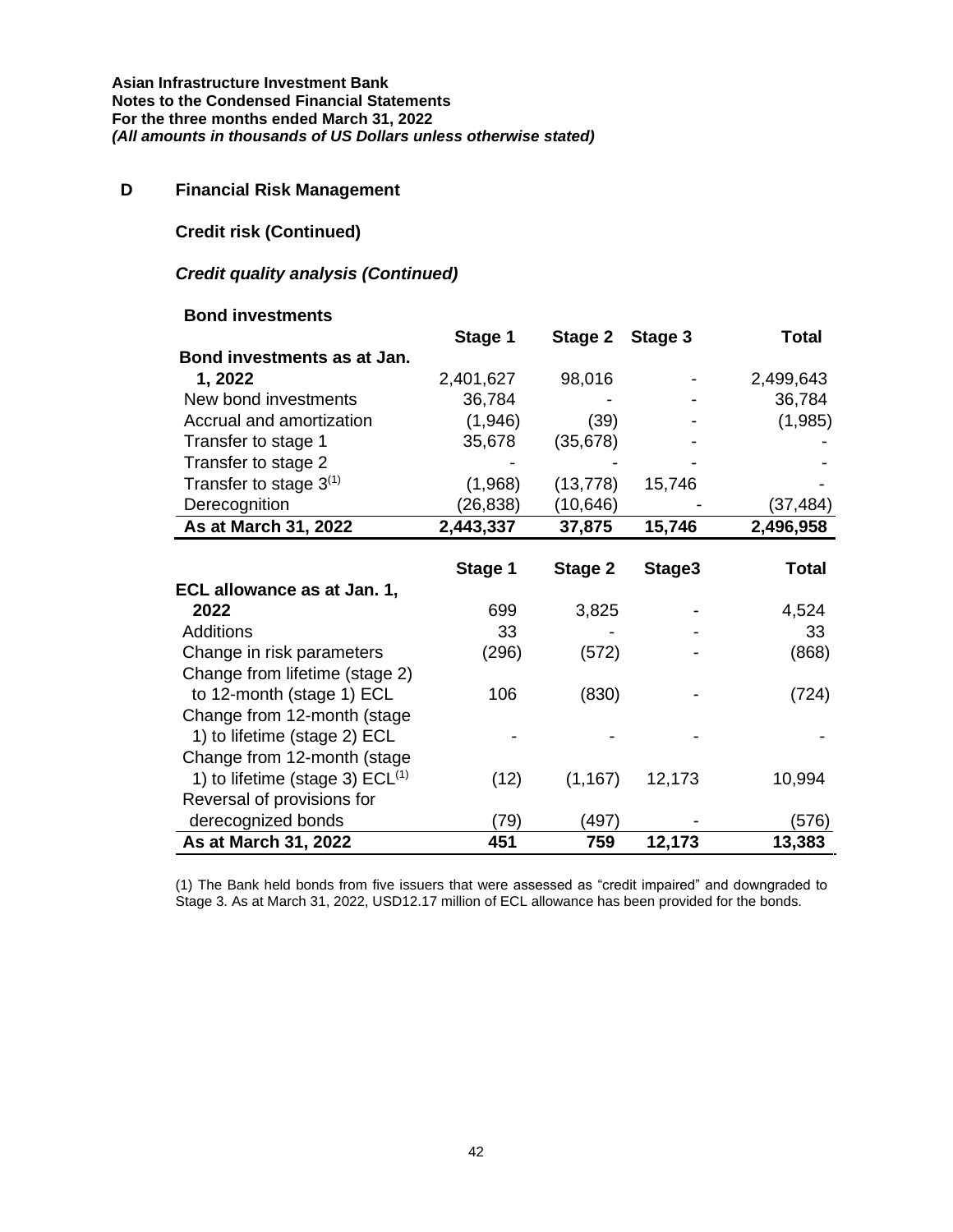# **D Financial Risk Management**

**Credit risk (Continued)**

# *Credit quality analysis (Continued)*

#### **Bond investments**

|                                | Stage 1     | Stage 2   | Total       |
|--------------------------------|-------------|-----------|-------------|
| Bond investments as at Jan. 1, |             |           |             |
| 2021                           | 411,316     | 61,510    | 472,826     |
| New bond investments           | 4,408,642   |           | 4,408,642   |
| Accrual and amortization       | 3,584       | 57        | 3,641       |
| Transfer to stage 1            | 10,271      | (10, 271) |             |
| Transfer to stage 2            | (63,021)    | 63,021    |             |
| Derecognition                  | (2,369,165) | (16, 301) | (2,385,466) |
| As at Dec. 31, 2021            | 2,401,627   | 98,016    | 2,499,643   |
|                                | Stage 1     | Stage 2   | Total       |
| ECL allowance as at Jan. 1,    |             |           |             |
| 2021                           | 1,190       | 2,609     | 3,799       |
| <b>Additions</b>               | 1,024       |           | 1,024       |
| Change in risk parameters      | (88)        | (646)     | (734)       |
| Change from lifetime (stage 2) |             |           |             |
| to 12-month (stage 1) ECL      | 13          | (36)      | (23)        |
| Change from 12-month (stage 1) |             |           |             |
| to lifetime (stage 2) ECL      | (960)       | 1,916     | 956         |
| Reversal of provisions for     |             |           |             |
| derecognized bonds             | (480)       | (18)      | (498)       |
| As at Dec. 31, 2021            | 699         | 3,825     | 4,524       |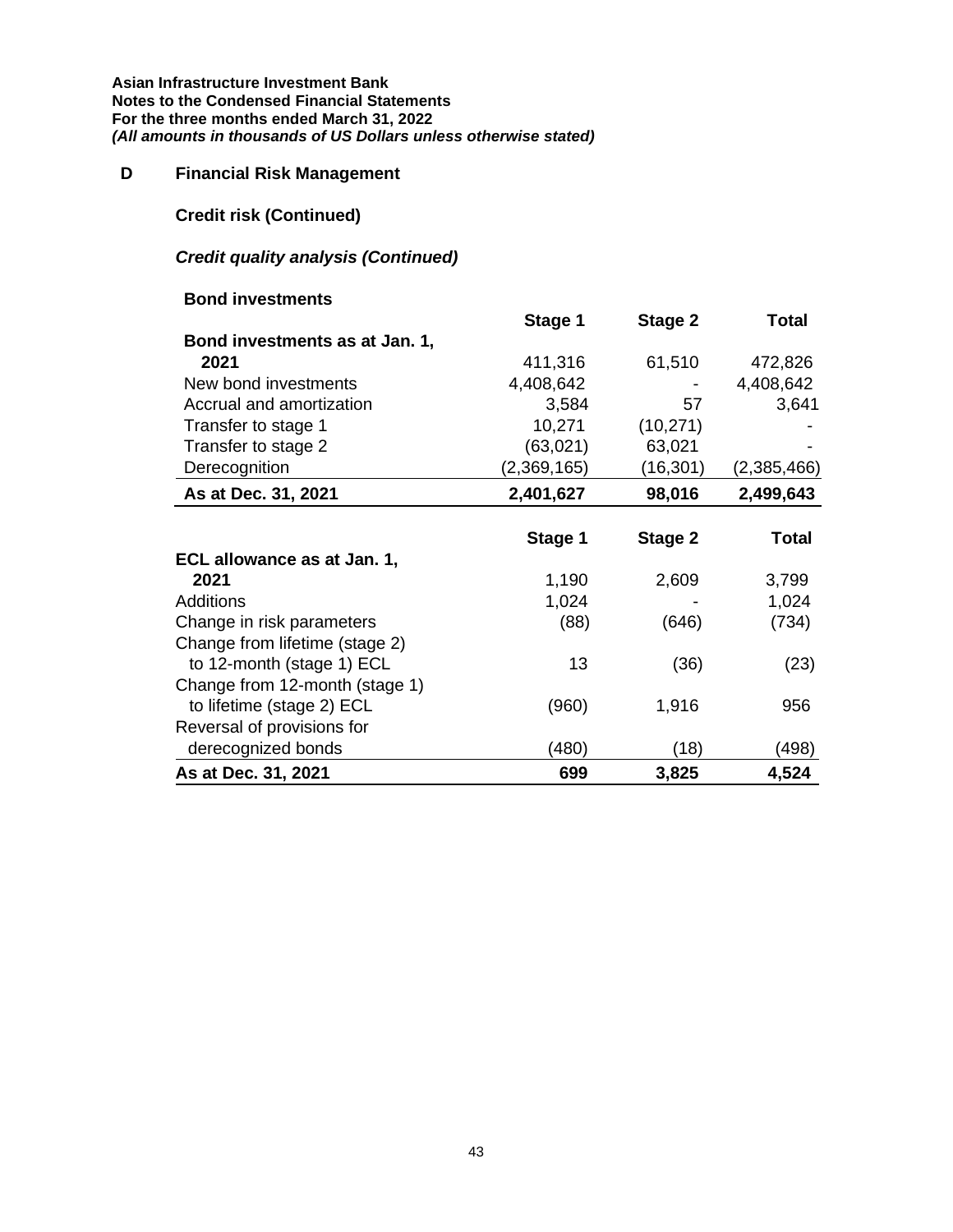### **E Fair Value Disclosures**

The majority of the Bank's assets and liabilities in the Statement of Financial Position are financial assets and financial liabilities. Fair value measurement of nonfinancial assets and nonfinancial liabilities do not have a material impact on the Bank's financial position and operations, taken as a whole.

The Bank does not have any financial assets or financial liabilities subject to nonrecurring fair value measurements for the three months ended March 31, 2022 (for the three months ended March 31, 2021: none).

The fair value of the Bank's financial assets and financial liabilities are determined as follows:

- If traded in active markets, fair values of financial assets and financial liabilities with standard terms and conditions are determined with reference to quoted market bid prices and ask prices, respectively.
- If not traded in active markets, fair values of financial assets and financial liabilities are determined in accordance with generally accepted pricing models or discounted cash flow analysis using prices from observable current market transactions for similar instruments or using unobservable inputs relevant to the Bank's assessment.

#### **Fair value hierarchy**

The Bank classifies financial assets and financial liabilities into the following three levels based on the extent to which inputs to valuation techniques used to measure fair value of the financial assets and financial liabilities are observable:

- Level 1: Fair value measurements are those derived from quoted prices (unadjusted) in an active market for identical assets or liabilities;
- Level 2: Fair value measurements are those derived from inputs other than quoted included within Level 1 that are observable for the asset or liability, either directly (that is, as prices) or indirectly (that is, derived from prices); and
- Level 3: Fair value measurements are based on models, and unobservable inputs are significant to the entire measurement.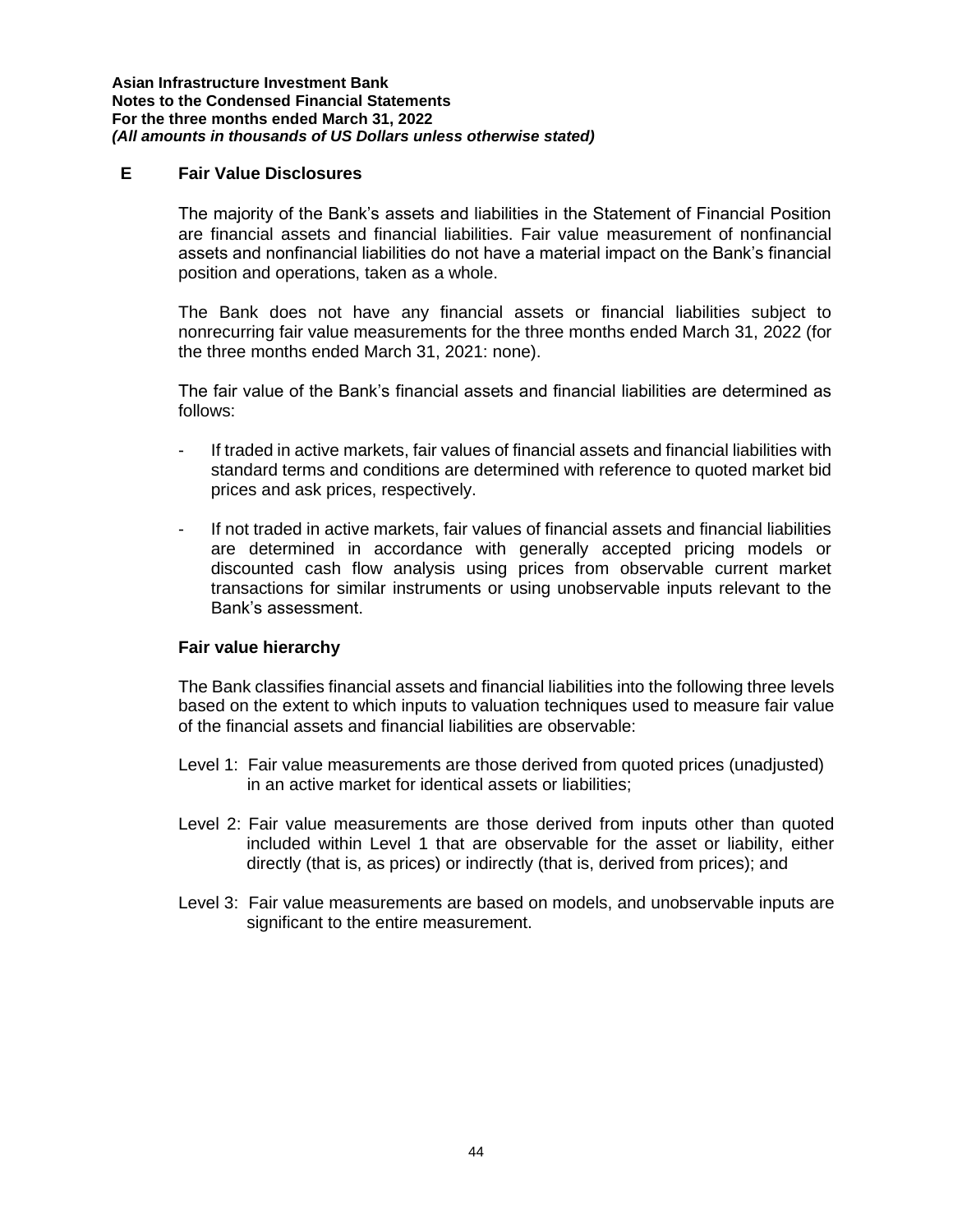### **E Fair Value Disclosures**

#### **Financial assets and financial liabilities not measured at fair value on the Statement of Financial Position**

The table below summarizes the carrying amounts and fair values of those financial instruments not measured in the Statement of Financial Position at their fair value:

|                                    | March 31, 2022     |                   | Dec. 31, 2021      |                   |
|------------------------------------|--------------------|-------------------|--------------------|-------------------|
|                                    | Carrying<br>amount | <b>Fair value</b> | Carrying<br>amount | <b>Fair value</b> |
| <b>Financial assets</b>            |                    |                   |                    |                   |
| - Term deposits                    | 11,252,155         | 11,252,155        | 11,748,908         | 11,748,290        |
| - Loan investments, at             |                    |                   |                    |                   |
| amortized cost                     | 13,479,798         | 13,285,815        | 12,245,887         | 12,062,608        |
| - Bond investments, at             |                    |                   |                    |                   |
| amortized cost                     | 2,483,575          | 2,228,449         | 2,495,119          | 2,478,349         |
| - Paid-in capital                  |                    |                   |                    |                   |
| receivables                        | 328,280            | 326,680           | 303,695            | 305,387           |
| <b>Total financial assets</b>      | 27,543,808         | 27,093,099        | 26,793,609         | 26,594,634        |
| <b>Financial liabilities</b>       |                    |                   |                    |                   |
| - Borrowings                       | 700,410            | 699,859           | 700,418            | 701,514           |
| <b>Total financial liabilities</b> | 700,410            | 699,859           | 700,418            | 701,514           |

As at March 31, 2022, other than those disclosed above, the Bank's balances of financial instruments not measured at fair value but with short-term maturity approximate their fair values.

Fair value of loan investments and paid-in capital receivables measured at amortized cost has been calculated using Level 3 inputs by discounting the cash flows at a current interest rate applicable to each loan and paid-in capital receivable.

The significant input used in the fair value of loan investments are risk-free rate, credit default swap spreads, expected recovery rate and foreign exchange rates. Management makes certain assumptions about the unobservable inputs to the model. These are regularly assessed for reasonableness and impact on the fair value of loans. An increase in the level of forecast cash flows in subsequent periods would lead to an increase in the fair value and an increase in the discount rate used to discount to forecast cash flow would lead to a decrease in the fair value of loans.

Fair value of bond investments held at amortized cost are generally based upon quoted market prices, if available. If the market prices are not readily available, fair values are estimated using either values obtained from independent parties offering pricing services or adjusted quoted market prices of comparable investments or using the discounted cash flow methodology.

Fair value of borrowings held at amortized cost are generally based upon quoted market prices, if available. If the market prices are not readily available, fair values are determined using discounted cash flow models.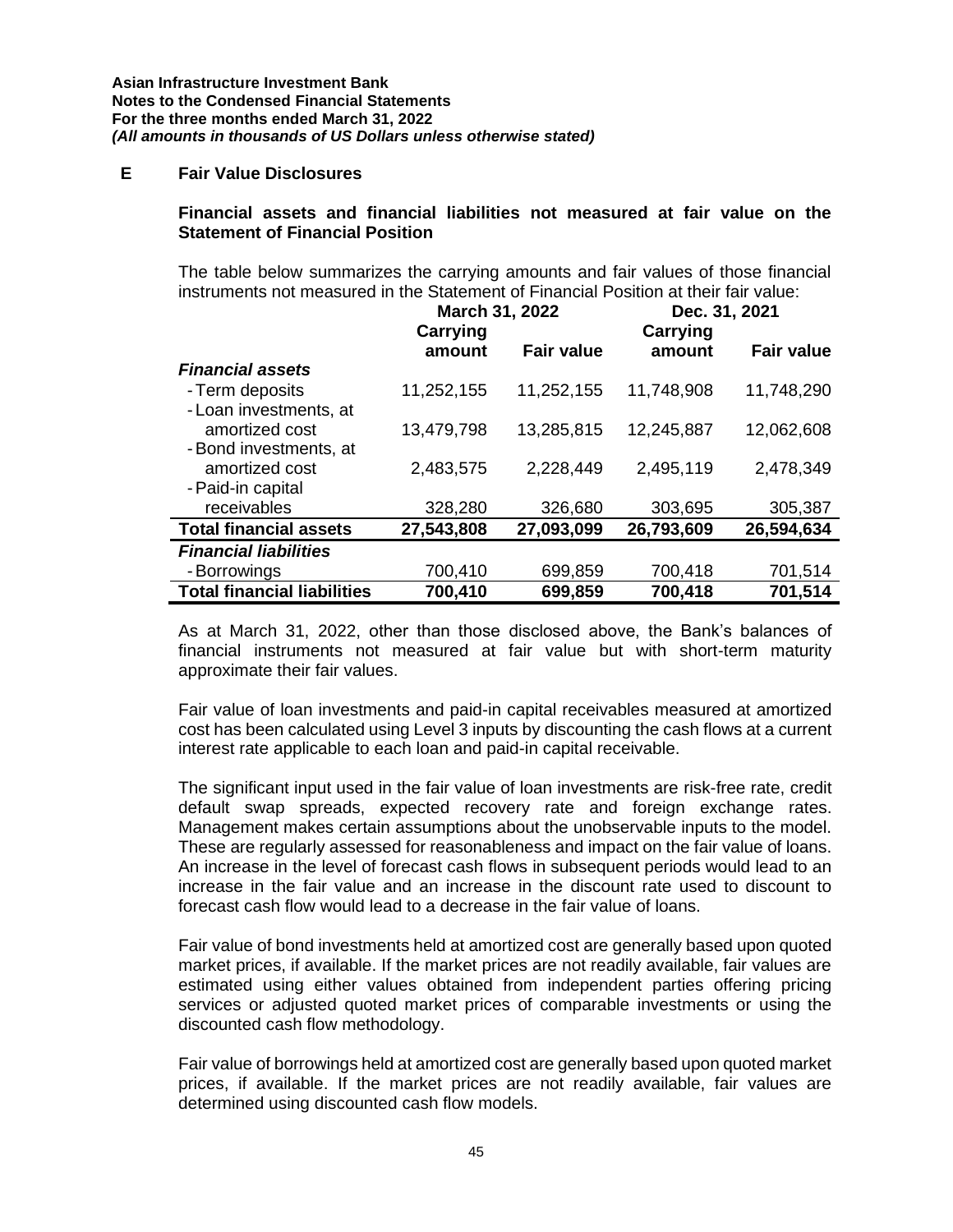# **E Fair Value Disclosures**

#### **Financial assets and financial liabilities measured at fair value on the Statement of Financial Position**

The table below summarizes the fair values of the financial assets and financial liabilities measured in the Statement of Financial Position at their fair value:

| As at March 31, 2022               |                              |                    |         |                |
|------------------------------------|------------------------------|--------------------|---------|----------------|
|                                    | Level 1                      | Level <sub>2</sub> | Level 3 | <b>Total</b>   |
| <b>Financial assets and</b>        |                              |                    |         |                |
| financial liabilities              |                              |                    |         |                |
| Investments at fair value          |                              |                    |         |                |
| through profit or loss             |                              |                    |         |                |
| - External Managers Program        | 3,600,587                    | 457,570            |         | 4,058,157      |
| - Investment in Trust              |                              |                    | 55,044  | 55,044         |
| - LP Funds and others              |                              |                    | 398,085 | 398,085        |
| - Bond investments                 | 3,475,274                    | 55,682             |         | 3,530,956      |
| - Certificates of deposit          |                              | 3,474,545          |         | 3,474,545      |
| - Investment operation             |                              |                    |         |                |
| fixed-income portfolio             | 226,631                      |                    |         | 226,631        |
| <b>Money Market Funds</b>          |                              | 750,065            |         | 750,065        |
| Derivative assets                  |                              | 442,413            |         | 442,413        |
| <b>Total financial assets</b>      | 7,302,492                    | 5,180,275          | 453,129 | 12,935,896     |
| <b>Borrowings</b>                  |                              | (19, 365, 117)     |         | (19, 365, 117) |
| <b>Derivative liabilities</b>      | $\qquad \qquad \blacksquare$ | (1, 180, 527)      |         | (1, 180, 527)  |
| <b>Total financial liabilities</b> |                              | (20, 545, 644)     |         | (20, 545, 644) |
|                                    |                              |                    |         |                |
|                                    |                              |                    |         |                |
| As at Dec 31, 2021                 |                              |                    |         |                |
|                                    | Level 1                      | Level <sub>2</sub> | Level 3 | Total          |
| <b>Financial assets and</b>        |                              |                    |         |                |
| financial liabilities              |                              |                    |         |                |
| Investments at fair value          |                              |                    |         |                |
| through profit or loss             |                              |                    |         |                |
| -External Managers Program         | 3,766,335                    | 337,809            |         | 4,104,144      |
| -Investment in Trust               |                              |                    | 54,417  | 54,417         |
| -LP Funds and others               |                              |                    | 277,809 | 277,809        |
| -Bond investments                  | 2,650,327                    | 60,450             |         | 2,710,777      |
| -Certificates of deposit           |                              | 3,143,959          |         | 3,143,959      |
| -Investment operation fixed-       |                              |                    |         |                |
| income portfolio                   | 274,843                      |                    |         | 274,843        |
| Money Market Funds                 |                              | 1,710,022          |         | 1,710,022      |
| Derivative assets                  |                              | 248,371            |         | 248,371        |
| <b>Total financial assets</b>      | 6,691,505                    | 5,500,611          | 332,226 | 12,524,342     |
| <b>Borrowings</b>                  |                              | (18, 567, 433)     |         | (18, 567, 433) |
| <b>Derivative liabilities</b>      |                              | (563, 604)         |         | (563,604)      |